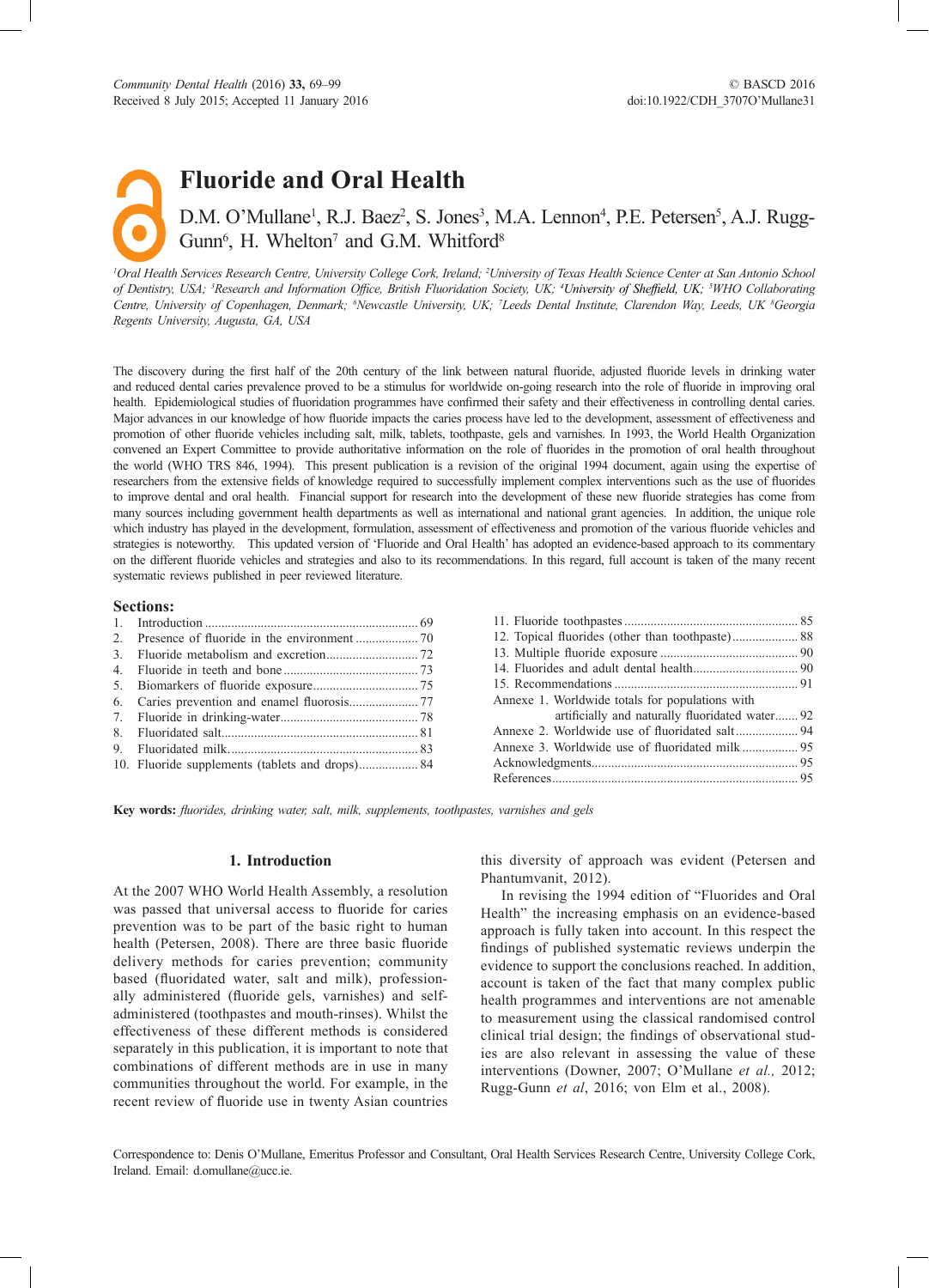Research suggests that fluoride is most effective in caries prevention when a low level of fluoride is constantly maintained in the oral cavity. Important reservoirs of this fluoride are in plaque, saliva, on the surfaces of the oral soft tissue, and in a loosely bound form on the enamel surfaces. Strategies that provide regular, low-level exposure to fluoride in the community such as fluoridated water, salt, milk and fluoride toothpaste are superior, in terms of making fluoride widely available in a cost-effective way, compared with professional applications, notably of high-concentration fluoride gels and varnishes. The method of action of these latter products is also based on the maintenance of a continuous low level of fluoride at the enamel surface through slow release of fluoride from the calcium fluoride deposits formed on the tooth surface at the time of application. They are most appropriate for selective use on individuals who are susceptible to caries.

Fluoride is effective at controlling caries because it acts in several different ways. When present in dental plaque and saliva, it delays the demineralization and promotes the remineralization of incipient enamel lesions, a healing process before cavities become established. Fluoride also interferes with glycolysis, the process by which cariogenic bacteria metabolize sugars to produce acid. In higher concentrations, it has a bactericidal action on cariogenic and other bacteria. Studies suggest that, when fluoride is ingested during the period of tooth development, it makes teeth more resistant to subsequent caries development. Fluoridated water also has a significant topical effect in addition to its systemic effect (Hardwick *et al.,* 1982). It is well known that salivary and plaque fluoride (F) concentrations are directly related to the F concentration in drinking water. This versatility of action adds to fluoride's value in caries prevention. Aiding remineralization is likely to be fluoride's most important action.

The goals of community-based public health programmes, therefore, should be to implement the most appropriate means of maintaining a constant low level of fluoride in as many mouths as often as possible. There is clear evidence that when this goal is achieved through long-term exposure of a population to fluoride, whether it be from drinking-water, salt, milk, or topically applied fluorides including fluoride toothpastes, or from combinations of topically applied fluorides with either fluoridated water, salt or milk, it results in decreased numbers of carious lesions in that population. Many scientific studies demonstrate that, when a population is first exposed to fluoride in this way, a decline in caries incidence among the younger members of the community will be evident after about two years. There is also growing evidence that these strategies also lead to a reduction in caries levels in adults.

Experience has shown that it can be difficult to achieve effective fluoride-based caries prevention without the development of some degree of enamel fluorosis, which refers to changes in the appearance of tooth enamel, caused by sub-surface porosity as a result of hypoplasia or hypomineralization. These changes are caused by long term ingestion of fluoride during the time the teeth are forming. This means that whatever methods are chosen to maintain the low level of fluoride in the mouth, the results may be accompanied by some degree of enamel fluorosis. The public health administrator seeks to maximize caries reduction while minimizing fluorosis, though in many communities the relative priority accorded to these outcomes will vary. It should also be noted that fluorosis is not the only type of disturbance found in dental enamel; enamel opacities can result from a

large number of causes unrelated to fluoride use. Diagnostic skill is required to distinguish between the various causes of defects in enamel development.

Fluoride is being used widely on a global scale although few developing countries have large-scale fluoridation programmes in operation. The use of fluoride toothpaste is almost universal in developed countries and is deemed to have played a major role in the large reduction in dental caries seen since the 1970s. However, in developing countries, even where the use of fluoride toothpaste is becoming more common, its use is not the norm.

Extensive water fluoridation programmes have been introduced in Australia, Brazil, Chile, Canada, Hong Kong China, Malaysia, New Zealand, the Republic of Ireland, Singapore, Spain, the UK, the USA and elsewhere. (See Annexe 1 for more detailed information about the extent of water fluoridation worldwide.)

Fluoridated salt is widely used in parts of Europe, for example Switzerland, France, Germany, and the Czech Republic, and used very extensively throughout Latin America, in, for example, Belize, Bolivia, Colombia, Costa Rica, Cuba, Dominican Republic, Ecuador, Jamaica, Mexico, Peru, and Uruguay among many other countries. (See Annexe 2 for more detailed information about the extent of salt fluoridation worldwide.)

Milk fluoridation programmes targeted at children are currently in operation in Chile, Thailand, the Russian Federation and the UK (Annexe 3).

## 2. Presence of fluoride in the environment

#### *2.1 Introduction*

The effect of the widespread presence of fluoride in its various forms in different environments has been investigated in depth over the last 20 years. Summaries of these investigations have been published (Camargo 2003; International Programme on Chemical Safety 2002; SCHER Report 2011).

## *2.2 Fluorides in the lithosphere*

Fluorine is the most electronegative of all chemical elements and is therefore never encountered on Earth in the elemental form. Combined chemically in the form of fluorides, fluorine is seventeenth in the order of frequency of occurrence of the elements, and represents about 0.06-0.09% of the earth's crust. Fluoride may occur in a wide variety of minerals, in rock and soil, including fluorspar, cryolite, apatite, mica, hornblende, and a number of pegmatites such as topaz and tourmaline. Volcanic and sub-volcanic rocks, as well as salt deposits of marine origin, also contain significant amounts of fluoride - up to 2500 mg/kg. Certain minerals of particular commercial importance, such as cryolite used for the production of aluminium and rock phosphates used for the production of fertilizers, can have a fluoride content up to 4.2% (42,000 mg/kg). Waters with high fluoride content are usually found at the foot of high mountains and in areas with geological deposits of marine origin. Typical examples are the geographical belt from the Syrian Arab Republic through Jordan, Egypt, Libya, Algeria, Morocco, and the Rift Valley of East Africa. Another belt stretches from Turkey through Iraq, the Islamic Republic of Iran, and Afghanistan to India, northern Thailand, China and Japan. Similar areas can be found in the Americas and South Africa (Fawell *et al.,* 2006).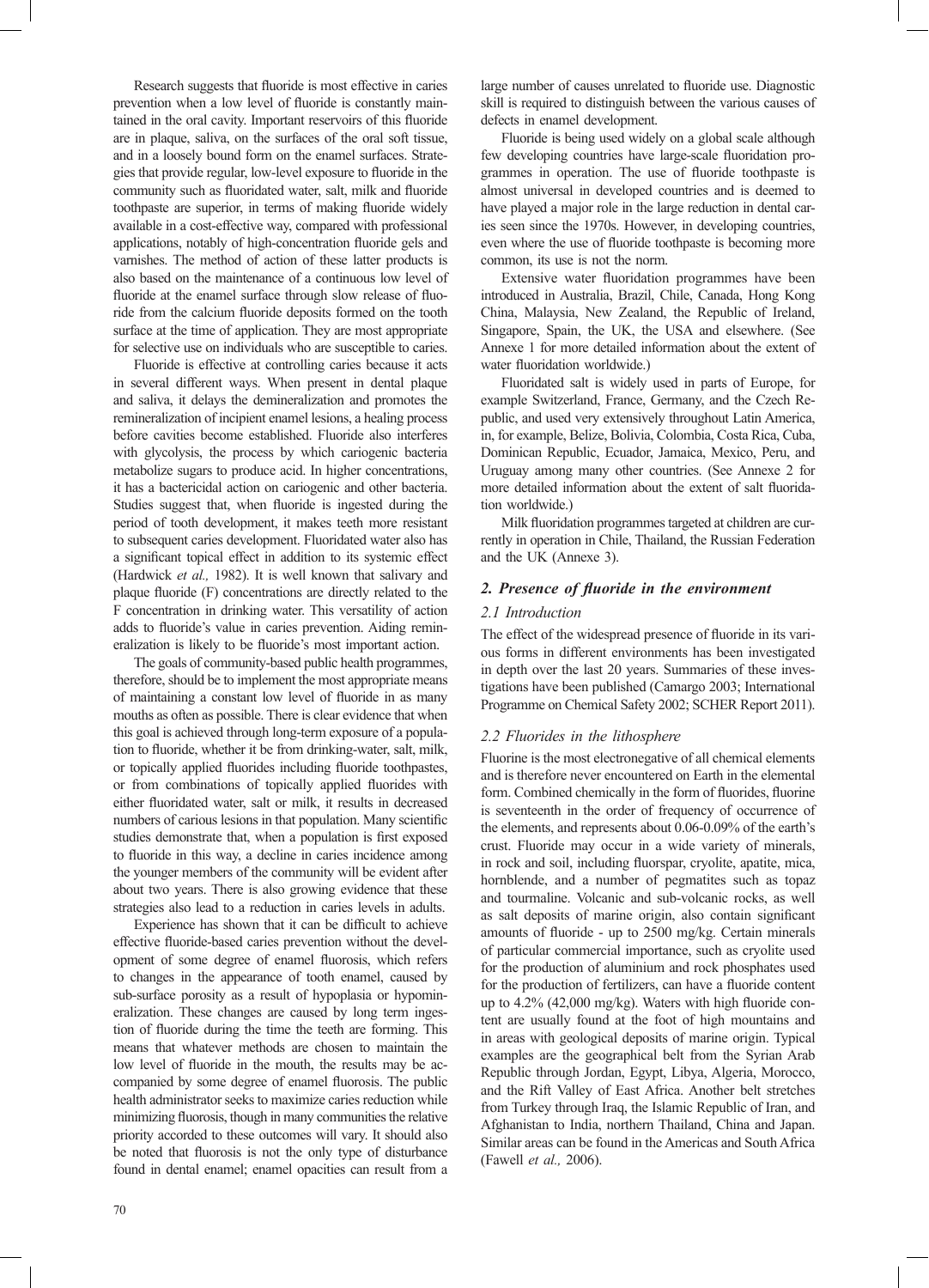There is an obvious abundance of fluoride in the world, but it should be remembered that most of it is firmly bound to minerals and other chemical compounds and is therefore not biologically available. The availability of free fluoride ions in the soil is governed by the natural solubility of the fluoride compound in question, the acidity of the soil, the presence of other minerals or chemical compounds, and the amount of water present. Fluoride concentrations in soil increase with depth. In a study of 30 different soils in the United States of America, 20-500 mg of F- per kg were found at depths of 0-7.5 cm and levels of 20-1620 mg of F- per kg at depths of 0-30 cm. Idaho and Tennessee soils had unusually high fluoride concentrations: 3870 mg of F- per kg and 8300 mg of F- per kg, respectively. In high mountain areas, the fluoride content of the soil is usually low.

### *2.3 Fluorides in water*

Owing to the universal presence of fluorides in the earth's crust, all water contains fluorides in varying concentrations. The bulk of the water normally available to humans is involved in the hydrological cycle, which means that it originates in the sea. Seawater itself contains fluoride at levels of 0.8-1.4 mg/L. The fluoride content of water obtained from lakes, rivers, or artesian wells is for the most part below 0.5 mg/1, although concentrations as high as 95 mg/1 have been recorded in the United Republic of Tanzania. Water trapped in sediments since their deposition and thermal waters associated with volcanoes and epithermal mineral deposits usually have fluoride levels of 3-6 mg/L. The highest natural fluoride concentration ever found in water was recorded in Lake Nakuru in the Rift Valley in Kenya, namely 2800 mg/1. The soil at the lake shore contained up to 5600 mg/1, and the dust in the huts of the local inhabitants contained 150 mg/kg.

The general geological formation of an area is not an indicator of the concentration of fluoride in groundwater. There are significant variations in the distribution of rocks with readily leachable fluoride. It has been observed that, even within one village community, different wells often show widely divergent fluoride contents, apparently as a result of differences in the local hydrogeological conditions. Groundwater may show variations in fluoride content depending on the presence of fluoride-containing formations at different depths.

### *2.4 Fluorides in air*

Fluorides can also be widely distributed in the atmosphere, originating from the dusts of fluoride-containing soils and from gaseous industrial waste. In addition, in some parts of China, high fluoride concentrations in indoor air have been reported as a result of the use of fluoride-rich coal for drying, curing and cooking of food (Fawell *et al.,* 2006).

## *2.5 Fluorides and pollution*

The principal sources of pollution are industries and mining. The fluoride content in the air in some factories can reach a level as high as  $1.4 \text{ mg/m}^3$  and in the neighbourhood of such factories a level of  $0.2 \text{ mg/m}^3$  in air may be attained. Some 90% of the air samples taken in an industrial city in the Federal Republic of Germany in 1955 and 1965 contained fluoride concentrations of 0.5-3.8  $\mu$ g/m<sup>3</sup> (International Programme on Chemical Safety, 2002). The fluoride content in the air in non-industrial areas has been found to be from 0.05 to 1.90  $\mu$ g/m<sup>3</sup>. In the event of inadequate emission control, environmental pollution can be expected. This has occurred in the past in industrialized countries and, unless strong controls are adhered to, is likely to occur in developing countries pursuing a policy of industrialization without proper environmental safeguards.

Problems have occurred in the mining of phosphates and fluorspar, when fluoride-rich dust has been blown over long distances by the wind and deposited on plants, thereby entering the food-chain. The use of pesticides containing fluoride can have a similar effect, and their use should be limited to the greatest extent possible. With regard to soil and surface water, the use of fertilizers and the discharge of industrial waste into rivers and streams are important sources of undesirable fluoride.

### *2.6 Fluorides in foods and beverages*

Extensive reviews on food borne fluoride show that the fluoride concentration in unprocessed foods is usually low (0.1-2.5 mg/kg). However, products in which skeletal tissue has been inadvertently or intentionally included during processing can have high fluoride concentrations. For example, a fluoride concentration range of 21-761 mg/kg has been reported in fish protein concentrate.

Leaves of the tea plant have a fluoride concentration ranging from 3.2 to 400 mg/kg, while its infusions contain up to 8.6 mg/L depending on the infusion time and the amount and variety of tea; an average value for commonly used brands being about 1.5 mgF/L when prepared using distilled water (Malinowska *et al.,* 2008). Other features of special interest are traditional culinary practices, as in East Africa, where fluoride-containing trona (hydrous sodium carbonate) is used as a tenderizer to shorten the cooking time of vegetables. Similar habits are found among peoples of northern Africa, while in China studies have found an association between the use of fluoride-rich coal for cooking, heating and drying of food, and high daily fluoride intakes from food. Food can acquire fluoride from fluoridated water during cooking for example rice and pasta and this source of fluoride ingestion should not be overlooked.

In countries with large water fluoridation programmes, fluoridated water may be used in food processing, raising the fluoride content of the processed food above that of products for which low fluoridated water has been used. This is particularly important when baby foods are prepared and means that details of the ingredients, including fluoride, should be printed on the packages.

## *2.7 Desalination and household water treatment plants*

While certain industrial activities can increase the fluoride content of the food-chain, processes such as desalination can result in a reduction of fluoride in the diet (WHO, 2005). In the Gulf States, for example, many communities used to obtain their water from boreholes, sometimes with a high fluoride content. Now desalinated seawater is used, from which almost all the fluoride is removed during treatment. Concern has been expressed over some water-purification devices for household use which are based on reverse osmosis, because under certain operating conditions, they can remove fluoride from the water. Such devices are generally designed for the removal of microbiological and solid matter rather than for chemical purification.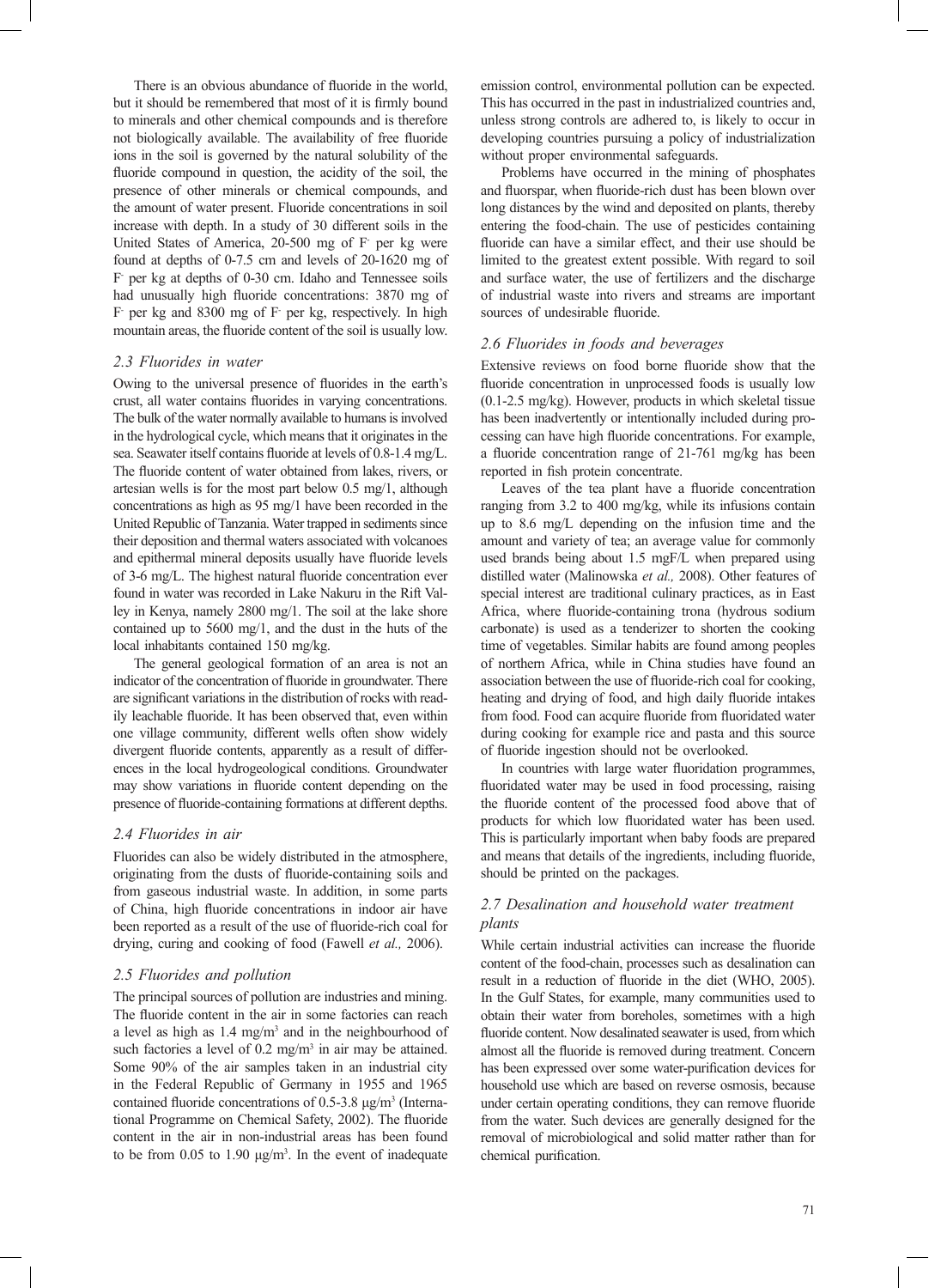## 2.8 The ecological impact of fluoridated water

A number of publications have considered the ecological impact of fluoridated water (Camargo, 2003). Recently the EU Scientific Committee on Health and Environmental Risks (SCHER) included a summary of these publications in its final report of its review of any new evidence on the hazard profile, health effects and human exposure to fluoride and fluoridating agents of drinking water (SCHER, 2011). The Committee assessed whether the fluoridation of drinking water specifically leads to adverse ecological impacts. The presence of fluorosilicates in drinking water due to the use of hexafluorosilicic acid or hexafluorosilicate for fluoridation, is very low as fluorosilicates and other species are rapidly hydrolyzed in water to fluoride and silica (sand). The SCHER review focussed on the environmental exposures arising from the use of fluoridated water as drinking water, for personal hygiene, washing clothes and washing dishes as reported in the publication by (Osterman, 1990). Most of this flows to the environment in drainage water and via sewage treatment works. Based on the physico-chemical characteristics of fluoride, the contamination of soil and the atmosphere from fluoridated water was deemed to be very limited and the SCHER assessment was confined to aquatic effects on fish, invertebrates and algae in fresh and sea waters. Based on three types of evidence: a simplistic risk assessment, mass balance modelling, and a modified EUSES analysis (EC 2004), the Committee concluded that adding fluoride to drinking water at concentrations between 0.8 mg F- /L and the WHO reference dose of 1.5 mg F- /L, does not result in unacceptable risk to water organisms.

## *2.9 Bottled water*

Sales of bottled water have increased dramatically in recent years in many countries. The fluoride content of these bottled waters, which come from many different sources, is highly variable, which means that consumption of fluoride from bottled water is difficult to measure in the community. Manufacturers of bottled water should be encouraged to list the mineral content of their products, fluoride included, on the label to assist consumers. Where fluoride content is high, some jurisdictions take further regulatory steps to restrict children's exposure to undesirably high quantities of fluoride. In regions where the fluoride concentration in bottled waters used by the community is low and there is a water fluoridation policy, the addition of fluoride to local mineral waters may be considered in order to confer the caries preventive benefit to their consumers. For example, in Mongolia children are given bottled water in school containing 0.5 mg/L F.

## *2.10 Summary*

- 1. Most fluoride is found in the form of chemical compounds, and the availability of free fluoride ions in soils and water is not uniform.
- 2. Although all groundwaters contain fluoride in varying concentrations, there can be major differences within a relatively small area and at different depths of boreholes. Seasonal variations have also been reported.
- 3. There can be significant environmental pollution with fluoride that comes from unprotected mines, industrial emission, coal burning, fertilizers and pesticides.
- 4. The fluoride content of foods and beverages is significantly affected by the fluoride concentration in the water used during processing.
- 5. Adding fluoride to drinking water at recommended concentrations for the control of dental caries does not pose a risk for water organisms.

## *3. Fluoride metabolism and excretion*

## *3.1 Introduction*

The health effects of ingested fluoride have been considered by a number of bodies, the most recent of which include the Royal Society of New Zealand and the Office of the Prime Minister's Chief Science Advisor (2014); European Food Safety Authority 2013; European Commission Scientific Committee on Health and Environmental Risks report (SCHER, 2011); National Academy of Sciences Report (2006). A recent monograph edited by Buzalaf (2011), also covered this topic.

## *3.2 Fluoride absorption*

Approximately 90% of the fluoride ingested each day is absorbed from the alimentary tract, with higher proportions from liquids than from solids. The half-time for absorption is approximately 30 minutes, hence peak plasma concentrations usually occur within 30-60 minutes. Absorption across the oral mucosa is limited and probably accounts for less than 1% of the daily intake. Absorption from the stomach occurs readily and is inversely related to the pH of the gastric contents, and most of the remaining fluoride that enters the intestine will be absorbed rapidly. High concentrations of dietary calcium and other cations that form insoluble complexes with fluoride can reduce fluoride absorption from the gastrointestinal tract (Buzalaf and Whitford, 2011).

## *3.3 Fluoride in plasma*

There are two general forms of fluoride in human plasma. The ionic form, detectable by the ion-specific electrode, is the one of interest in dentistry, medicine, and public health. Ionic fluoride is not bound to proteins, to other components of plasma, or to soft tissues. The other form consists of several fat-soluble organic fluoro-compounds, which can be contaminants derived from food processing and packaging. The concentration of ionic fluoride in soft and hard tissues is directly related to the amount and duration of ionic fluoride intake, but that of the organic fluoro-compounds is not.

Where water is the main source of fluoride intake, fasting plasma concentrations of healthy young or middle-aged adults when expressed as micromoles per litre  $(\mu \text{mol/L})$  - are roughly equal numerically to the fluoride concentrations in drinking water when expressed as milligrams per litre  $(mg/L)$ . Plasma fluoride concentrations tend to increase slowly over the years provided that intake remains relatively constant, reflecting the increase of the concentration of fluoride in bone with age. Fluoride balance i.e. the numerical difference between total daily intake and total daily excretion, can be positive or negative especially in infants and young children. Plasma and all tissue concentrations tend to increase when the balance is positive and decrease when it is negative.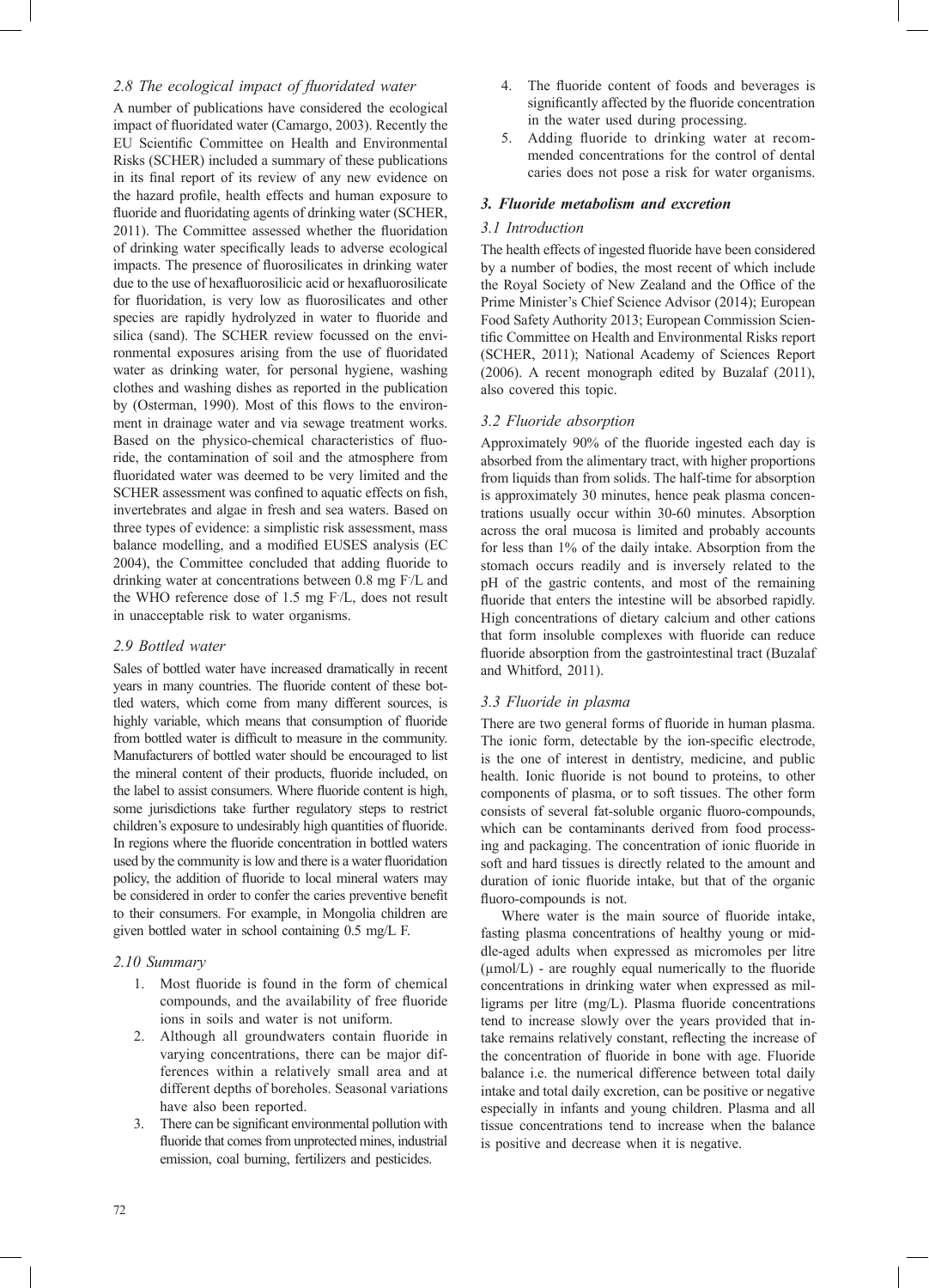### *3.4 Tissue distribution*

A steady-state exists between the fluoride concentrations in plasma or extracellular fluid and those in the intracellular fluid of most soft tissues. Intracellular fluoride concentrations are lower, but they change proportionately and simultaneously with those of plasma. With the exception of calcified tissues and the kidneys, which concentrate fluoride in the renal tubular fluid, tissue-to-plasma fluoride concentration ratios are less than 1.0.

The fluoride concentrations of several of the specialized body fluids, including gingival crevicular fluid, ductal saliva and urine, are also related to those of plasma in a steady-state manner. The mechanism underlying the transmembrane migration of fluoride, like that for absorption from the stomach, appears to be the diffusion equilibrium of hydrogen fluoride, so that factors that change the magnitude of transmembrane or transepithelial pH gradients will affect the tissue distribution of fluoride accordingly.

Approximately 99% of the body burden of fluoride is associated with calcified tissues. Of the fluoride ingested, approximately 55% will be retained by children and approximately 36% by adults and the remainder of the absorbed fluoride will be excreted in urine. Thus, children retain a higher proportion of ingested fluoride compared with adults (Villa *et al.,* 2010). Increased retention in children is due to the large surface area provided by numerous and loosely organized developing bone crystallites, which increase the clearance rate of fluoride from plasma by the skeleton. Accordingly, the peak plasma-fluoride concentrations and the areas under the time-plasma concentration curves, especially during the period of skeletal development and growth, are directly related to both the age of the individual and fluoride intake.

Fluoride is strongly but not irreversibly bound to apatite and other calcium phosphate compounds that may be present in calcified tissues. In the short term, fluoride may be mobilized from the hydration shells and the surfaces of bone crystallites (and presumably dentine and developing enamel crystallites) by isoionic or heteroionic exchange. In the long term, the ion is mobilized by the normal process of bone remodelling. It has been reported that human serum fluoride concentrations were increased following administration of parathormone hormone and decreased by administration of thyrocalcitonin (Waterhouse *et al.,* 1980). There is some evidence for a circadian rhythm in plasma fluoride concentrations that appears to involve the renal and hormonal systems.

### *3.5 Fluoride excretion*

About  $10\%$  of the daily intake of fluoride is not absorbed and is excreted in the faeces, except in subjects with high calcium diets when up to 25% can be excreted by this route. The elimination of absorbed fluoride occurs almost exclusively via the kidneys. Data from the 1940s seemed to show that the amount of fluoride excreted in sweat could nearly equal urinary fluoride excretion under hot moist conditions. However more recent data obtained with modern analytical methods indicate that sweat fluoride concentrations are very low and similar to those of plasma (about 1-3 µmol/L or 0.019-0.057 mg**/L**)**.** Therefore, sweat is probably a quantitatively minor route for fluoride excretion even under extreme environmental conditions.

The clearance rate of fluoride from plasma is essentially equal to the sum of the clearances by calcified tissues and kidneys. In patients with compromised renal function in which the glomerular filtration rate falls chronically to 30% of normal, fluoride excretion might decline sufficiently to result in increased soft and hard-tissue fluoride concentrations. Such increases, however, are not known to result in adverse health effects. Fluoride is freely filtered through the glomerular capillaries and undergoes tubular reabsorption in varying degrees. The renal clearance of fluoride is directly related to urinary pH and, under some conditions, to urinary flow rate. As in the cases of gastric absorption and transmembrane migration, the mechanism for the tubular reabsorption of fluoride appears to be the diffusion of hydrogen fluoride. Thus, factors that affect urinary pH, such as diet, drugs, metabolic or respiratory disorders, and altitude of residence, have been shown to affect, or can be expected to affect, the extent to which absorbed fluoride is retained in the body.

#### *3.6 Summary*

- 1. Absorption of fluoride from the stomach occurs readily and is inversely related to the pH of the gastric contents. Most of the fluoride not absorbed from the stomach will be absorbed from the intestine.
- 2. About  $10\%$  of the daily fluoride intake is not absorbed from the gastro-intestinal tract and elimination of absorbed fluoride occurs almost exclusively via the kidneys.
- 3. Fasting plasma fluoride concentrations in healthy young or middle-aged adults expressed as µmol/L are roughly equal, numerically, to the fluoride concentration in drinking-water expressed as mg/L. For example, if the water fluoride concentration is 1.0 mg/L then the plasma concentration would be approximately 1.0 µmol/L (or 0.019 mg/L).
- 4. Approximately 99% of fluoride in the body is associated with calcified tissues.
- 5. The proportion of ingested fluoride retained in the body (i.e. the balance) is approximately 55% in children and 36% in adults.

## *4. Fluoride in teeth and bone*

### *4.1 Introduction*

The well-known phenomenon of a strong affinity between fluoride and biological apatite is based on the ease of chemical substitution of the hydroxyl component of calcium hydroxyapatite by fluoride. Pure fluorapatite contains approximately  $3.7\%$  (37,000 mg/kg) fluoride by weight; up to about one-third of the total hydroxyl ions in enamel can be replaced by fluoride ions. Normal human apatite tissue, i.e. bone and tooth tissue, never approximates to pure fluorapatite, although fluoride substitution varies considerably, being dependent on the tissue-fluoride environment at the time of calcification. Once formed, the apatite /fluorhydroxyapatite remains chemically stable until the tissue is resorbed, remodelled, or otherwise metabolized although the incorporation of a small amount of fluoride is possible by diffusion and adsorption to the crystal structure (Buzalaf *et al.,* 2011).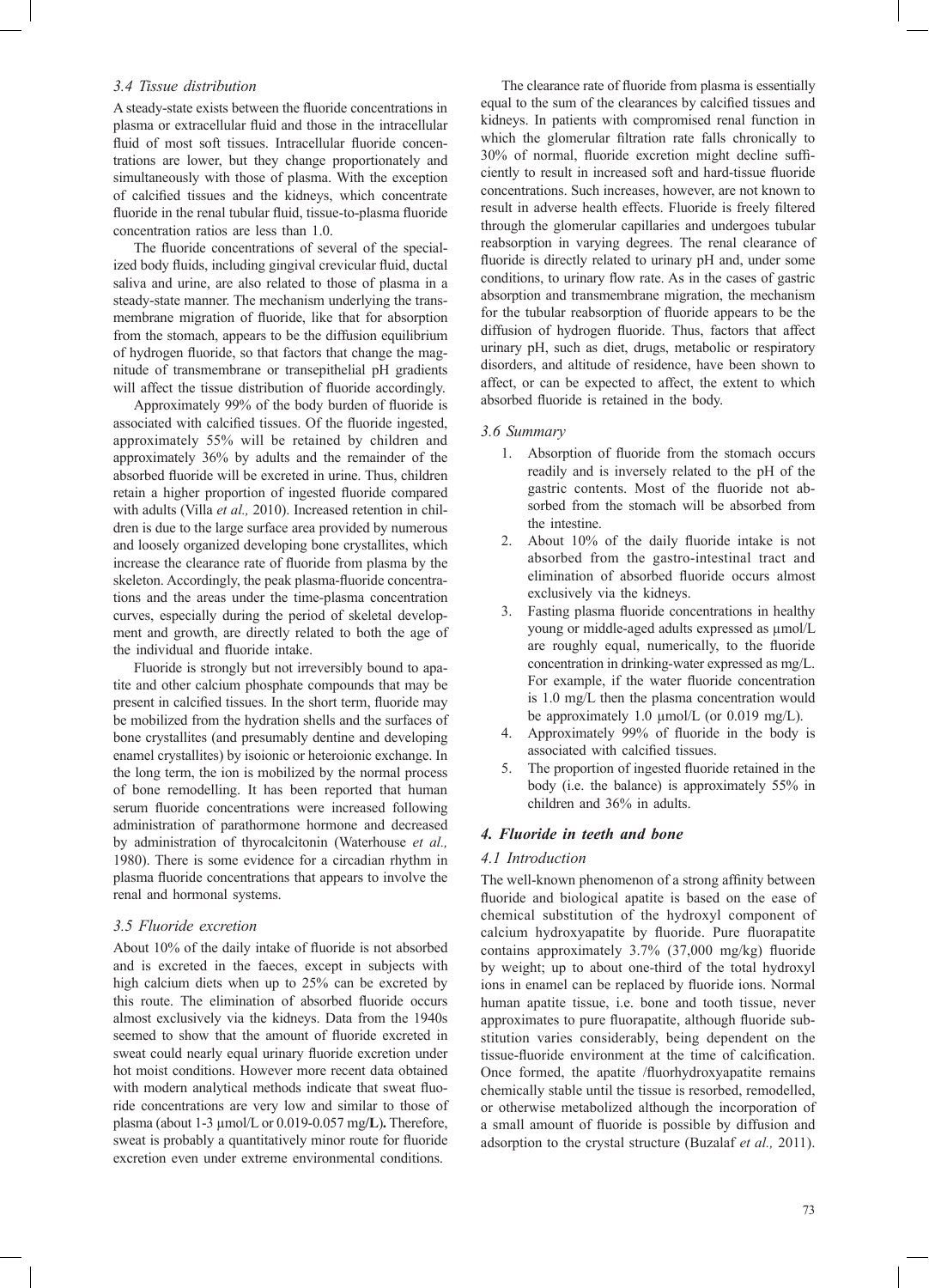## *4.2 Fluoride in teeth*

The fluoride concentration in teeth reflects the overall availability of fluoride during tooth formation and will vary depending on the time of exposure to and intake of fluoride. The highest fluoride concentrations in enamel are found at the surface and can be around 2000mg/kg in persons residing in non-fluoridated regions (representing a 6% replacement of OH- by F- in hydroxyapatite) and  $3000$ mg/kg (8% replacement of OH $\,$  by F) in fluoridated areas. These concentrations fall sharply after the outermost 10-20 µm of enamel to levels ranging from hundreds of mg/kg to around 50 mg/kg, depending on whether the area is fluoridated or not (Pessan and Buzalaf, 2011). Beyond this depth the fluoride content remains fairly constant up to the enamel-dentine junction, in contrast with bone and dentine where accumulation of fluoride continues throughout life. Once human enamel is fully formed its fluoride concentration can only be permanently altered at subsurface regions, as a result of trauma caused, for example, by caries, erosion, or abrasion. In the outermost surface layers, however, fluoride concentrations are independent of de- and remineralisation processes and can increase due to diffusion of fluoride from the oral environment which can vary according to exposure to ingested fluoride sources, therapeutic agents, saliva and dental plaque. In contrast to enamel, dentine continues to accumulate fluoride throughout life. The fluoride content of dentine is derived entirely by the systemic route.

Within the dentine, the fluoride concentration is generally higher than that of the majority of enamel and tends to increase gradually from the enamel-dentine junction to the dentine pulpal surface. This may provide some benefit in combination with additional sources of fluoride, since a higher fluoride concentration is required in dentine to inhibit demineralisation and enhance remineralisation, compared with enamel.

## *4.3 Fluoride in bone*

The normal turnover of bone during remodelling leads to a change in fluoride content that reflects plasma fluoride at the time; this, in turn, reflects the fluoride bioavailability from absorbed food, drink, and inhalation.

Variables influencing the fluoride content of bone include fluoride intake, age, and bone type (cancellous or cortical). The rate of increase in bone fluoride levels is greatest in young people during periods of bone growth and least in older people. Bone fluoride levels reflect a lifetime cumulative history of exposure to the element.

Confusion arises over two claims: one, that fluoride stimulates new bone growth and hence is useful therapeutically in controlling osteoporosis, and the other, that it is the cause of increasing prevalence of hip fractures in the elderly. In many countries, both osteoporosis and hip fractures have an enormous medical and social cost, and prevention, rather than treatment, is the key to reducing the impact of this problem. These issues are discussed in more detail in the following sections.

## *4.4 Fluoride, osteoporosis and prevention of associated fractures*

The potential of fluoride to increase bone mineralization

as fluorapatite has been the basis for treatment, or the potential prevention of osteoporotic conditions. Despite long-term, empirically based adult therapy using high sodium fluoride doses (40 mg or more daily) results in reversing or preventing the progression of osteoporosis have failed to elicit general medical recognition that it constitutes a valid and useful treatment regimen. Four randomized clinical trials provide important information on the safety and efficacy of sodium fluoride treatment of postmenopausal osteoporosis following vertebral fracture (Gordon and Corbin, 1992). While many studies have shown that a daily regimen of high levels of sodium fluoride will increase bone mass, this has not led to a significant reduction in the occurrence of vertebral bone fractures. On the basis of the data from these trials, the United States Food and Drug Administration in October 1989, did not accept sodium fluoride as a therapy for osteoporosis and concluded that its use for the treatment of osteoporotic bone fractures is ineffective. There are therefore differences between health authorities in Europe and the United States of America regarding the use of fluoride for the treatment of osteoporosis. More recently, the use of sustained release intermittent sodium fluoride and monofluorophosphate has shown some promise. However at this time, due to lack of long term definitive data, fluoride is not recommended as a first or second line therapy for the treatment of osteoporosis or the prevention of associated fractures (McLaughlin *et al.,* 2006).

Some studies of long-term exposure to fluoride in drinking-water at optimal levels for caries prevention have implicated fluoride as a causative factor in the incidence of hip fractures in the elderly, while other similar studies have implicated fluoride exposure at optimal levels as providing a preventive effect. Independent reviews of these contemporary studies conclude that they fail to establish an adequate basis for concluding that fluoride levels in drinking-water for caries prevention are related to hip fractures and bone health (Hillier et al., 2000; McDonagh et al., 2000; Phipps et al., 2000). The closeness of the confidence limits around the null effect is impressive; RR at 1.00 with 95% CI of 0.94-1.06.

A study in Sweden (Näsman *et al.,* 2013) used nationwide registers to investigate the association between hip fracture and long term exposure to fluoridated water at different levels from low <0.3mg/L to high  $\geq$ 1.5mg/L for 473,277 adults born in Sweden between 1900 and 1919. The analysis of 60,773 hip fractures among the cohort revealed no association with chronic fluoride exposure.

A recent review of the health effects of fluoride on health (Royal Society of New Zealand and the Office of the Prime Minister's Chief Science Advisor, 2014) concluded that "on the available evidence there is no appreciable risk of bone fractures arising from Community Water Fluoridation".

## *4.5 Fluoride and skeletal fl uorosis*

Endemic skeletal fluorosis is known to occur in several parts of the world. Crippling forms of the disease associated with the highest levels of fluoride exposure are a significant cause of morbidity. Many millions of people, mainly in India and China, are at risk of crippling skeletal fluorosis (Fawell et al., 2006).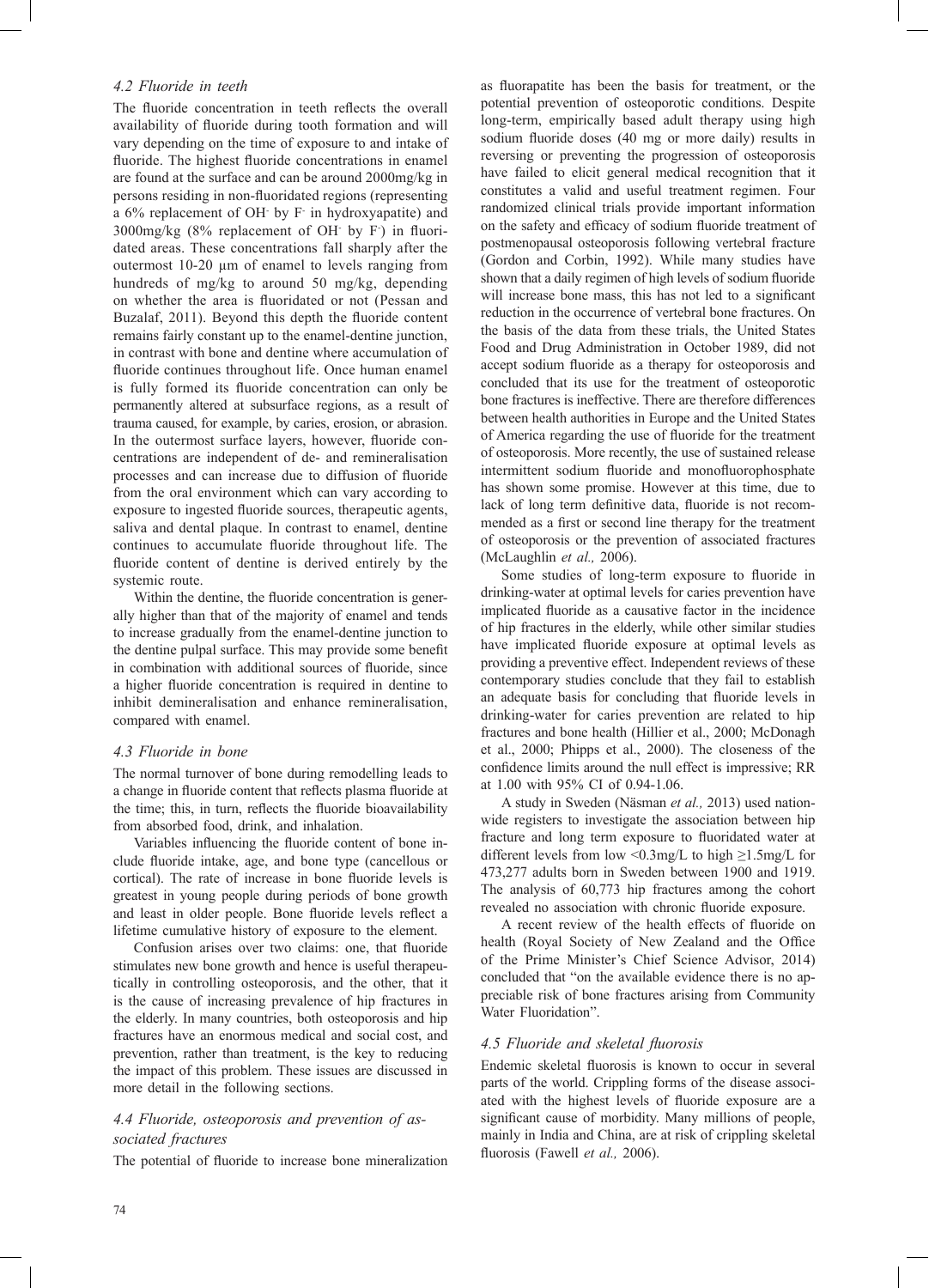Skeletal fluorosis is associated predominantly with the consumption of drinking water containing elevated levels of fluoride. Other important associated factors include climate, nutritional status and diet, and exposure to other substances that modify the absorption of fluoride. In parts of China, the indoor burning of fluoride-rich coal and consumption of high levels of brick tea are also implicated. Occupational exposure to elevated concentrations of fluoride in the air may also be a cause.

Public health authorities should monitor the fluoride level in local water supplies, and examine the population for signs of excessive fluoride exposure (e.g. moderate and/ or severe enamel fluorosis and crippling skeletal fluorosis). Where unsafe levels of fluoride are found in drinking water supplies, and a safe low fluoride supply cannot be provided as an alternative or a source for blending, treatment to remove fluoride from drinking water supplies (see Section 8.6) should use chemicals of a grade suitable for use in drinking-water supply as outlined in the WHO Guidelines for Drinking-water Quality (Fawell *et al.,* 2006).

### *4.6 Fluoride and osteosarcoma*

Claims of osteosarcoma induced by fluoride are based on equivocal evidence from studies of rats which received extremely high amounts of fluoride. A study conducted in the late 1980s concluded that the incidence of osteosarcoma was increased in male rats when fed very high doses of sodium fluoride (100 mg/L and 175 mg/L) for 2 years (National Toxicology Program, 1990). Many descriptive and case control studies in which exposure to fluoride from drinking water was determined by self-reported or ecological level data have failed to demonstrate an association. One exploratory analysis reported an increased risk among a subset of males recruited from existing cases of osteosarcoma in 11 hospitals in the US between 1989 and 1992 and exposed to fluoridated water during childhood (Bassin et al., 2006). The study estimated fluoride exposure in water from questionnaires and residential histories and type of drinking water used. Caution is urged when interpreting the results of this study because of lack of consistency of findings in a later cohort (1993-2000) studied in similar settings (Douglass and Joshipura, 2006). The later cohort was the subject of a more recent publication which reported on a cohort of 137 cases of osteocarcoma and 51 tumour controls which were identified in 9 hospitals across the US between 1993 and 2000 (Kim *et al.*, 2011). Fluoride exposure was measured directly in samples of bone taken adjacent to the tumour or from the iliac crest hence misclassification of fluoride exposure was likely to be minimal. No significant association between bone fluoride levels and risk of osteosarcoma was found. The main strength of this study is the use of direct bone fluoride concentration as the measure of fluoride exposure rather than the use of estimated fluoride intake.

An Irish study found no significant differences between fluoridated and non-fluoridated areas in either age-specific or age-standardised incidence rates of osteosarcoma (Comber *et al.,* 2011). A research team from the Universities of Newcastle upon Tyne, Leeds and Oxford (Blakey *et al.,* 2014), who analysed osteosarcoma (n=2,566) and Ewing sarcoma (n=1,650) cases in people aged up to 50 that occurred across the whole of the UK between 1980 and 2005, found no statistically significant difference in the rates of

incidence between fluoridated and non-fluoridated areas.

On the basis of recent published reviews and peer reviewed publications there is no evidence that fluoride levels in drinking water at concentrations aimed at controlling dental caries is associated with increased risk of osteocarcoma or any other kind of bone cancer in humans.

#### *4.7 Summary*

- 1. The bulk of fluoride in enamel reflects its availability in the pre-eruptive, tooth-formative period. Post-eruptive exposure is reflected mainly in the outer layer of enamel.
- 2. Public health authorities should monitor the fluoride level in local water supplies, and examine the population for signs of excessive fluoride exposure.
- Bone fluoride content increases with age. The rate of increase is more rapid in young people during periods of growth, but, as fluoride balance is achieved, the uptake slows and eventually approaches or reaches a steady state, when fluoride intake is constant.
- 4. With respect to hip fracture and bone health, there is no scientific evidence for altering current public health policy on the use of fluorides for caries prevention.
- 5. Studies of osteosarcoma in humans have failed to identify any correlation with fluoride exposure.

### *5. Biomarkers of fl uoride exposure*

#### *5.1 Introduction*

A fluoride biomarker is of value primarily for identifying and monitoring deficient or excessive intakes of biologically available fluoride. Details of biological markers of fluoride exposure have been published recently (Rugg-Gunn *et al.,* 2011; Pessan and Buzalaf, 2011). Knowledge of fluoride exposure, as indicated by an appropriate biomarker during pre-eruptive periods of tooth formation, allows assessment of the potential for later development of fluorosis, while knowledge of exposure post-eruptively provides a guide to the potential level of protection from caries. Fluoride biomarkers may also serve to assess the impact of water fluoridation on bone quality and other physiological conditions.

## *5.2 Biomarkers of contemporary and recent fluoride ingestion, patterns of fluoride ingestion: plasma, bone, saliva, urine, nails and hair*

Contemporary biological markers assess present, or very recent, exposure to fluoride: fluoride concentrations in blood, bone surface, saliva, milk, sweat and urine have been considered (Rugg-Gunn *et al.,* 2011). A number of studies relating fluoride concentration in plasma to fluoride dose have been published, but at present there are insufficient data on plasma fluoride concentrations across various age groups to determine the 'usual' concentrations. Although bone contains 99% of the body burden of fluoride, attention has focused on the bone surface as a potential marker of contemporary fluoride exposure. From rather limited data, the ratio of surface-to-interior concentrations of fluoride may be preferred to whole bone fluoride concentration. Fluoride concentrations in the parotid and submandibular/sublingual ductal saliva follow the plasma fluoride concentration,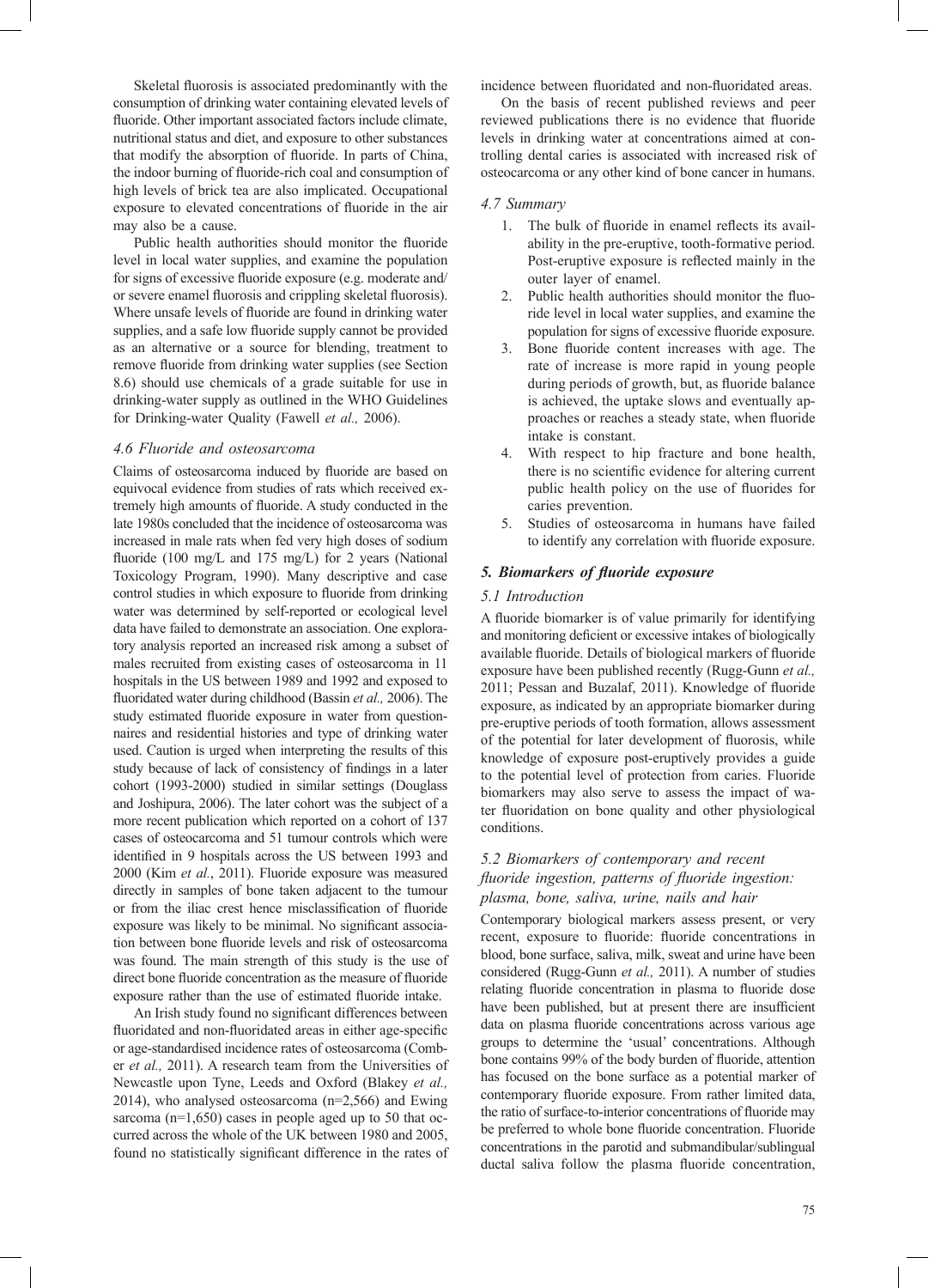although at a lower concentration. At present, there are insufficient data to establish a normal range of fluoride concentrations in ductal saliva as a basis for recommending saliva as a marker of fluoride exposure. Sweat and human milk are unsuitable as markers of fluoride exposure. A substantial portion of ingested fluoride is excreted in urine (see Section 3). Plots of daily urinary fluoride excretion against total daily fluoride intake suggest that daily urinary fluoride excretion is suitable for estimating fluoride intake for groups of people, but not for individuals. While fluoride concentrations in plasma, saliva and urine have some ability to assess fluoride exposure, present data are insufficient to recommend using fluoride concentrations in these body fluids as biomarkers of contemporary fluoride exposure for individuals. Daily fluoride excretion in urine can be considered a useful biomarker of contemporary fluoride exposure for groups of people, and standards for urinary fluoride excretion indicating low, optimal and high fluoride exposure are available (Rugg-Gunn et al., 2011; WHO, 2014).

Studies examining contemporaneous relationships between total daily fluoride intake, daily urinary fluoride excretion and the fraction of the fluoride ingested which is retained have been undertaken over the last 40 years. These were recently collated (Villa *et al.,* 2010). Studies involving 212 children aged less than seven years and 283 adults aged 18-75 years were included. The data for children and adults were studied separately, assuming that 90% of the fluoride ingested was absorbed. The main conclusion drawn from these data is that when the daily fluoride intake is above 0.5mgF/day for children and 2mgF/ day for adults the constant proportion of fluoride retained is of the order of 55% in children and 36% in adults. The participants in the studies included in this report all consumed Westernised diets. Dietary practices are one of a number of factors known to influence urinary fluoride excretion. For example more vegetarian diets, cause urine to be more alkaline which in turn leads to increased urinary fluoride excretion (Buzalaf and Whitford, 2011; Zohouri and Rugg-Gunn, 2000). There is a need for more research into fluoride intake and excretion in people consuming non-Westernised, vegetarian diets.

Measuring daily fluoride ingestion directly in population groups by collection and analysis of solids and liquids consumed or completion of dietary diaries requires considerable subject compliance and can be expensive. A reasonable estimate of daily fluoride ingestion can be obtained based on its relatively constant relationship with daily urinary fluoride excretion (Rugg-Gunn *et al.*, 2011). Studies of urinary fluoride levels are ideal for assessing the intake of fluoride in populations. More particularly, such studies also provide a basis for decisions on the use of fluoride for caries prevention. The procedures to follow when monitoring urinary fluoride excretion in communities have been published by the World Health Organization (WHO, 2014).

The concentrations of fluoride in nails and hair appear to be proportional to intake over longer periods of time. To this extent their concentrations reflect average plasma fluoride concentrations over time. Nails grow at about 0.1 mm/day so the average plasma concentration and fluoride intake over a l-3-week period 3 to 4 months earlier can be estimated from the analysis of single nail clipping. Fluoride in hair could be used to estimate intake over longer periods. Although potentially promising tools for estimating fluoride exposure, refinements of the sampling methods for these human tissues and improved testing technology are needed. Additional research should clarify the physiological factors that can influence fluoride uptake and accumulation in these tissues (Pessan and Buzalaf, 2011).

## *5.3 Historical biological markers for exposure to fluoride: bone and teeth*

As described in section 3.4, the body burden of fluoride is best reflected in the calcified tissues, although enamel is not the tissue of choice because most of its fluoride is incorporated during tooth formation. After tooth eruption, exposure to widely fluctuating concentrations of fluoride in the oral cavity significantly affects fluoride levels in the surface layers of enamel, where the highest concentrations of fluoride are found. Bone fluoride concentrations are more reliable indicators of long-term fluoride exposure and body burden, although fluoride is not uniformly distributed throughout bone. For example, cancellous bone usually has higher fluoride concentrations than cortical bone.

The fluoride concentrations of dentine are similar to those of bone and, as in bone, they tend to increase over the years provided that fluoride intake does not decline. Dentine, especially coronal dentine, may be the best marker for estimating chronic fluoride intake and the most suitable indicator for fluoride body burden. This tissue does not normally undergo resorption, and it seems to continue accumulating fluoride slowly throughout life, since it is permeated by extracellular fluid. Dentine is usually protected from exposure to fluoride in the oral cavity by the covering enamel or cementum and in practical analytical terms it is also more easily obtained than bone. No gold standard for total fluoride exposure is available that can be used to validate dentine fluoride as a biomarker of cumulative fluoride exposures, particularly one that is easily obtainable for a large population over a number of years.

## *5.4 Fluorosis as a biomarker*

Epidemiological studies by Dean and colleagues in the 1930s demonstrated clearly the relationship between the prevalence and severity of enamel fluorosis in human teeth and the level of fluoride in water supplies (Dean, 1936). These and other studies have shown that in a population there is a direct relationship between the degree of fluorosis and the plasma and bone fluoride levels on the one hand, and the concentration of fluoride in drinking-water on the other hand. These studies suggest that fluorosis can be used as a biomarker for the level of fluoride exposure in populations during the time of enamel formation. An increased level of fluorosis in both fluoridated and non-fluoridated communities has been used to indicate increased historical exposure to fluoride in these communities, despite constant fluoride levels in the drinking-water. This increased exposure to fluoride was found in part to result from unintentional ingestion of fluoride toothpaste, underlining the value of using fluorosis as a biomarker, but only for exposure during tooth formation. In the case of fluorosis of permanent incisors, prevalence and severity of dental fluorosis are a reflection of fluoride intake during the first three years of life (Levy *et al.*, 2010).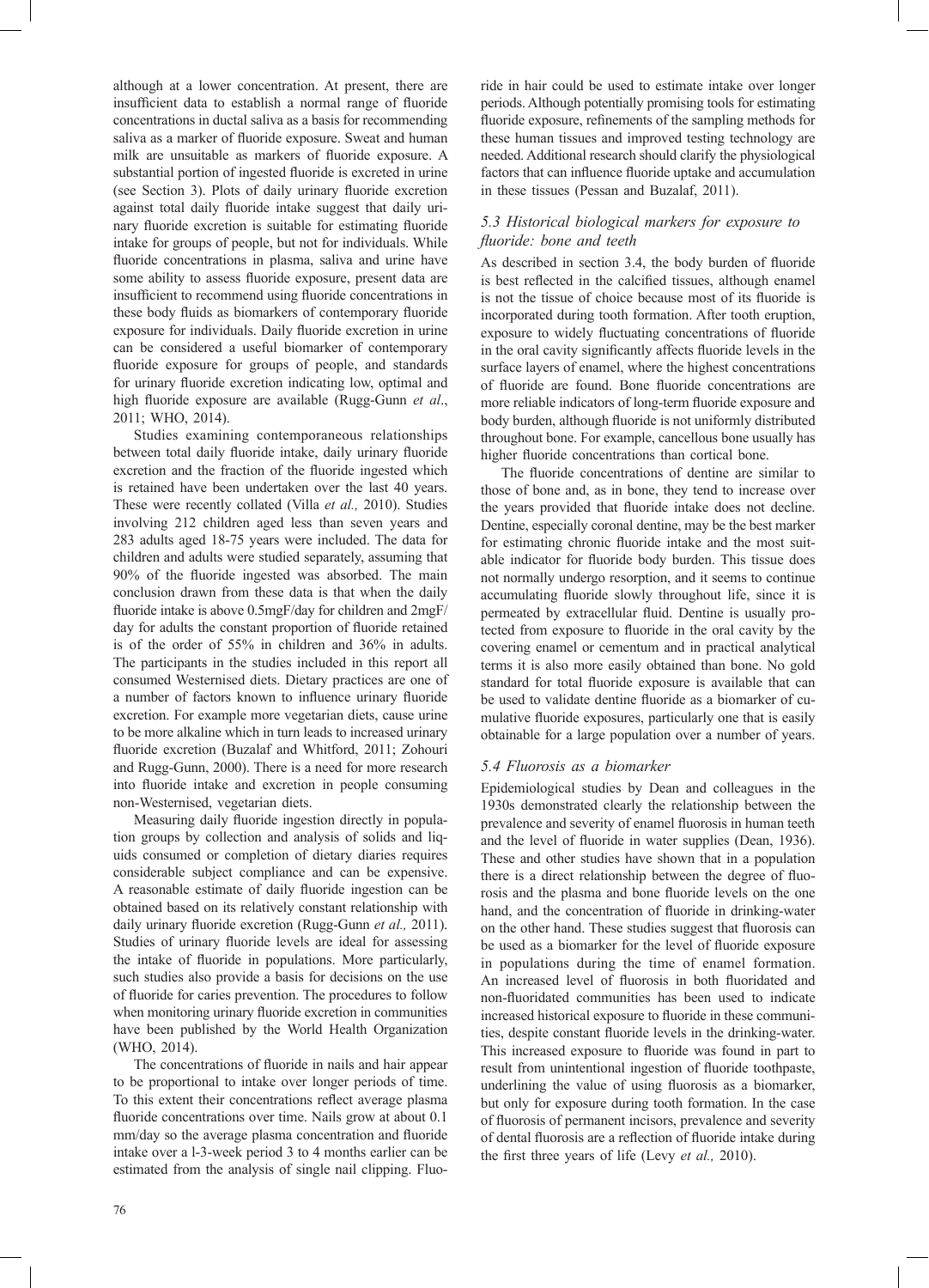## *5.5 Summary*

- 1. Daily urinary fluoride excretion is suitable for estimating fluoride intake for groups of people but not for individuals. Values have been published for low, optimal and high exposure. In this regard it is important to emphasise that concentration (mg/L) and excretion (mg/time period) are not the same. WHO has published a manual providing guidelines on the technical procedures related to fluoride excretion analysis.
- 2. Clinical enamel fluorosis is the most convenient biomarker, but it only records the effects of ingestion of fluorides in the first 6 years of life, limiting its use to an estimation of historical exposure to fluoride when dental enamel is forming.
- 3. Enamel fluorosis can be used as a biomarker for the level of fluoride exposure in populations during the time of enamel formation whereas fluoride concentrations in dentine and whole bone provide information of exposure over decades or a lifetime.
- 4. Concentrations of fluoride in hair and nails as potential biomarkers for exposure during recent weeks or months, merit further study.
- 5. Further studies of fluoride excretion related to non-Westernised diets, variable urinary flow rates and pH are warranted.

## *6. Caries prevention and enamel fl uorosis*

## *6.1 Introduction*

Studies conducted in the United States of America during the late 1930s and early 1940s in communities with varying levels of naturally occurring fluoride in the drinkingwater found that, at 1 mg of fluoride per litre, the reduction in the prevalence of dental caries was approximately 50% compared with communities with less than 0.1 mg of fluoride in their drinking water. This reduction was associated with very mild/mild forms of enamel fluorosis in a small percentage of the population - about 10% (Dean 1942). At the time this low prevalence of fluorosis was deemed not to represent a public health problem; if it was even noticed, it was considered acceptable and far preferable to the severe dental caries it largely replaced. It is worth noting that the balance between the benefit of caries prevention and risk of very/mild fluorosis is also relevant when considering use of other fluoride strategies. For example since there is evidence that young children can swallow a sizeable proportion of toothpaste placed on the brush, the decision on fluoride concentrations, frequency of use, amount of fluoride toothpaste to be used and age of commencement should take account of the risk of developing dental caries and the risk of mild enamel fluorosis (Forum on Fluoridation, 2002; Do and Spencer, 2007; Wong *et al.,* 2011).

In the past 30 years our understanding of the method of action of fluoride in the prevention of dental caries has changed (Groenveld *et al.,* 1990). Recent evidence from extensive Australian studies indicate that in the case of caries in first permanent molars both the preeruptive and post-eruptive effects are needed to obtain maximum caries prevention (Singh and Spencer, 2004; Singh *et al.,* 2007).

## *6.2 Controlling enamel fl uorosis*

Achieving the best possible caries prevention usually requires the use of population-based programmes such as adding fluoride to drinking-water, salt or milk and the widespread use of fluoride toothpastes. The question therefore arises whether the maximum caries preventive effect can be achieved without the appearance of some degree of very mild fluorosis in the target population. In communities served with optimally fluoridated water supplies, a small proportion of the population will continue to be affected by very mild/mild fluorosis, evident as diffuse white lines and patches, which is not aesthetically damaging and which usually cannot be seen by the untrained eye (Chankanka *et al.,* 2010).

A study of children aged 11 to 13 years in two UK cities which used improved methodology to assess levels of dental fluorosis, found that the percentage of children with a fluorosis score of TF3 was  $6\%$  in fluoridated Newcastle and 1% in non-fluoridated Manchester. However, the prevalence of higher scores (TF4 or greater) was very low in both cities  $-1\%$  in fluoridated Newcastle and 0.2% in non-fluoridated Manchester. Of these, very few children were seen with a score of TF5, - 0.1% in fluoridated Newcastle and 0.2% in non-fluoridated Manchester - and no children were found with higher TF scores (McGrady *et al.*, 2012).

In communities where additional sources of fluorides are available, such as fluoride toothpaste or fluoride supplements which can be swallowed by young children, the prevalence of unaesthetic forms of fluorosis will increase. For example, in many parts of the United States of America much of the noticeable rise in the prevalence of fluorosis can be accounted for by physicians prescribing fluoride supplements for children resident in fluoridated communities or by young children swallowing fluoride toothpaste. However other countries with extensive use of fluoride toothpastes but without a tradition of prescribing fluoride tablets, have not experienced a rise in aesthetically unacceptable enamel fluorosis.

Several approaches to reducing the risk of fluorosis from ingestion of toothpaste have been taken: guidelines in some countries recommend the use of a "smear" of fluoride toothpaste (0.1mg) for all children under the age of 3 years and a pea-size amount (0.25 mg) over the age of 3 years (SIGN 2014; Public Health England, 2014; ADA Council on Scientific Affairs, 2014); other countries adopt a risk-based approach to the use of fluoride toothpaste for young children, and recommend deferring the use of fluoride toothpaste until a child is aged between 18 and 36 months (depending on the country) unless the child has been assessed as being at increased risk of developing caries (Forum on Fluoridation, 2002; Health Canada, 2010; Australian Research Centre for Population Oral Health, 2012). In addition, some guidelines recommend the use of low fluoride toothpaste for young children (EAPD, 2009; Australian Research Centre for Population Oral Health, 2012).

The association between the use of infant formula feed reconstituted with optimally fluoridated water and enamel fluorosis has been the subject of debate in recent years. In the systematic review of the relationship between use of infant formula and enamel fluorosis, Hujoel et al., (2009) concluded that the "evidence that the fluoride in the infant formula caused enamel fluorosis was weak, as other mechanisms could explain the observed association." An evidence based clinical review was published recently (Berg *et al.*, 2011). It was concluded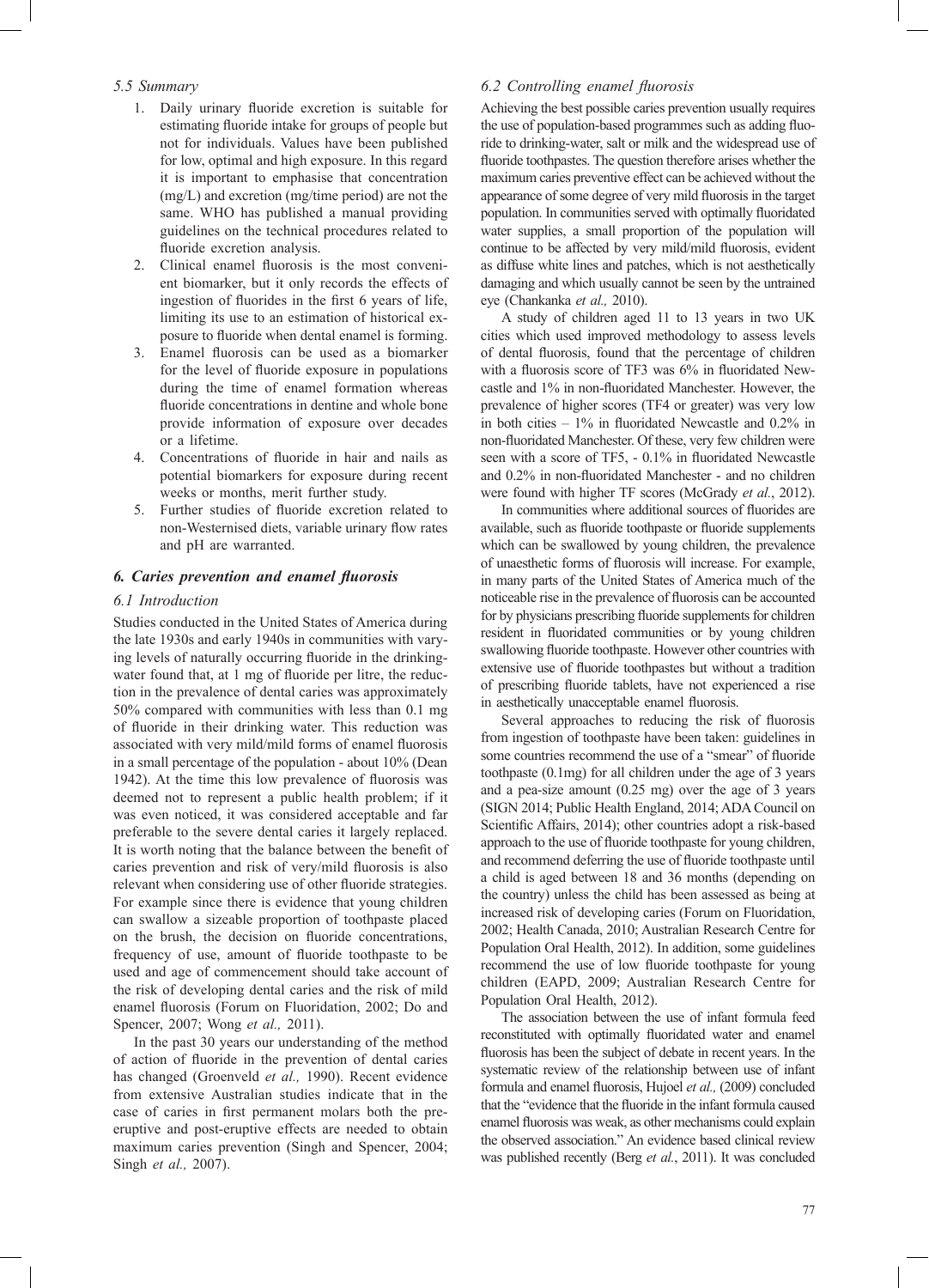"…that when dentists advise parents and caregivers of infants who consume powdered or liquid concentrate infant formula as the main source of nutrition, they can suggest the continued use of powdered or liquid concentrate infant formulas reconstituted with optimally fluoridated drinking water while being cognizant of the potential risks of enamel fluorosis development." Enamel fluorosis on the aesthetically important anterior teeth is caused by excessive fluoride ingestion in the first five years with the most critical period being the first three years. Thus all sources of fluoride ingestion should be considered and in areas where infant formula is reconstituted with fluoridated water parents or guardians should be advised to take particular care to avoid the ingestion of fluoride toothpaste by their children for these first critical years to limit the total fluoride ingestion (see section 11.4).

Enamel fluorosis is being monitored regularly in many communities. Over the past 20 years different indices and technologies have been developed for recording the first, barely perceptible diffuse white lines in enamel that are associated with fluoride ingestion, and it is now feasible to measure these changes reliably in epidemiological studies. The World Health Organization Oral Health Surveys Basic Methods includes photographs which depicts examples of the various degrees of enamel fluorosis to aid examiners on scoring such condition during epidemiological surveys (Petersen and Baez, 2013).

### *6.3 Summary*

- 1. Enamel fluorosis should be monitored regularly, using indices sensitive enough to detect early changes in enamel following minor changes in fluoride intake. It is worth noting that urinary fluoride assessments are capable of detecting changes in contemporaneous fluoride intake some 6 years earlier than examination for enamel fluorosis in permanent teeth.
- 2. When mild or more severe fluorosis is found to a significant extent in a community, steps should be taken to reduce fluoride ingestion by children with developing teeth.

## *7. Fluoride in drinking-water*

## *7.1 Introduction*

The first studies linking the natural fluoride content of drinking-water with reduced caries prevalence appeared in the 1930s. The practice of adjusting the natural concentration of fluoride in drinking water to improve dental health began in 1945 in the city of Grand Rapids in the USA. Since then hundreds of millions of people worldwide have regularly consumed artificially fluoridated water: currently around 380 million, plus approximately 50 million whose drinking water supplies naturally contain optimal fluoride concentrations (Annexe 1). Studies from many different countries over the past 60 years are remarkably consistent in demonstrating substantial reductions in caries prevalence as a result of water fluoridation. One hundred and thirteen studies into the effectiveness of artificial water fluoridation in 23 countries conducted before 1990, recorded a modal percent caries reduction of 40 to 50% in primary teeth and 50 to 60% in permanent teeth (Murray *et al*., 1991).

More recently, systematic reviews summarizing these extensive databases have confirmed that water fluoridation substantially reduces the prevalence and incidence of dental caries in primary and permanent teeth (McDonagh *et al.*, 2000; Truman *et al.,* 2002; Australian Government, NHMRC, 2007; Iheozor-Ejiobar *et al*, 2015 ). Although percent caries reductions recorded have been slightly lower in 59 post-1990 studies compared with the pre-1990 studies, the reductions are still substantial. A review of studies conducted in ten countries between 1990 and 2000 on individuals ranging from 3 to 44 years of age reported average caries reductions of between 30% and 59% in primary teeth and between 40% and 49% in permanent teeth (Rugg-Gunn and Do, 2012).

The method of action of fluoride in the prevention of dental caries is predominantly post-eruptive and topical. Fluoride that is present in the oral fluids during an acidic challenge inhibits demineralisation of surface enamel as well as speeding up the process of remineralisation when the pH balance is re-established (Buzalaf *et al.,* 2011). However, the pre-eruptive effect of ingested fluoride is also confirmed as being important; findings from Australia and the Netherlands for example support the pre-eruptive effect of fluoride in reducing caries levels in pit and fissure surfaces of permanent teeth (Groeneveld et al, 1990; Singh et al, 2007).

## *7.2 Impact on a population, limitations, and implementation*

Provided that a community has a piped water supply, water fluoridation is the most effective method of reaching the whole population, so that all social classes benefit without the need for active participation on the part of individuals. Water fluoridation has been endorsed by the world's leading science and health organizations, including WHO, the International Association for Dental Research (IADR) and FDI World Dental Federation.

The crucial requirement for community water fluoridation is a well-established, centralized, piped, water supply. Unfortunately in most developing countries, where caries tends to be increasing, centralized water distribution is often lacking, even in densely populated urban areas, and is rarely found in rural regions.

Water fluoridation proposals sometimes attract opposition from a minority of local residents. It is important therefore that the general public is properly informed of the benefits and safety of the proposals, and that they are confident that the proposal has the support of their leading health authorities and of the government. The promotion of and safe implementation of water fluoridation should be considered a multi-professional activities in which dentists, engineers, chemists, nutritionists, physicians and other health sector-related professionals participate.

## *7.3 Economics, health, and safety*

An effective community fluoridation programme requires; a, suitable equipment available in a treatment plant or pumping station, including continuous power supply; b, a constant supply of a suitable fluoride-containing chemical; c, workers in the water treatment plant able to maintain the system and keep adequate records (American Water Works Association, 2004; Drinking Water Inspectorate, 2005) and, d, sufficient funding for the initial installation and running costs (British Fluoridation Society, 2012; Truman *et al*., 2002). It follows that the level of dental caries must be sufficiently high, or the risk of an increasing prevalence of caries sufficiently serious, to justify the investment.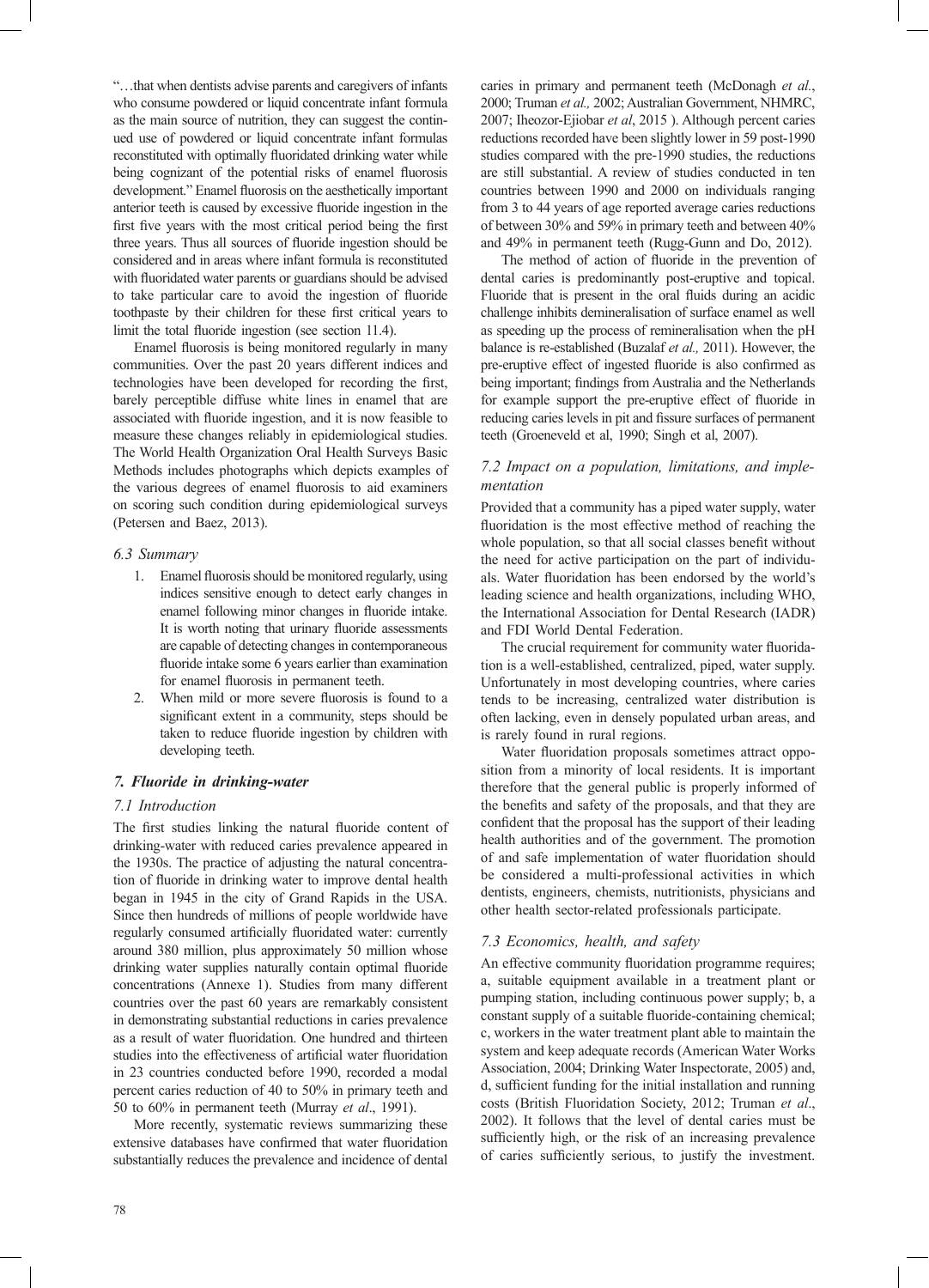Provided that a large population is served, the cost per head can be very small, especially if the initial cost of equipment is spread out over a period of 5-10 years. All fluoridation plants should have effective fail-safe systems with well-defined limits for the precision of measurements. In order to prevent overdosage, the plant must have a safety mechanism that stops the addition of fluoride automatically if the flow of water through the treatment plant is diminished suddenly (Griffin et al., 2001). A US economic evaluation (Griffin et al., 2001) estimated that the reduction in the cost of restorative dental treatment exceeded the cost of fluoridation in communities of all sizes and in all scenarios based on assumed reductions of tooth decay from 12% to 29%.

The question of possible adverse general health effects caused by exposure to fluorides taken in optimal concentrations throughout life has been the object of thorough medical investigations which have failed to show any impairment of general health. For example, the Knox Report (1985) and the York Review (McDonagh *et al.*, 2000) concluded the absence of demonstrable effects on cancer rates in the face of long-term exposures to naturally elevated concentrations of fluoride in water; the absence of any demonstrable effect on cancer rates following the artificial fluoridation of water supplies; the large human populations observed: and the consistency of findings from many different sources of data in many different countries; which leads to the conclusion, that in these respects the fluoridation of drinking water is safe. Reviews conducted in the United Kingdom, Australia, Canada, the US and New Zealand did not identify credible scientific evidence of harm to health from water fluoridation schemes (Australian Government, National Health and Medical Research Council, 2007; Centers for Disease Control and Prevention, 2001; Health Canada, 2010; McDonagh *et al.,* 2000; Medical Research Council, 2002; Sutton *et al.*, 2015). A recent review by the Royal Society of New Zealand and the Office of the New Zealand Prime Minister's Chief Science Adviser (2014) concluded that there are no adverse health effects of any significance arising from water fluoridation and that the safety margins are such that no subset of the population is at risk because of fluoridation.

A report by the EU Commission's Scientific Committee on Health and Environmental Risks on the health effects of fluoride in drinking water found no evidence of harm to health. It found nothing to link fluoride in water at the levels ordinarily found within the EU with endemic skeletal fluorosis, osteosarcoma, thyroid disorders or negative effects on human reproductive capacity and neurodevelopment (SCHER, 2011).

Public Health England (PHE, 2014) analysed data from all the fluoridated and non-fluoridated areas of England and found no evidence of a difference between them in the rate of hip fractures, all-cause cancer, osteosarcoma or Down's syndrome. The same analysis found a lower rate of kidney stones and bladder cancer in fluoridated areas than non-fluoridated areas, although PHE points out that no conclusions about cause and effect can be drawn. Selection of these indicators was based on the evidence base, theoretical plausibility, potential impact on population health, quality and availability of data, and validity of the indicator.

It is important that ongoing surveillance of general health be maintained in fluoridated and non-fluoridated communities. The structured use of health registers, for example cancer and hip fracture registers, is an important and improving source of information for this purpose.

## *7.4 Legal aspects and public acceptance*

Legislation providing for water fluoridation is of two types. It may be mandatory, requiring a ministry of health or communities of a certain size to fluoridate their public water supplies if they are below the accepted fluoride concentrations level. Alternatively, legislation may be of the permissive or "enabling" type, empowering the ministry of health or a local government body to institute fluoridation. In some countries national legislation or local jurisdictions may require formal public consultations to give members of the communities potentially affected by the proposals the opportunity to voice their opinions prior to a decision being made by the statutorily responsible body. This may involve consultative methods such as opinion polls, public meetings, invitations to respond in writing and referenda, the outcomes of which are then used to help shape the final decision.

## 7.5 Appropriate concentrations of fluoride in *drinking-water*

Determination of the most appropriate levels of fluoride in drinking water is crucial if the measure is to be both effective and receive public acceptance. This knowledge is important both for communities intending to begin fluoridation, and for those with excessive natural fluoride which require partial de-fluoridation. The use of an ionspecific electrode as an effective method for monitoring fluoride levels in drinking-water is generally accepted as the accepted gold standard method.

Dean's research from over 60 years ago established  $1.0 \text{ mg/L}$  as the most appropriate concentration of fluoride in drinking-water. By "most appropriate", was meant the concentration at which a substantial caries reduction could be achieved while limiting enamel fluorosis to an acceptable prevalence and severity. Because people in hot climates drink more water than those in moderate climates, this figure of 1.0 mg/L was modified into a range (0.7-1.2 mg/L); the higher the average temperature in a community, the lower the recommended level of fluoride in the drinking-water. The United States Public Health Service in 1962 adopted this range as a standard for fluoride concentration in drinking-water, and since then this standard has been widely used.

By the 1990s, however, it became clear that these standards were not appropriate for all parts of the world. Even in the United States of America, where they were developed, the advent of air-conditioning, the increased consumption of processed soft drinks and processed foods, and the increasing availability of other sources of fluoride, especially use of fluoride toothpastes from the 1970s onwards, were rendering obsolete the assumptions upon which the range was based. In other parts of the world, especially the tropical and subtropical areas of Africa and Asia, the variety of dietary practices found in many different races and cultures meant that the recommended range had probably never been appropriate.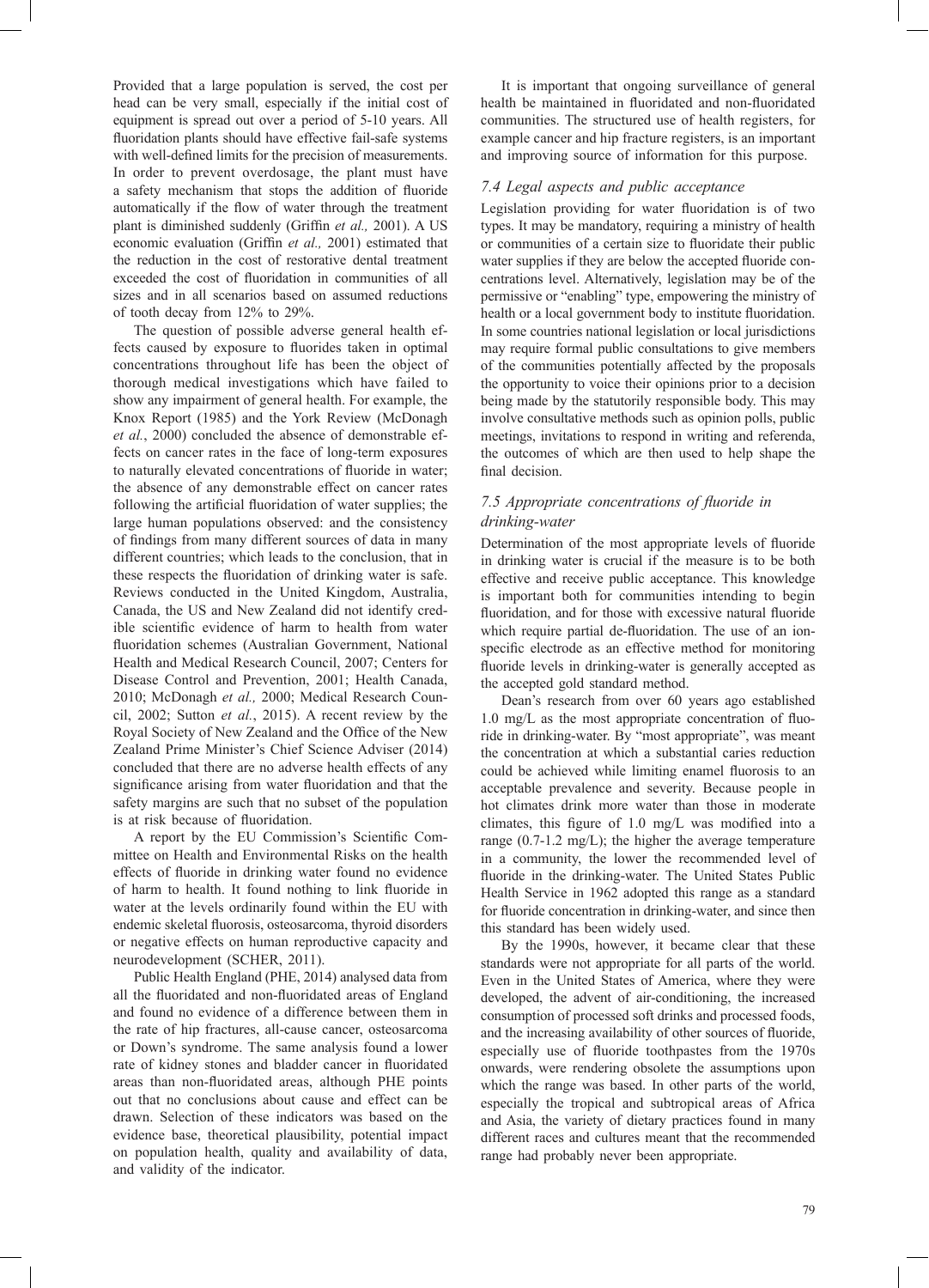Certainly it was found that the prevalence and severity of fluorosis in several Asian regions were unduly high when these guidelines were followed. Hong Kong, for example, has adjusted the fluoride concentration in its drinking-water several times since water fluoridation began there in 1961, using different concentration in the hot and cooler seasons and then endeavouring to find an appropriate year-long concentration. According to the United States Public Health Service guidelines, the most appropriate concentration for Hong Kong would be around 0.8 mg/L. However, fluorosis in children was found to be still unacceptably high at that level and the concentration was reduced in several stages to 0.5 mg/L in 1988 (Ho *et al.,* 2011).

It can be stated that the recommended levels of fluoride in drinking-water according to annual temperature, as listed in the United States Public Health Service guidelines of 1962, are not appropriate for use in tropical and subtropical areas of the world. Because higher than expected levels of fluorosis have followed their application, it seems that the recommended range is too high for these areas. The level of 1.0 mg/L should be seen as an upper limit, even in a cold climate, and 0.5 mg/L, now used in Hong Kong and recommended in the Gulf States, may be an appropriate lower limit. The increase in the level of enamel fluorosis in permanent incisors, attributable to the increased use and swallowing of fluoride toothpaste by young infants and children has led to some countries reducing fluoride levels in drinking water e.g. in the Republic of Ireland fluoride levels in drinking water were reduced in 2008 from 0.8- 1ml/L with a target of 0.9mg/L to 0.6-0.8 with a target of 0.7mg/L. (Forum on Fluoridation, 2002). Communities in other countries, for example in Australia and in Canada, have made similar adjustments to levels of fluoride in drinking water in recent years, with a view to controlling the occurrence of enamel fluorosis. However, the need for reductions in target levels has not been indicated in all countries with fluoridation schemes. Decisions need to reflect local circumstances in the light of the monitoring of enamel fluorosis levels, the prevalence and severity dental caries and the commonly available sources of fluoride to children during periods of tooth formation.

## *7.6 Removal of excessive fl uoride in drinking water*

Excessive concentration of fluoride in drinking water in developing countries are a serious public health problem because it can lead to high concentrations of generalised fluorosis. There are many water filter systems and treatment methods available to remove excess fluoride from water. However, many of these systems can be difficult to implement and therefore the supply of alternative sources of water with low fluoride content, if available, should be regarded as the first option. In cases where alternative sources are not available de-fluoridation of water is the only option.

There are several different de-fluoridation methods and what may work in one community may not work in another community. It is essential that care be taken to select the appropriate de-fluoridation method in order to ensure that a sustainable solution to the fluorosis problem is achieved (Fawell *et al.*, 2006). There are five established defluoridation methods: bone charcoal, contact precipitation, Nalgonda,

activated alumina, and clay. In addition advanced treatment technologies such as reverse osmosis, electrodialysis and distillation are available on the market. Defluoridation of drinking water is technically feasible at point of use (at the tap), for small communities of users and also for large drinking water supplies. Point of use systems are generally installed to produce sufficient quantities of treated water for drinking and cooking requirements for several persons.

Bone charcoal is a blackish porous granular material, its major components being calcium phosphate (57-80%), calcium carbonate (6-10%) and activated carbon (7-10%). In contact with water, the bone charcoal absorbs a wide range of pollutants and specifically has the ability to take up fluoride from water. Water treated with bone charcoal can have a foul taste and may be rejected by the users consequently the design of a system which uses bone charcoal requires careful planning. One of the constraints of the bone charcoal defluoridation method is that in some communities religious beliefs preclude the use of animal bones; in these instances this method is unacceptable.

Contact precipitation is a technique by which fluoride is removed from the water through addition of calcium and phosphate compounds and then bringing the water in contact with an already saturated bone charcoal medium. Although it has only been implemented to date at village level in Tanzania and Kenya, contact precipitation is probably suitable for implementation on a wider scale. The construction of contact precipitation plants is relatively straightforward when properly supervised by persons experienced in the process (Fawell *et al.,* 2006).

The Nalgonda process was adapted and developed in India for both community and household water systems. The aluminium sulphate and lime process has a long history and was initially proposed for de-fluoridation of water when excessive fluoride in water became a health concern in the USA as the agent responsible for mottling of teeth (Boruff, 1934).

The process is based upon aluminium sulphate coagulation flocculation/sedimentation reaction where the dosage is designed to ensure removal of fluoride from water. The aluminium sulphate is dissolved and added to the water under efficient stirring in order to ensure initial complete mixing. Aluminium hydroxide micro-flocs are produced rapidly and gathered into larger easily settling flocs. Thereafter the mixture is allowed to settle. During this flocculation process many kinds of micro-particles and negatively charged ions including fluoride are partially removed by electrostatic attachment to the flocs.

Discarding sludge from the Nalgonda process can lead to environmental health problems as the sludge is quite toxic because it contains the removed fluoride in a concentrated form. The process for discarding the sludge requires careful planning. The Nalgonda method requires skilled workers and a reliable electricity supply.

Activated alumina comprises aluminium grains prepared with an adsorptive surface. When water passes a packed column of activated alumina, pollutants and other components in the water are adsorbed onto the surface of the grains. The design criteria for activated alumina can be challenging. Also it was previously considered that this process was costly due to the high cost of chemicals and availability in the market. This is no longer the case: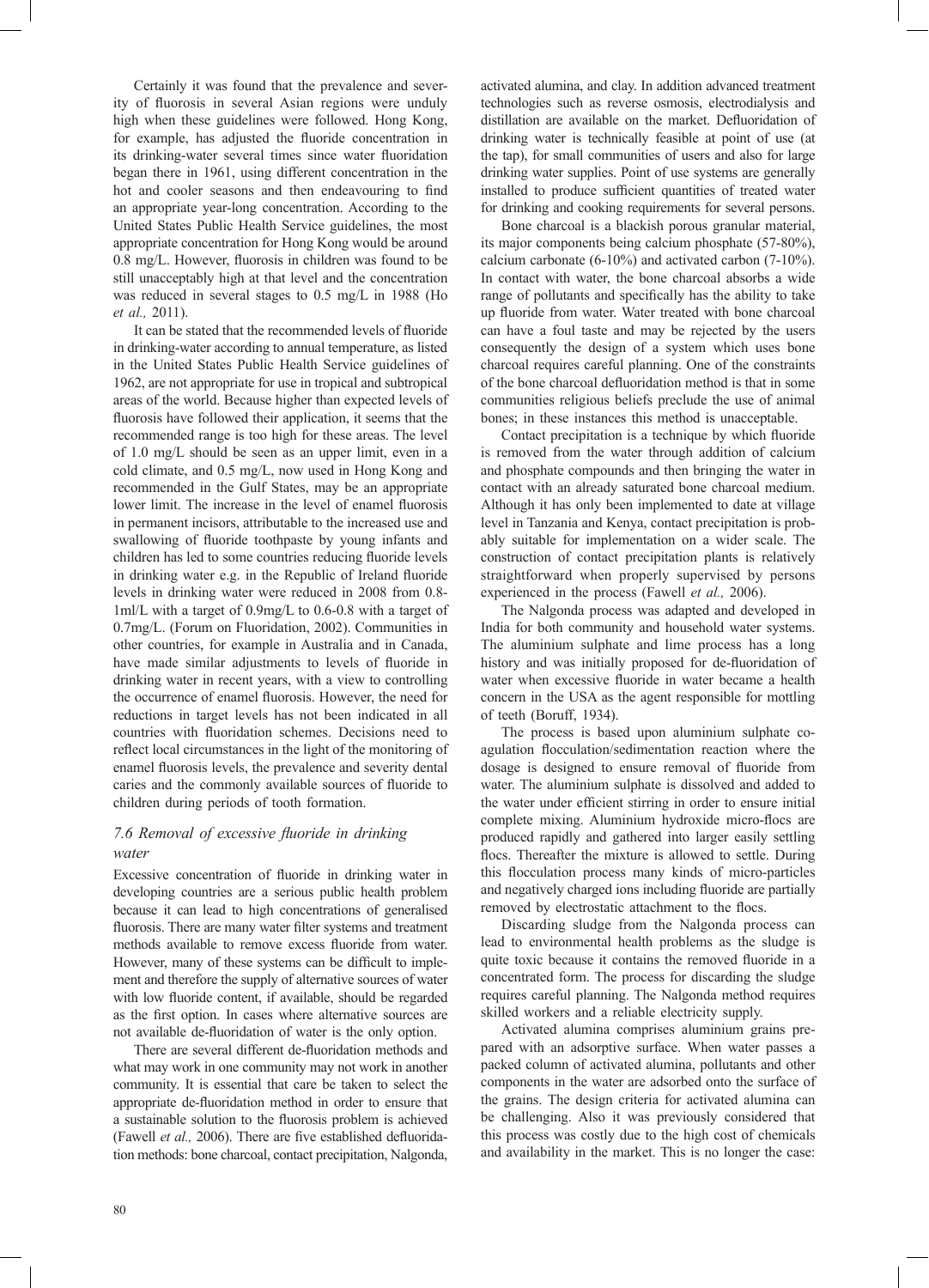experience mainly from India, Thailand and China indicates that activated alumina may, under certain conditions, be affordable for low income communities. The system was patented as early as 1936 and since then activated alumina has become the subject of several patents and because of commercial interests is the most widely advocated technique worldwide.

The ability of clay to remove pollutants from water has been known for centuries and is believed to have been used at domestic level in ancient Egypt. Clay is an earthy sedimentary material and is mainly composed of fine particles of hydrous aluminium silicates and other minerals and impurities. It is plastic when moist, retains its shape when dried and is extremely hard when fired; properties used when making pottery, bricks and tiles. There has been a suggestion that some soils are more efficient than others in the ability to cleanse water but this is debatable. An important consideration when using clay as a de-fluoridation material is that many soils are heavily polluted and therefore any clay to be used for de-fluoridation prior to producing drinking water should be tested for presence of toxic materials and other possible pollutants. The introduction of the clay technology for de-fluoridation requires rigorous attention to detail.

## *7.7 Requirements for implementation of water fluoridation*

- 1. A prevalence of dental caries in the community that is high or moderate, or firm indications that the caries level is increasing.
- 2. Attainment by the country (or area of a country) of a moderate level of economic and technological development.
- 3. Availability of a municipal water supply reaching a large proportion of homes.
- 4. Evidence that people drink water from the municipal supply rather than water from individual wells, rainwater tanks or other sources.
- 5. Availability of the equipment needed in a treatment plant or pumping station.
- 6. Availability of a reliable supply of a fluoridecontaining chemical of acceptable quality.
- 7. Availability of trained workers in the water treatment plant who are able to maintain the system and keep adequate records.
- 8. Availability of sufficient funding for initial installation and running costs.

## *7.8 Summary*

- 1. Community water fluoridation is safe and costeffective and should be introduced and maintained wherever socially acceptable and feasible.
- 2. The optimum fluoride concentration will normally be within the range 0.5-1.0 mg/L.
- 3. The technical operation of water-fluoridation systems should be monitored and recorded regularly.
- 4. Surveys of dental caries and enamel fluorosis should be conducted periodically. For effective surveillance the World Health Organization suggests that clinical oral health surveys should be conducted regularly every five to six years in the same community or setting.

## *8. Fluoridated salt*

## *8.1 Introduction*

Use of salt fluoridation for dental caries prevention began in Switzerland in the mid 1959s and has expanded to several countries around the world (Marthaler 2005; Petersen and Lennon, 2004). A study in China of fluoridated salt (200-250ppm) was found to be an effective and safe way to prevent dental caries in primary teeth and remained effective on permanent first molars after the programme had stopped for 1-4 years (Petersen *et al.,* 2008).

When most salt for human consumption is fluoridated, the community effectiveness of salt fluoridation approximates that of water fluoridation (Marthaler and Petersen, 2005). The first studies of the effects on the incidence and prevalence of dental caries of fluoride added to ingested salt were carried out from around 1965 to 1985 in Colombia, Hungary and Switzerland, with rather similar results to those observed after the introduction of water fluoridation. Fluoridated salt reaches the consumer through several channels, including domestic salt, meals at schools, large kitchens and in bread; fluoridated salt exerts both a systemic and topical effect. In Colombia, Costa Rica, Jamaica, and the Canton of Vaud in Switzerland, most, if not all, of these channels are used; in France and Germany the focus is on fluoridating domestic salt. The island of Jamaica provides another interesting example, because virtually all salt destined for human consumption on the island has been fluoridated since 1987. A renal fluoride excretion study conducted in Jamaica in 2008 indicated that the current fluoride exposure assures virtual freedom from enamel fluorosis, while the targeted decline of caries has been met or has surpassed expectations. At this time, there is obviously no reason to change the salt fluoridation scheme conditions as they have been maintained over twenty one years in Jamaica (Baez *et al.,* 2010).

The use of fluoridated salt as a community preventive agent for dental caries prevention has increased steadily since 1986. Significant development has occurred in the Americas where Colombia, Costa Rica, Jamaica, Mexico and Uruguay have more than 20 years of documented community experience with population coverage up to 98%. Other countries such as Belize, Bolivia, Cuba, Dominican Republic, Ecuador, Peru and Venezuela have active programmes, and an estimated further five are in the process of implementing this approach. Fluoridated salt is also available in certain countries that do not have identified programmes, such as Trinidad and Tobago and other Caribbean and Latin American countries.

These studies have shown caries reductions, acceptability by the public, no increase in individual salt consumption, no proven related increase in enamel fluorosis, no other negative health impacts reported, and very low per capita costs. Belarus has illustrated the added impact on caries reductions by adding fluoridated salt to existing oral health promotion programmes.

The Center for Global Development, Washington DC in 2004 cited the Jamaica salt fluoridation programme as one of the 17 most relevant public health initiatives taken worldwide in recent years (Levine, 2004).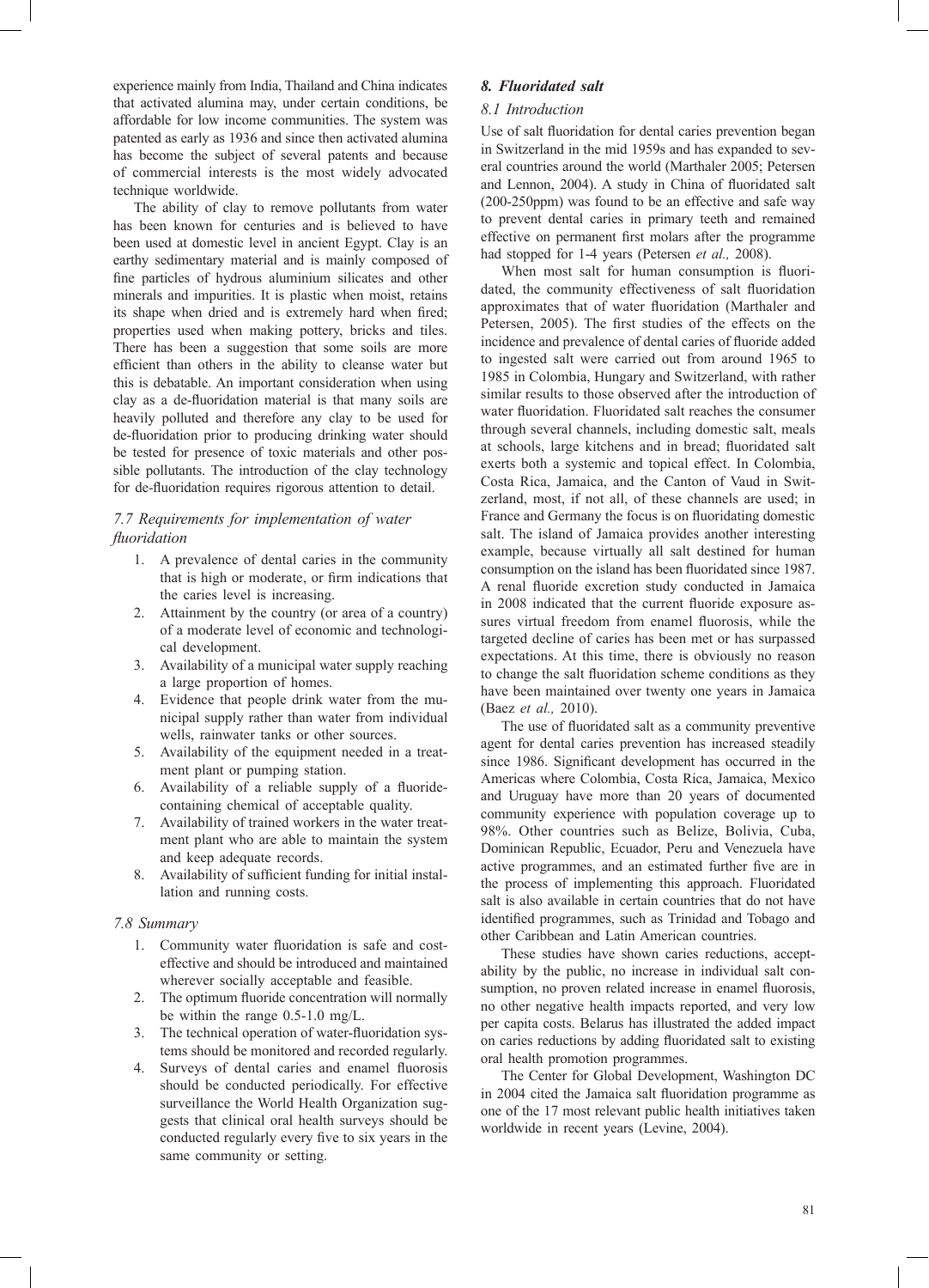## *8.2 Impact on a population and implementation (Annexe 2)*

The efficacy and impact of salt fluoridation depend upon the programme implementation. However, factors such as distribution, marketing, pricing and method of implementation affect community coverage, impact and health. For example, Jamaica prohibited the importation and sale of all non-fluoridated salt for human consumption and achieved reported caries reductions of up to 82% in 12 year olds. The reduction in dental caries observed represented biological factors-including the use of fluorides-in combination with secular trends. However, it is highly possible that the most important factor in this reduction was the consumption, beginning in 1987, of fluoridated salt (Warpeha *et al.,* 2001).

Mexico has achieved national fluoride coverage of its 112 million population through fluoridated and iodized salt and fluoridated water. Uruguay has legislated that a specific percentage of domestic salt for human consumption be fluoridated, and the German programme has incentives for the addition of fluoride to salt.

Depending on the method of implementation, part of, or whole, populations may be covered. The minimum level of implementation is fluoridation of domestic salt only, as practised in France and Germany. In Switzerland fluoridated domestic salt containing 250 mg F/kg has been available in addition to nonfluoridated salt since 1983; under these conditions, 75% of the domestic salt sold between 1987-1991 was fluoridated. Varying levels of implementation using multiple products are in place in Costa Rica, Jamaica and Switzerland. When the salt for bakeries and institutions is fluoridated, as well as all domestic salt, population coverage is virtually complete. When only some domestic salt is fluoridated, consumers retain more choice but community effectiveness is diminished.

Fluoridated salt raises ambient oral fluoride concentration throughout life in a manner similar to water fluoridation (Whitford, 2005). A small study of Swiss military conscripts supports the hypothesis of continued effectiveness (Menghini *et al.,* 1991). Among conscripts from western Switzerland, those who had not benefited from fluoridated salt had 10.2 DMF (decayed, missing, or filled) teeth while those from the canton of Vaud who had consumed fluoridated salt from the age of 5 years onwards had only 7.1 DMF teeth. A recent meta-analysis of 11 databases indicated that salt fluoridation was effective in the prevention of dental caries (Yengopal *et al.,* 2010)

Implementation of a comprehensive national fluoridation programme through water and salt is more difficult when there are multiple drinking-water sources which have a naturally optimal or excessive fluoride concentration. Various mechanisms can be utilized to exercise control of the distribution network. Implementation of epidemiological surveillance is critical. An essential element is the census of water supplies and mapping of fluoride so that regulations can be implemented to prohibit distribution of fluoridated salt to communities where fluoride concentration in water is optimal or above optimal. Also, salt fluoridation requires refined salt produced with modern technology and a level of technical expertise adapted from that used in adding iodine to salt. However, technology is available for adding fluoride and iodine to coarse granular salt. Because ensuring

a uniform distribution of fluoride within manufactured salt and the possibility of settling, the fluoride concentration in salt at the point of purchase or use should be monitored.

## *8.3 Economics, health, safety and limitations.*

Costs are minimal compared to treatment costs of water fluoridation and coverage can be universal. Effective programme implementation depends upon collaboration between health authorities, salt processors, distributors, and the community. Cost-benefit studies conducted in the region of the Americas comparing anticipated fluoridation costs versus economic resources that will no longer be needed on dental treatment after implementation of salt fluoridation indicated benefits were considerably higher than the investment required for implementing the programme (Gillespie and Baez, 2005).

One concern expressed is that promotion of the dental benefits of fluoridated salt would be unacceptable and contradictory to public health messages that encourage the reduction of consumption of salt to decrease the risk of hypertension. However, those who raise this objection rather misunderstand the approaches used in France, Switzerland and elsewhere. Currently the major programmes are using potassium fluoride, rather than sodium (associated with hypertension) fluoride as the added ingredient, and the populations of these countries are not encouraged to consume more salt to improve their dental health. Individual table salt consumption has not increased and no adverse effects from the small amount of sodium noted. The "automatic" or passive effect of fluoridated salt is well accepted by the consumer. In other words, people do not need to change their usual behaviour to benefit, they simply need to change the product. Indeed, reduced consumption of salt could and should be encouraged and, where this is successful, the concentration of fluoride in salt could simply be increased appropriately if necessary.

In Switzerland fluoridated salt is available at the same price as other kinds of salt, including iodized salt; hence there is no extra cost to the consumer. Price differences in other countries vary considerably in comparison with iodized or non-iodized salt, dependent upon local policies, regulations, and the market. In early Hungarian studies, 350 mg/kg was added, the highest concentration yet reported for human use. At present 200 to 250 mg/kg is used in nearly all programmes.

## *8.4 Legal aspects and public acceptance*

EU legislation recently re-approved the use of fluorides as a food additive and specifically approved sodium and potassium fluoride (the most frequently used compounds) as approved food additives (EU Regulations, 2009; Götzfried, 2006). Europe has several countries with salt fluoridation programmes, although few have a large market share except Switzerland and Germany. The WHA Resolution (WHO, 2007) on Oral Health (WHA 60.17) approved the use of salt fluoridation as an alternative to water fluoridation where this was not feasible for any reason. It is not recommended where other ingested fluoride programmes are in place.

## *8.5 Requirements for application*

- 1. Moderate or high dental caries prevalence, or the expectation that caries prevalence will increase.
- 2. Predominance of low-fluoride drinking-water.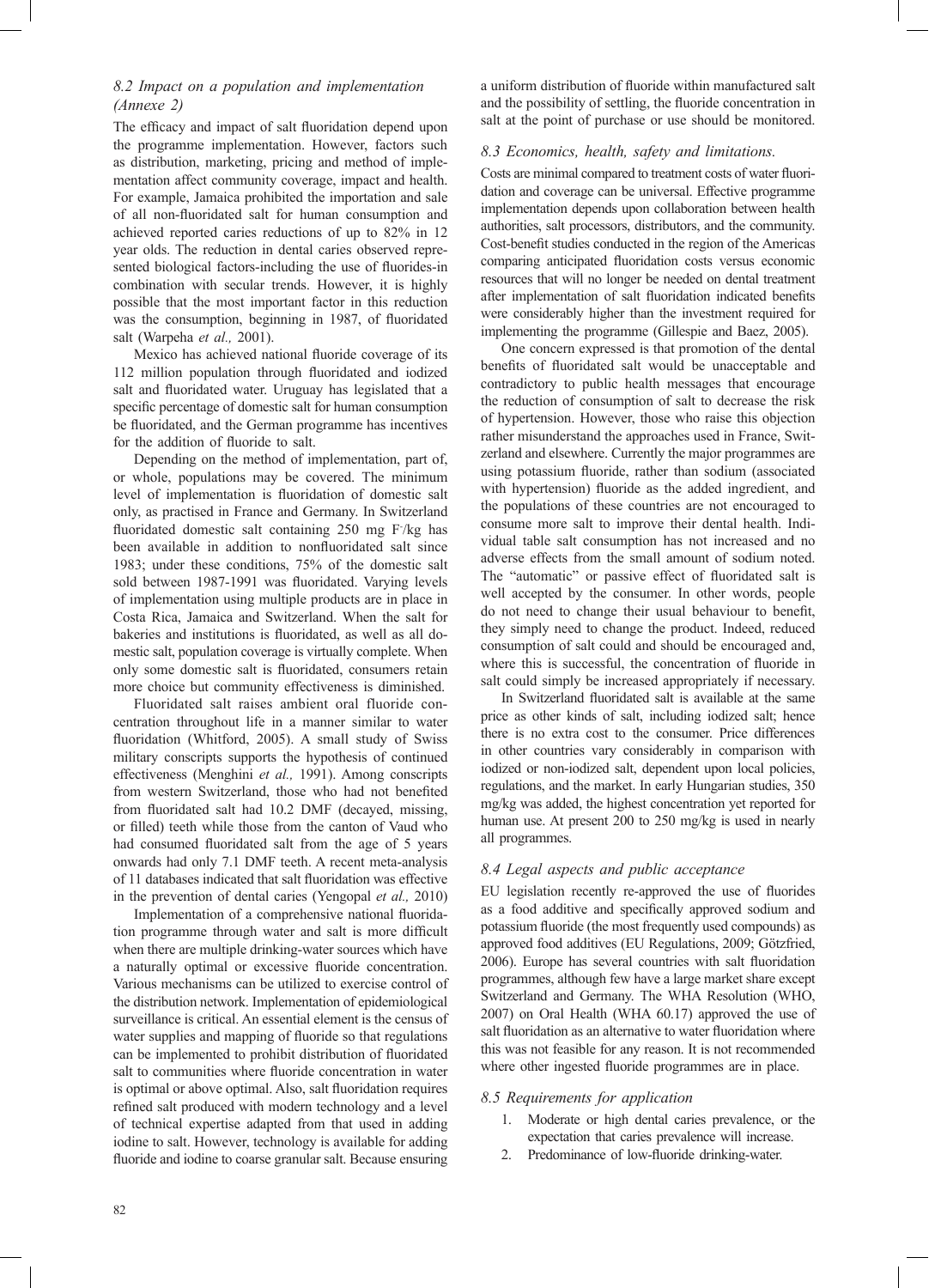- 3. Multiple sources of water posing a serious economic obstacle to water fluoridation.
- 4. Lack of political and community will and resources to fluoridate drinking-water.
- 5. Centralized salt production or recognised sites producing domestic salt with experience of including and monitoring additives.
- 6. Coordination between health agencies, salt producers, marketers, distributors, and the community, with inclusion of appropriate monitoring programmes, is suggested for effective implementation. An adequate epidemiological surveillance system for salt fluoridation has been developed and as for any public health programme using fluoride for dental caries prevention, it is an essential programme component (Baez, 2001).
- 7. In the absence of local or national capability to produce fluoridated salt, the importation of fluoridated salt, or the addition of fluoride to imported domestic salt for human consumption, can be used. Coordination and monitoring similar to national production should be required.

### *8.6 Summary*

- 1. Salt fluoridation should be considered where water fluoridation is not feasible for technical, financial or sociocultural reasons. It can be used for small groups or large populations, is very economical and, where necessary, provides freedom of choice.
- 2. The optimum concentration must be determined on the basis of salt intake studies and an assessment of fluoride exposure. A concentration of 200 mg F/kg salt may be regarded as a minimum when several types of salt (domestic and salt for bakeries, restaurants and other large kitchens) are fluoridated, but twice this concentration may be appropriate when only domestic salt is fluoridated.
- 3. The technical operations of salt fluoridation systems should be monitored and recorded regularly. In addition, the correct concentration and homogeneity (i.e. that the added fluoride salt is evenly distributed throughout the mixture) should be periodically ascertained in the packages offered to the consumer.
- 4. The fluoride concentration should appear on all salt packages.
- 5. Surveys of dental caries and dental enamel fluorosis should be conducted periodically. Urinary fluoride excretion should be monitored before and after programme commencement to assess the appropriateness of the fluoride dosage.

## *9. Fluoridated milk.*

## *9.1 Introduction*

Milk is an essential food in early life and continues to provide benefit from childhood and adolescence through to old age. Many government agencies subsidise the provision of milk to children and school milk programmes exist in many countries; these programmes are supported by the World Health Organization (WHO) and the Food and Agriculture Organisation (FAO). The provision of milk in schools is often integrated into national health promoting school programmes, and has been shown to reduce inequalities in the health of children (Baker *et al.,* 1980). The concept of milk as a vehicle for fluoride emerged in the early 1950s (Bánóczy and Rugg-Gunn, 2009).

## 9.2 Impact of fluoridated milk

Since 1986, the WHO International Programme for Milk Fluoridation has promoted and supported programmes aimed at demonstrating the feasibility for community use of fluoridated milk for caries prevention. Various channels have been used to target fluoridated milk to children attending kindergartens and schools, in Bulgaria, Russia and Thailand to children consuming powdered milk and milk-cereal distributed as part of a National Complementary Feeding Programme in Chile, and to older adults at risk of root caries attending a specialist dental clinic in Sweden (Peterson *et al.,* 2011).

## *9.3 Implementation*

A substantial amount of non-clinical research has been published demonstrating the bioavailability of fluoride in milk and the biological plausibility of milk fluoridation (Edgar, 2009; Villa, 2009a). Three systematic reviews have been published of the clinical effectiveness of milk fluoridation (Yeung *et al.,* 2015; National Health and Medical Research Council, 2007; Cagetti *et al.,* 2013). All studies considered in these three systematic reviews reported a reduction in dental decay among those consuming/receiving fluoridated milk. A wider ranging review of the clinical effectiveness of milk fluoridation in preventing dental caries listed 18 studies conducted in 12 countries (Bánóczy *et al.,* 2013). Of these, nine demonstrated caries prevention in primary teeth and 12 in the permanent dentition. A very recent study also showed that fluoridated milk delivered daily in schools in Bulgaria resulted in substantially lower caries development compared with children in schools receiving milk without added fluoride (Petersen *et al*, 2015). The totality of the evidence suggests that milk fluoridation is effective in the prevention of dental caries. The reviews suggest that children should begin to drink fluoridated milk from an early age, preferably before 4 years, in order to reduce caries in primary teeth. In addition they recommend that children should continue to drink fluoridated milk while their first permanent molars erupt in order to protect these teeth.

The implementation of community-based milk fluoridation programmes has been described by Woodward (2009), including a simple questionnaire to be answered when assessing the feasibility of a milk fluoridation programme. In excess of one and a half million children worldwide currently consume fluoridated milk (Annexe 3) and the experience gained in this international programme has provided considerable knowledge on the practical aspects. The wider collaboration of national and local governments, dairies, schools and health professionals are an important feature of the successful programmes. The daily dosage varies from 0.50mg to 0.85mg fluoride per child (Annexe 3) with children drinking around 200 ml of fluoridated milk per day for about 200 days per year. The dose will depend on age and background fluoride exposure – the latter being evaluated by questionnaire and measurement of urinary fluoride excretion (Villa, 2009b). Recently a study of fluoridated milk intake in 3 to 4 and 6 to 7 year old children in schools in north-east England indicated that compliance was high at greater than 90% in each of the groups studied (Walls *et al*., 2012).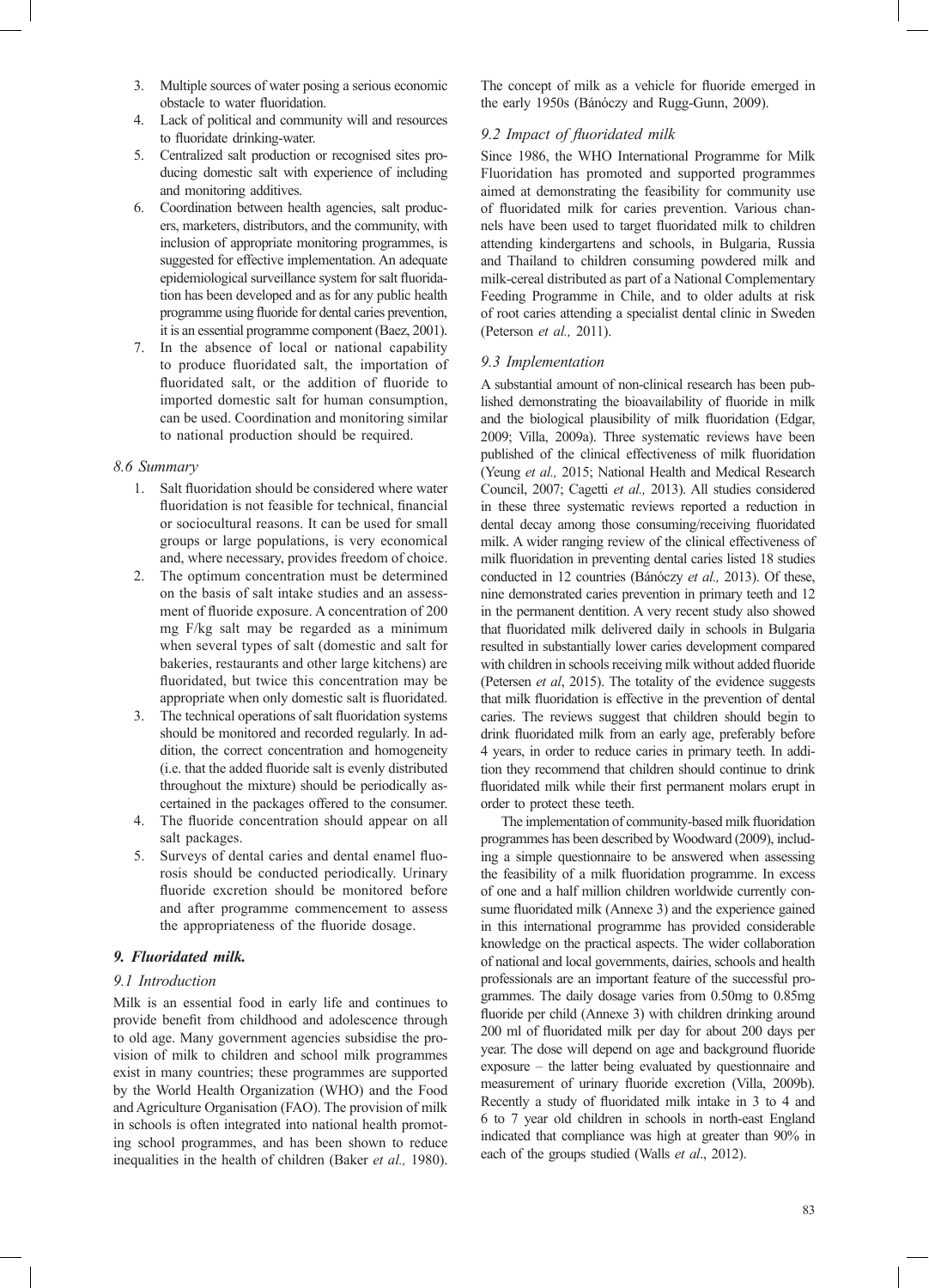The legal framework for the addition of fluoride to milk has been documented (Woodward, 2009). Programmes can allow for personal consent for inclusion, if this is deemed appropriate. Types of milk vary within and between countries. For example, powdered milk is used in Chile, fresh pasteurised milk in several countries and UHT milk in Thailand. These differences reflect cultural and local logistical considerations and do not affect fluoride availability and effectiveness. The addition of fluoride to milk is a simple process (Villa, 2009a) and the cost of fluoridated milk is usually the same as non-fluoridated milk. Overall, the cost of the programmes in Chile, Thailand and the UK is around 2 to 3 US\$ per child per year (Woodward, 2009; Marinho *et al*., 2007, 2011; Bánóczy et al., 2013). The safety of milk fluoridation has been established (Marinho *et al.,* 2003; Villa, 2009b). WHO has published a manual to assist those considering implementing milk fluoridation programmes (Bánóczy *et al.*, 2009).

#### *9.4 Summary*

- 1. In a community with a well-developed milk distribution system, such as a school milk programme, the technical procedures for producing fluoridated milk are straightforward.
- 2. Encouraging results regarding caries reductions have been reported with fluoridated milk in children and a recent study in older adults suggests that this also might be a promising area of research.
- 3. Further research on starting age, dosage and the minimum number of intakes per year should be encouraged.
- 4. The cost is low at about 2 to 3 US dollars per child per year. Risk of adverse effects is very low as the dose is constant and related to age and background fluoride exposure.

### *10. Fluoride supplements (tablets and drops)*

#### *10.1 Introduction*

Studies on the use of fluoride supplements, drops and chewable tablets, in the control of dental caries in communities with non-fluoridated water supplies have been reported regularly in the scientific literature for the last 45 years. A number of systematic and other reviews have concluded that the quality of the reviewed studies was generally low and the evidence of a caries preventive effect on the primary and permanent dentitions was inconsistent. Different dosage regimes have been recommended over the years. Recently updated dosage regimens have been published for Europe (Espelid 2009), New Zealand (Coop *et al.,* 2009) and the US (Rozier *et al.,* 2010). These recommendations take account of the balance between the benefits of the use of fluoride drops or tablets and the risk of developing unsightly mild fluorosis in permanent incisors (Ismail and Husson 2008). The level of fluoride in the drinking water, the incidence of fluorosis in the permanent incisors of the community, the age at which infants should start taking fluoride drops or tablets, the amount of fluoride in each drop or tablet, usually taken once a day, the estimated caries risk status of the child and the pattern of sales and use of fluoride toothpastes are some of the factors which are taken into account by groups of experts who have drawn up dosage regimens. Countries need to consider carefully whether to recommend the use of fluoride supplements (drops and tablets) in view of uncertainties about compliance and the risk of fluorosis if children under the age of 6 years take more than the advised dose.

## *10.2 Impact on a population, limitations, and implementation*

The use of fluoride tablets can be either at home or in school-based programmes. Daily administration of tablets at home requires a very high level of parental motivation, and campaigns to encourage parents to give their children fluoride supplements have not been successful in many countries, the impact being least in the economically underprivileged sections of a community. Results of home-based trials have to be interpreted with caution, because the attitude to oral health of the parents who give their children supplements from birth is likely to be more favourable than that of those who begin supplementation late. School-based programmes used to be prevalent in Europe but are much less common now.

There is no logistic problem in the production of fluoride tablets but there has been considerable discussion as to the optimum dosage of fluoride tablets and drops. Reports on numerous different dosage regimens have been published in various communities; all are based on empirical estimates rather than on the results of rigorous scientific studies and the evidence supporting particular recommendations are generally low.

### *10.3 Economics, health, and safety*

Where fluoride supplements are prescribed individually by dentists, the cost of tablets is considerably greater than when they are purchased in bulk and administered in supervised school programmes. In such programmes, the teachers' supervising time is usually not included in the cost of the programme, although it is obvious that supervision is a real and important cost. The actual cost of supervision will vary greatly from one country to another, with different labour charges and cultures.

The objective of any systemic fluoride administration is to obtain the maximum caries-preventive effect with a minimum risk of fluorosis. In the past, fluoride tablet dosages have been calculated in an attempt to duplicate the fluoride intake of people receiving optimally fluoridated drinkingwater, although a review of water consumption in the United Kingdom revealed that children drink considerably less from public water supplies than was assumed previously (Rugg-Gunn *et al*., 1987; Zohouri *et al.,* 2004). Thus earlier estimates that children aged 3 years ingest 1 mg F / day from fluoridated water were almost certainly too high.

Obviously fluoride tablets should be kept out of reach of young children, and should be packaged in child-proof containers. In some countries the number of tablets in a container is limited so that there can be no more than 120 mg of sodium fluoride in any one container; this seems a prudent safety precaution.

#### *10.4 Legal aspects and public acceptance*

In some countries, fluoride tablets are available only on prescription from a physician or a dentist. In other countries fluoride tablets are available over the counter. In Canada, the Food and Drug Regulations prohibit the over-the-counter sale of a tablet containing fluoride if the largest dosage would result in a daily intake of more than 1 mg of fluoride ion.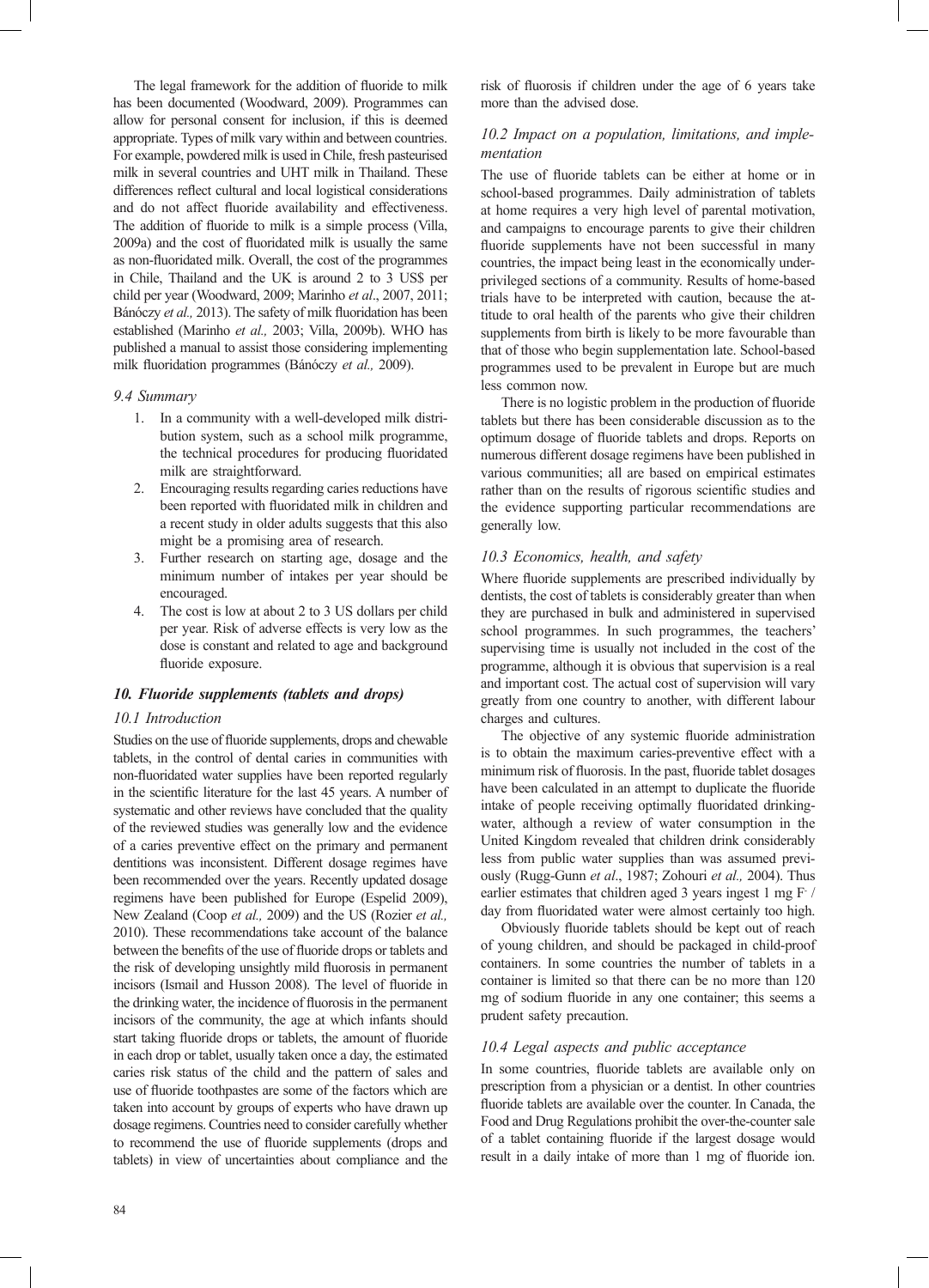In the United States of America, the Food and Drug Administration has banned the making of claims that dietary fluoride supplements for pregnant women are effective in reducing dental caries in the infant, since such benefits have not been established.

### 10.5 Enamel fluorosis and fluoride supplements

Fluoride from tablets is ingested and absorbed at one time of day and this is physiologically different from ingestion of fluoride from water or salt where absorption is spread throughout the day. Animal experiments have shown that fluoride given once a day is more likely to cause enamel fluorosis than the same amount of fluoride given intermittently throughout the day. Some recent studies have indicated that the ingestion of fluoride supplements can be a risk factor for enamel fluorosis (as can the inadvertent ingestion of fluoride-containing dentifrices and mouth-rinses). The stage of enamel development most vulnerable to excessive fluoride intake is the transitional stage, which occurs between the late secretory and early maturation stages. Consistent evidence accumulated in the US over the years shows that fluoride tablets used during the first 3 years of life increased the risk of developing fluorosis; the first year of life appears to be the period of highest risk for incisors (Buzalaf and Levy, 2011).

### *10.6 Dosage schedule*

There has been a general trend towards lowering the fluoride supplement dose, particularly in the early months of life. A further problem is the complexity of most dosage schedules, particularly if there are a number of children of different ages in the family. In addition, fluoride supplements have been found to be ineffective as a public health measure because compliance with the daily regimen can be poor and the children who use them are normally from the more oral-health-conscious families. The possibility of an increased risk of enamel fluorosis has led some experts to conclude that:

- fluoride supplements have limited application as a public health measure;
- a dose of 0.5 mg F/day should be prescribed only for individuals at risk, and starting only at the age of 3 years;
- labelling should advise that fluoride supplements should not be used before 3 years of age unless prescribed by a dentist.

On the other hand, particularly in countries where there is a high level of caries in the primary dentition, many dentists feel that it is most important to maximize the caries preventive properties of fluoride supplements.

Recently recommended dosage schedules in Europe, New Zealand and the US exemplify the variation in approaches (Rozier *et al.,* 2010; Espelid, 2009; European Academy of Paediatric Dentistry, 2009).

In the case of Europe it is recommended that no fluoride supplements be prescribed before the age of two years; 0.25 mg F/day for age 2-6 years and 0.5 mg F/day for age 7-18 years. In addition it is recommended that if the level of fluoride in drinking water is  $0.3$ mgF/L or above, further systemically administered fluoride regimes are not advised.

In New Zealand the recommended dosage schedule is: no fluoride tablets under 3 years; 0.25 mg F/day for 3-5 year-olds; 0.5 mg F/day for 6-8 year olds and 1 mg F/day for 9 year-olds and older. It is recommended that tablets should be chewed or sucked or dissolved in a drinking liquid.

In the US in the case of water supplies containing  $\leq 0.3$ mg/L F it is recommended that no fluoride tablets be prescribed before the age of 6 months, between 6 months and 3 years 0.25 mg F/ per day, 3-6 year 0.50 mg F/day and 6-16 years 1mg F/day. For water supplies with 0.3-0.6 mg/L F fluoride drops or tablets should not be prescribed before the age of 3 years, between 3-6 years 0.25 mg/day and between 6-16 years 0.5 mg F/day.

### *10.7 Summary*

- 1. Fluoride supplements have limited application as a public health measure.
- 2. In areas where there is particular concern about caries in the primary and permanent dentitions, a dosage regimen that takes into account the fluoride content of the total exposure to fluorides from water and other sources and the prevalence of fluorosis in the community should be determined.
- 3. Prescribed supplements should be issued in childproof containers. The quantity of sodium fluoride in all the tablets in any one container should not exceed 120 mg.
- 4. Recommendations regarding dosage schedules vary in different communities and depend on factors such as levels of caries and enamel fluorosis, pattern of use of fluoride toothpaste and legislation.

## *11.Fluoride toothpastes*

#### *11.1 Introduction*

The use of cleaning agents for teeth in the form of powders, creams and pastes has been part of personal grooming since antiquity (Lippert, 2013). However, it was only in the second half of the 20<sup>th</sup> century, with the successful incorporation of fluoride, that toothpaste acquired a therapeutic anti-caries effect in addition to a cleansing effect. Since then, various fluoride compounds have been added to toothpaste, either singly or in combination, including sodium fluoride, acidulated phosphate fluoride, stannous fluoride, sodium monofluorophosphate and amine fluoride (Lippert, 2013).

The effectiveness of fluoride toothpaste at preventing caries has been demonstrated in several systematic reviews (Marinho *et al*., 2003a; Twetman, 2009; Twetman *et al.*, 2003; Wright *et al.,* 2014). Based on meta-analysis of 70 trials of moderate quality, the review by Marinho *et al.* (2003a) reported a reduction of 24% in caries increment in permanent teeth with the use of fluoride toothpaste and concluded that there was "... clear evidence that fluoride toothpastes are efficacious in preventing caries." This review also found that the effect of fluoride toothpaste increased with increasing frequency of brushing (twice a day more effective than brushing once a day), increased baseline level of caries and with increasing fluoride concentration, but that the effect of fluoridated toothpaste is in addition to the effect of fluoridated water.

Fluoride toothpaste is now the most widely used method for maintaining a constant low level of fluoride in the oral environment (Goldman *et al*., 2008) and its widespread use is considered to have played an important role in the decline in dental caries in industrialised countries in recent decades (Bratthall et al., 1996). In many countries, fluoride-containing toothpastes make up more than 95% of all toothpaste sales.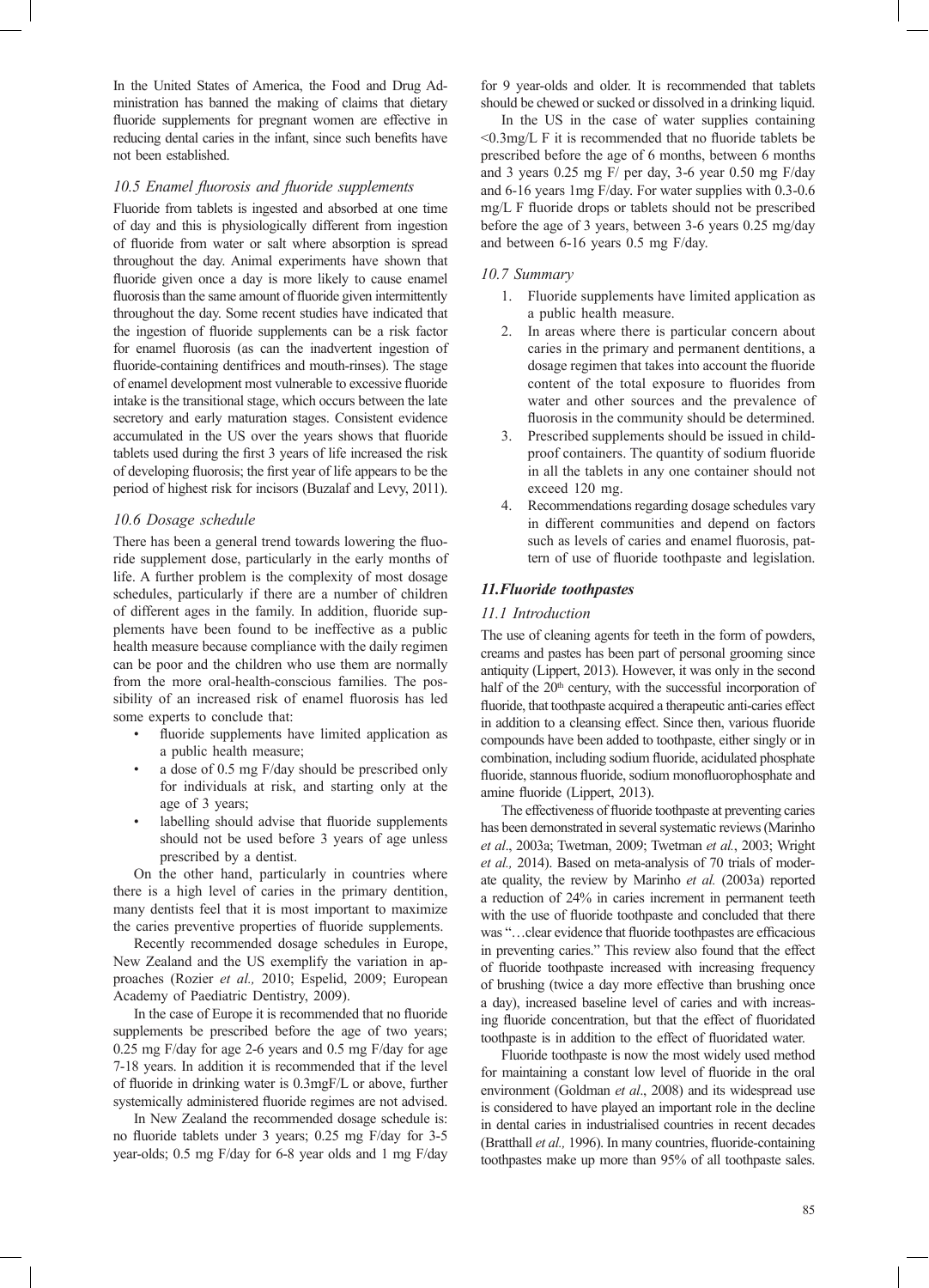In 2006, total sales of all toothpastes at retail sales price was US\$14,827 billion, growing to 20,486 billion in 2011 (Information provided by Euromonitor International in 2012).

## *11.2 Toothpaste formulation*

During the past 60 years there have been considerable improvements in fluoride toothpaste formulation, which have resulted in increased effectiveness in improving oral health. The main fluoride compounds currently found in toothpastes are sodium fluoride and sodium monofluorophosphate, although stannous fluoride and amine fluoride are also used (Pessan *et al.*, 2011). The development of flavours to suit different cultures is increasing the worldwide acceptability of toothpastes.

From a public health viewpoint, it is essential that only toothpaste formulations that are adequately supported by properly conducted clinical trials should be promoted. It is essential that the manufacturing process includes adequate quality assurance procedures to ensure that fluoride is present in the toothpaste at the concentration stated on the tube and that it is available for caries prevention. For example interaction between an active agent (e.g sodium fluoride) and an incorrectly chosen calcium abrasive can lead to a considerable reduction in available fluoride and a short shelf-life.

The competitiveness in the world market for fluoride toothpastes is likely to ensure that research and development will continue in these areas, thereby improving the oral health promotion potential of future formulations. The highly competitive nature of the oral care market and the promotion of toothpastes by the different manufacturing companies has no doubt contributed to their increased use worldwide. The positive role of the oral health care industry in promoting oral health has been considerable.

## *11.3 Fluoride concentrations in toothpastes*

In 1977 the European Commission suggested that an upper limit of 1,500 ppm fluoride be placed on toothpastes sold over the counter without prescription. It is now generally accepted that the fluoride concentration of 'standard' toothpaste is between 1,000 and 1,500 ppm and this is a standard recommended by WHO. In some countries, 'low fluoride' toothpastes containing less than 1,000 ppm F (usually in the range  $400 - 550$  ppm F) are marketed for children. 'High fluoride' toothpastes containing more than 1,500 ppm F (usually in the range 2,000 to 5,000 ppm F) are available on prescription for older children and adults at increased risk of caries.

A systematic review of the effectiveness of different concentrations of fluoride toothpaste (Walsh *et al.*, 2010) confirmed the caries-preventive benefits of using fluoride toothpaste compared to placebo in permanent teeth, but only at concentrations of 1,000ppm and above. Comparison of the relative effectiveness of toothpastes with different fluoride concentrations indicated a dose-response relationship, with effectiveness increasing with increasing fluoride concentration.

## *11.4 Fluoride toothpastes and young children*

Parents are encouraged to start cleaning their child's teeth as soon as the first tooth appears, and recent evidence suggests that in industrialized countries many parents begin to use a fluoride toothpaste regularly with their children from a young age, in many instances before the age of 1 year.

Young children are unable to spit out effectively and can ingest 80-100% of the fluoride dispensed at each brushing (Cochran et al., 2004). Consequently toothpaste is a significant source of ingested fluoride during the critical period of permanent tooth development (Buzalaf and Levy, 2011).

A systematic review of topical fluoride as a cause of dental fluorosis in children found weak unreliable evidence that starting the use of fluoride toothpaste in children under 12 months of age may be associated with an increased risk of fluorosis. The evidence for its use between the age of 12 and 24 months was equivocal (Wong *et al*., 2010). There is stronger evidence that higher levels of fluoride (1,000 ppm or more) in toothpaste are associated with an increased risk of fluorosis when used with children under 5 or 6 years of age (Wong *et al.,* 2010; Wright et al., 2014). However, this is the fluoride concentration for which a definite caries-preventive effect has been demonstrated (Walsh et al., 2010). Because the fluorosis recorded in studies included in the systematic reviews was confined to the very mild grades and was not aesthetically compromising, the use of fluoride toothpastes should continue to be promoted in communities, whether or not they are served with fluoridated water, fluoridated salt or fluoridated milk. To reduce the risk of fluorosis, guidelines that recommend use of toothpaste containing 1,000 ppm F for young children tend to limit the amount used to a "smear" (equivalent to 0.1mg F) (Public Health England, 2014; Scottish Intercollegiate Guidelines Network, 2014) or to the size of a grain of rice (Health Canada, 2010). It is important that children should be supervised when brushing to ensure appropriate use of toothpaste.

In some countries low concentration fluoride toothpastes for young children are being marketed, even though the caries-preventive efficacy of these products has not been established in randomised controlled trials (Walsh *et al.,* 2010).

The production of toothpaste with candy-like flavours should be discouraged as this may lead to excessive ingestion of fluoride by young children. Similarly toothpastes containing fluoride at 1,500 ppm or more should not be used by young children, as this may also lead to excessive ingestion of fluoride.

Guidance on the use of fluoride toothpaste for young children varies from country to country. The greatest variation is found in the age at which its use should begin and recommendations on concentration of fluoride and amount of toothpaste to place on the brush. Variation in guidance can be expected where background exposure to other forms of fluoride differ among the target population groups. Important variables to bear in mind when issuing guidance on fluoride toothpaste use for young children are background fluoride exposure and caries risk among the population at which the advice is targeted.

## 11.5 Constraints and barriers to using fluoride *toothpaste*

## *11.5.1 Cost*

While fluoride toothpastes are now the most widely used delivery system for applying fluoride to teeth, in order to be effective, toothpaste must be purchased and used appropriately. The availability and use of fluoride toothpaste has not been uniform and is less likely among underprivileged groups.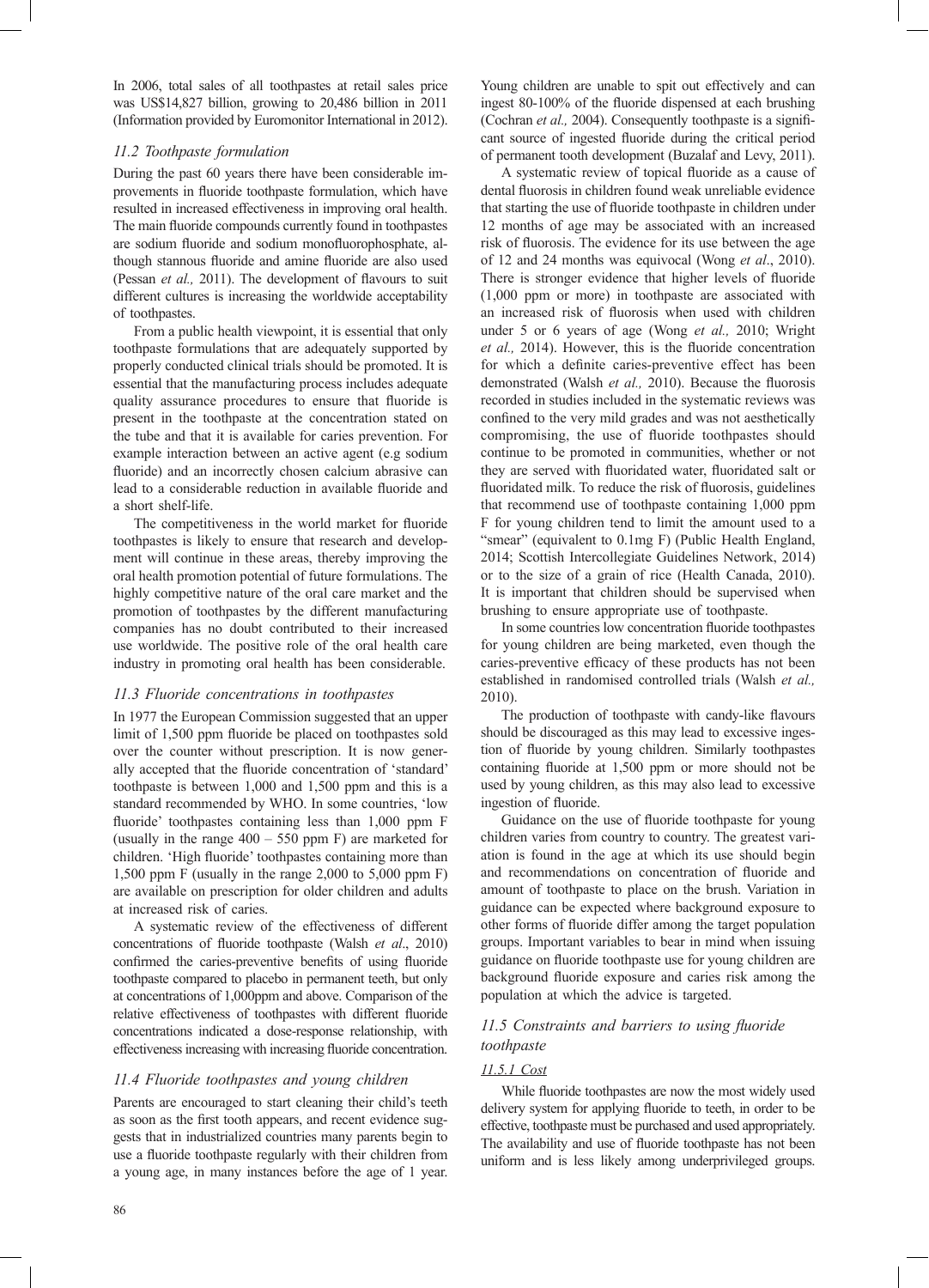Cost also remains a barrier to their widespread use in many communities (Goldman *et al.,* 2008). Hence, for much of the world, the development of affordable and effective fluoride toothpastes is a major priority.

The WHO Oral Health Programme has promoted the development and use of 'affordable' fluoride toothpastes for developing countries. An 'affordable' toothpaste is one that is available at a price that allows people on a low income to purchase it. A school-based programme using 'affordable' fluoride toothpaste in Indonesia demonstrated that companies can manufacture effective toothpastes that are also of low cost. Meanwhile, since the use of fluoride toothpastes is a public health measure, it is highly desirable that effective fluoride toothpastes are exempt from the duties and taxation applied to cosmetics, to encourage greater use worldwide (Jones *et al.,* 2005).

The WHO Global Oral Health Programme is currently undertaking further demonstration projects in Africa, Asia and Europe to assess the effects of affordable fluoride toothpaste, milk fluoridation and salt fluoridation (Petersen, 2004).

## *11.5.2 Socio-cultural, religious and geographic constraints*

The availability of fluoride toothpaste, even if 'affordable', does not of itself guarantee uptake and use by the majority of a population. Culturally determined hygiene practices, and actual or perceived religious restrictions, can have a significant impact on the use of products such as toothpaste. Furthermore, populations in developing countries may not have access to fluoride toothpaste for practical or economic reasons, and experience from Africa suggests this is particularly true for rural populations.

Rapid changes in global disease patterns closely linked to changing lifestyles, including increased consumption of diets rich in sugars, urgently demand the development of culturally sensitive oral health promotion strategies to increase the use of fluoride toothpaste in countries and communities where its use has previously been uncommon.

## 11.6. Factors facilitating the organization of fluo*ride toothpaste programmes*

In both developed and developing countries, the disadvantaged and socially marginalised suffer the greatest burden of disease. Strategies to address such inequalities in oral health will depend to a large extent on oral health service resources available locally. In the UK for example, the National Health Service has developed free fluoride toothpaste programmes targeted at the socially disadvantaged where tooth decay rates in children are unacceptably high.

In most developing countries such programmes would be unaffordable. However, local studies have demonstrated that specially-formulated affordable fluoride toothpastes are effective in caries prevention, and WHO policy supports measures to make such affordable fluoride toothpaste available in developing countries. In some parts of the developing world school-based toothbrushing programmes with commercially available fluoride toothpastes are in place, such as China (Min *et al.,* 2007) and Southern Thailand (Petersen et al., 2015). Elsewhere the use of fluoride toothpaste has been encouraged by incorporating it into

existing oral hygiene practices - for example, programmes involving fluoride application using a chewing-stick (*miswak*) have been developed in communities where this form of tooth-cleaning is commonly practised.

Finally, since oral health is important to general health, and risk factors are often common to both, the WHO global strategy for prevention and control of non-communicable disease has promoted the 'common risk factor' approach to manage the prevention and control of oral diseases. WHO will provide technical and policy support to enable countries to integrate oral health promotion with general health promotion (Petersen, 2004). Proper evaluation of health promotion activity is important, and good evidence of efficacy will facilitate the development of good practice (Petersen and Kwan, 2004).

## 11.7 Manner of use of fluoride toothpaste

The manner in which fluoride toothpaste is used has an important influence on its effectiveness in caries prevention. This is not surprising since the primary function of fluoride toothpaste is to bring the fluoride ion into contact with enamel, dental plaque and, in the case of adults, exposed root dentine. Several recent studies have shown that frequency of use of a fluoride toothpaste is inversely related to caries incidence, and the method of rinsing following brushing has also been shown to affect caries inhibition: thorough mouth-rinsing with water after brushing the teeth increases the oral clearance of fluorides and may reduce the caries-preventive effect (Parnell and O'Mullane, 2013). A number of studies have attempted to link effectiveness with the amount of toothpaste habitually used on the brush, but to date, there is little evidence that the two are related.

## *11.8 Summary*

- 1. Every effort must be made to develop affordable fluoride toothpastes for general use in developing countries and amongst the socially deprived. Since the use of fluoride toothpastes is a public health measure, it would be in the ultimate interest of countries to exempt them from the duties and taxation applied to cosmetics.
- 2. Everyone should be encouraged to brush daily with a fluoride toothpaste. Brushing frequency is positively related to caries prevention.
- 3. The caries preventive effectiveness of fluoride toothpastes is positively related to fluoride concentration in the toothpaste. The effectiveness of toothpastes with less than 1000 ppm fluoride is uncertain due to the limited number of studies available. More research into the effects of fluoride toothpastes at lower levels of fluoride concentration is needed, particularly on primary teeth. Fluoride toothpaste tubes should carry advice that, for children under the age of 6 years, brushing should be supervised and only a very small amount or smear (less than 5 mm, 'pea' sized) should be placed on the brush or the chewing-stick. Research on methods of controlling the amount of toothpaste placed on the brush (for example, by restricting the size of tube orifice and size of brush) should be encouraged.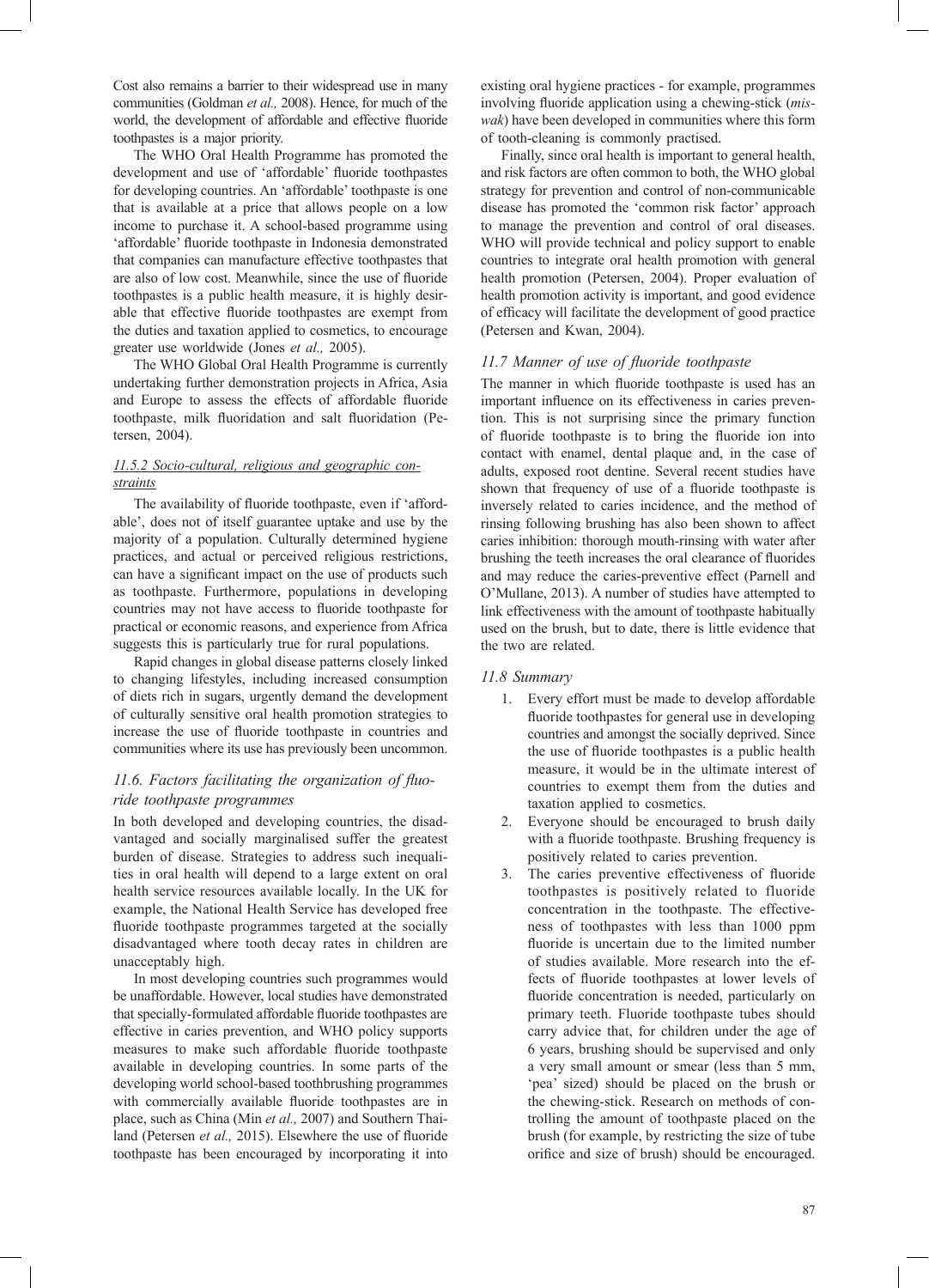- 4. The use of toothpastes with candy-like flavours or containing fluoride at 1500 ppm or more by children under 6 years of age should not be encouraged.
- 5. Important variables to bear in mind when issuing guidance on fluoride toothpaste use for young children are background fluoride exposure and caries risk among the population to which the advice is targeted.
- 6. Further research on the effectiveness of fluoride toothpastes on root-surface caries is required.
- 7. The effectiveness of other methods of using fluoride toothpaste (such as supervised school tooth-brushing and chewing-stick programmes) should be assessed and their adoption encouraged where they are acceptable.

## 12. Topical fluorides (other than toothpaste)

## *12.1 Introduction*

Topical fluorides are defined as "delivery systems which provide fluoride to exposed surfaces of the permanent and primary dentition, at elevated concentrations for a local protective effect and are therefore not intended for ingestion." (Marinho et al., 2003b). Topical fluorides can be divided into two broad categories: a, professionally applied (e.g. varnish, gel, foam, slow-release devices and solutions) and, b, self-applied (e.g. toothpaste and mouthrinse). With the exception of fluoride toothpaste, which is the most widely used topically applied fluoride worldwide, topical fluorides are usually recommended for individuals or populations who are considered to be at moderate or high caries risk, after taking into account other exposures to fluoride.

## *12.2 Fluoride varnishes*

Fluoride varnishes were developed to prolong the contact time of fluoride on the tooth surface. Varnishes typically contain high concentrations of fluoride, are available both as low viscosity and high viscosity preparations and are for professional application only. The fluoride formulations and concentrations found in most commercially available varnishes include: 5% sodium fluoride; 0.9% difluorosilane; and, 6% sodium fluoride plus 6% calcium fluoride (56,300 ppm F).

A recently updated Cochrane review of 22 trials of moderate quality, found that fluoride varnish, applied two to four times a year, is associated with a reduction of 43% in caries in permanent teeth and 37% in primary teeth of children and adolescents, compared to placebo or no treatment (Marinho *et al*., 2013). This substantial cariesinhibiting effect of varnish was not influenced by caries level of the population or by exposure to other sources of fluoride. There is agreement that more high quality trials on the efficacy of fluoride varnish at preventing caries are required, particularly in the primary dentition (Carvalho *et al*., 2010; Poulsen, 2009) and for adults (Petersson *et al.,* 2004). The optimum application frequency for fluoride varnish has yet to be established, with most studies reporting from one to four applications per year.

Although the fluoride concentration is typically very high, the nature of varnish lends itself to controlled, precise application to specific tooth surfaces. A single 0.25 ml ap-

plication of fluoride varnish with  $22,600$  ppm F contains 5.65 mg of fluoride ion, which is well below the probably toxic dose (PTD) for fluoride of 5 mg/kg body weight, even if all the varnish dispensed is swallowed. A recent study of the pharmacokinetics of fluoride in six toddlers aged 12 to 15 months after application of 5% sodium fluoride varnish concluded that "occasional application of fluoride varnish following American Academy of Pediatrics guidance is safe for toddlers" (Milgrom *et al*., 2014).

In countries with widespread fluoridated water such as Australia, Republic of Ireland and the United States, fluoride varnish is recommended only for patients at elevated risk of caries, whereas in countries with limited or no water fluoridation such as England and Scotland, fluoride varnish is recommended for all children and young adults, with the frequency of application increased for those at elevated risk of caries.

Because fluoride varnish is quick and easy to apply, it is increasingly being recommended for use in young or pre co-operative children as part of an individual treatment plan and also as part of community-based fluoride varnish programmes targeted at high caries risk populations. Although originally only applied by dentists and dental hygienists, fluoride varnish is now applied by trained dental nurses, and, in some countries, by trained non-dental healthcare professionals as a means of increasing access to this preventive intervention particulary for very young children (Moyer, 2014; Okunseri *et al*, 2009)

There is limited evidence for the effectiveness of fluoride varnishes at reducing dentine hypersensitivity (Merika *et al.,* 2006; Ritter et al*.,* 2006)

## *12.3 Fluoride gels*

Fluoride gel is available for professional use, and also for self-application. It has a viscous texture and has the advantage that it can be applied in a tray to treat an entire dental arch at one time. Other methods of application include using cotton wool buds, floss or a toothbrush. The concentration of fluoride in gel typically ranges from 5,000 ppm to 12,300 ppm and formulations with low pH (acidulated phosphate fluoride (APF) gel) and neutral pH (sodium fluoride) gels are available. APF gel is the most widely used professionally applied fluoride gel. Neutral gels are recommended for patients with porcelain restorations to avoid the possibility of a low pH gel etching these restorations.

The effectiveness of fluoride gels at preventing caries in permanent teeth of children is established (Marinho *et*  al., 2002). However, in children at low caries risk, fluoride gel application may not provide any additional benefit. Fluoride gel is therefore recommended for children (and adults) at increased risk of developing caries.

The application time for professionally applied gels is 4 minutes and the frequency of application is up to 4 times a year, depending on caries risk. The technique for professional application of fluoride gel should aim to minimise the risk of swallowing the gel (European Academy of Paediatric Dentistry, 2009). This can be achieved by having the patient sitting upright during application, applying the gel to one arch at a time, using suction throughout the procedure and encouraging the patient to spit out any residual gel after application.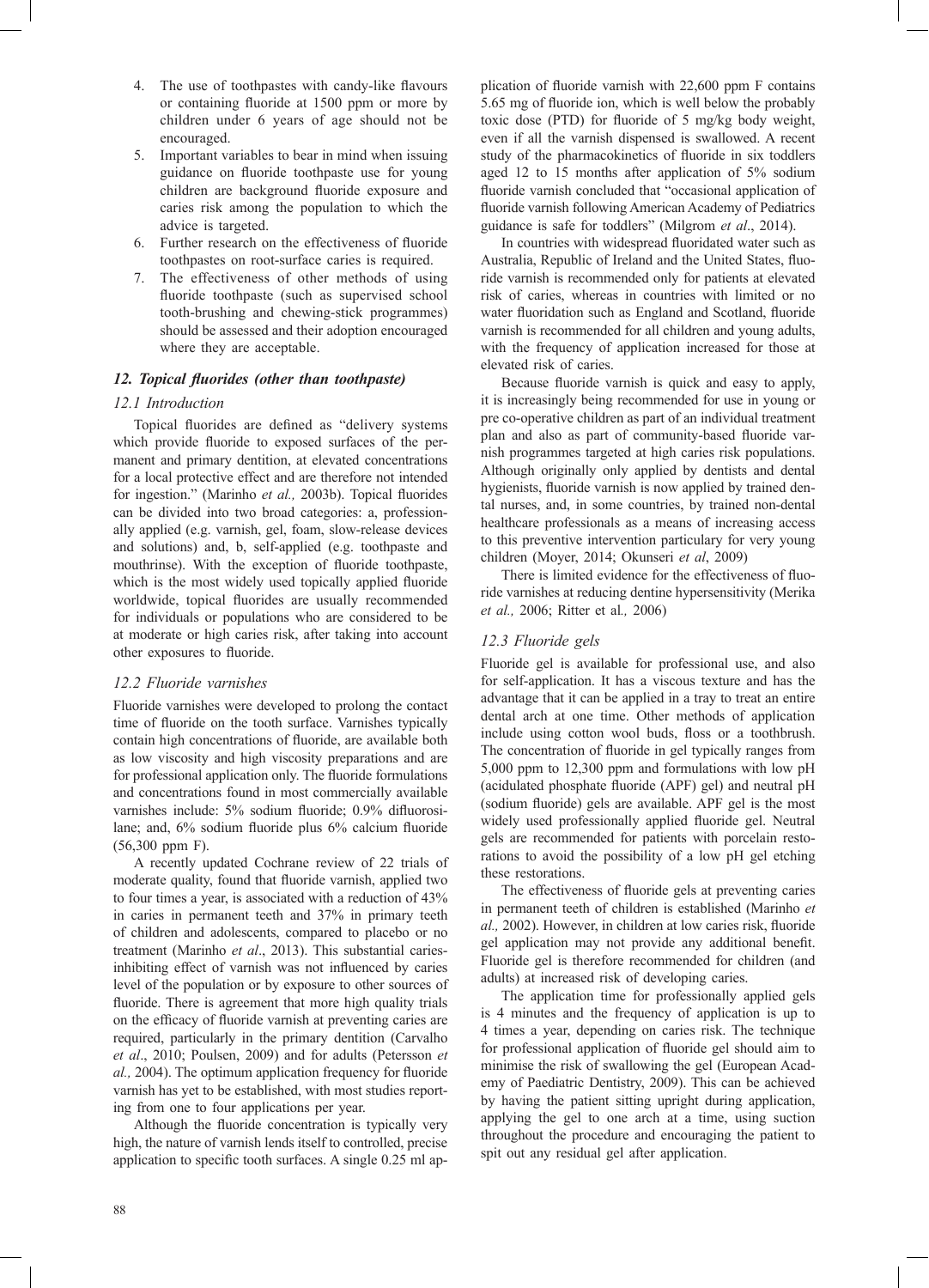Self-applied fluoride gel is applied more frequently, either daily or weekly, and is recommended for high risk individuals, such as those undergoing fixed appliance orthodontic treatment or patients with hyposalivary function. Patients using self-applied fluoride gels should follow the manufacturer's instructions carefully, to ensure appropriate use of the product. Self-applied fluoride gel may also be used in school-based caries-preventive programmes 6-12 times a year.

Because of the possibility of excessive ingestion of fluoride from gel, particularly in young children, guidelines on the use of fluoride gel generally recommend a threshold age, below which fluoride gel should not be applied. This varies between 6 years of age (Weyant *et al.,* 2013; European Academy of Paediatric Dentistry, 2009) and 10 years of age (Australian Research Centre for Population Oral Health, 2006).

### *12.4 Fluoride foam*

Fluoride foam is a relatively recent product which has the same fluoride concentration  $(12,300 \text{ ppm})$ , pH  $(3-4)$ and method of application (tray) as conventional APF gel. The main advantage of foam over gel is that less material needs to be used (Whitford *et al.,* 1995) and therefore the patient's risk of ingesting excess fluoride is reduced. However, few studies have evaluated its effectiveness at preventing caries and consequently there is insufficient evidence for fluoride foam to be recommended for routine caries prevention.

#### *12.5 Slow-release fl uoride devices*

The objective of a slow-release fluoride device is to produce a consistent level of fluoride intra-orally, over a long period of time (1-2 years) without the need for regular professional involvement or patient compliance.

The intra-oral devices currently in use are of two types: the copolymer membrane device and the fluoride glass bead device. The devices are usually attached to the buccal surface of a posterior tooth either by direct bonding, or by means of an orthodontic band or plastic bracket.

While there is evidence from *in vivo* trials that slow release fluoride devices can produce a sustained increase in salivary fluoride levels (Toumba et al., 2009) to date there is insufficient evidence from randomised control trials to determine the caries-inhibiting effect of slow-release fluoride devices (Chong et al., 2014).

### *12.6 Silver diamine fl uoride*

Silver diamine fluoride  $(Ag(NH_3)_2F)$  has been advocated as an agent to arrest cavitated caries lesions in addition to preventing the formation of new lesions, particularly in resource-poor situations where access to dental care is limited (dos Santos et al., 2012). Silver diamine fluoride (SDF) is a low-cost product that is quick and simple to apply, even in very young children, and can be used by trained non-dental health professionals. SDF is commercially available at concentrations from 10% up to 38%, with the latter concentration containing 44,800ppm fluoride. The mechanism of action of SDF is thought to be through a combination of remineralisation (formation of fluorapatite) and anti-microbial effects of silver (Rosenblatt *et al.,* 2009). Evidence for the effectiveness of SDF at

preventing and arresting caries is currently limited in both quantity and quality. Further well-designed trials that can overcome the problem of blind outcome assessment, and that take into account any potential adverse effects and the safety of SDF are required to establish if SDF has a role in the management of caries.

#### *12.7 Fluoride mouthrinses*

Commercial or over-the-counter mouthrinses represent one of the fastest growing sectors of the oral care industry in recent years. In the UK for example, sales of mouthrinse increased by 44% between 2005 and 2010 (www.mintel. com). Mouthrinses containing fluoride are recommended as part of a caries-preventive strategy for high caries risk individuals, such as patients undergoing orthodontic treatment or patients with hyposalivary function. These mouthrinses typically contain  $100 - 500$  ppm F and are used once or twice daily. Fluoride mouthrinse containing 900 ppm F has traditionally been used in weekly or fortnightly school-based mouthrinsing programmes in children in non-fluoridated areas with high caries prevalence. These two distinct regimens (individual daily use and community-based weekly/fortnightly use) are sometimes referred to as the low potency/high frequency technique and the high potency/low frequency technique, respectively - use of fluoride mouthrinse at these two main strengths and rinsing frequencies is associated with clear reduction in caries of the order of 26% in children, regardless of other sources of fluoride (Marinho *et al.*, 2003c). There is also some evidence for the effectiveness of fluoride mouthrinse at preventing root caries (Twetman *et al.,* 2004). Recent Swedish guidelines on adult oral health have recommended the daily use of 900 ppm F mouthrinse for adults at increased risk of caries (National Board of Health and Welfare (Socialstyrelsen) Sweden, 2011), marking the introduction of a third mouthrinsing regimen – high potency/high frequency.

Although fluoride mouthrinsing programmes using 225 ppm F operate in over 60% of preschools and kindergartens in Japan (Komiyama et al., 2014), the use of fluoride mouthrinse is not generally recommended for children below the age of 6 or 7 years of age, because most young children lack the ability to spit out effectively. At this age, there is little or no danger of acute toxic reactions with mouthrinse for home use, which typically contains 225 – 450 ppmF as long as it is used in accordance with manufacturer's instructions and is stored out of reach of young children. The margin of safety for acute toxicity with school-based 900-ppm fluoride mouthrinse is wide (10 ml contains 9 mg F) which is over 10 times lower than the probably toxic dose (PTD) for a 6-year-old child of average weight (20kg).

The ethanol content of home-use mouthrinses is also of concern, particularly for children and for those wishing to avoid alcohol (FDI Commission, 2002). Alcohol-free formulations are increasingly being made available, and should be recommended.

Where fluoride toothpaste is in widespread use, fluoride mouthrinse should ideally be used at a different time to toothbrushing to maintain intra-oral fluoride levels (Australian Research Centre for Population Oral Health, 2006; Public Health England, 2014).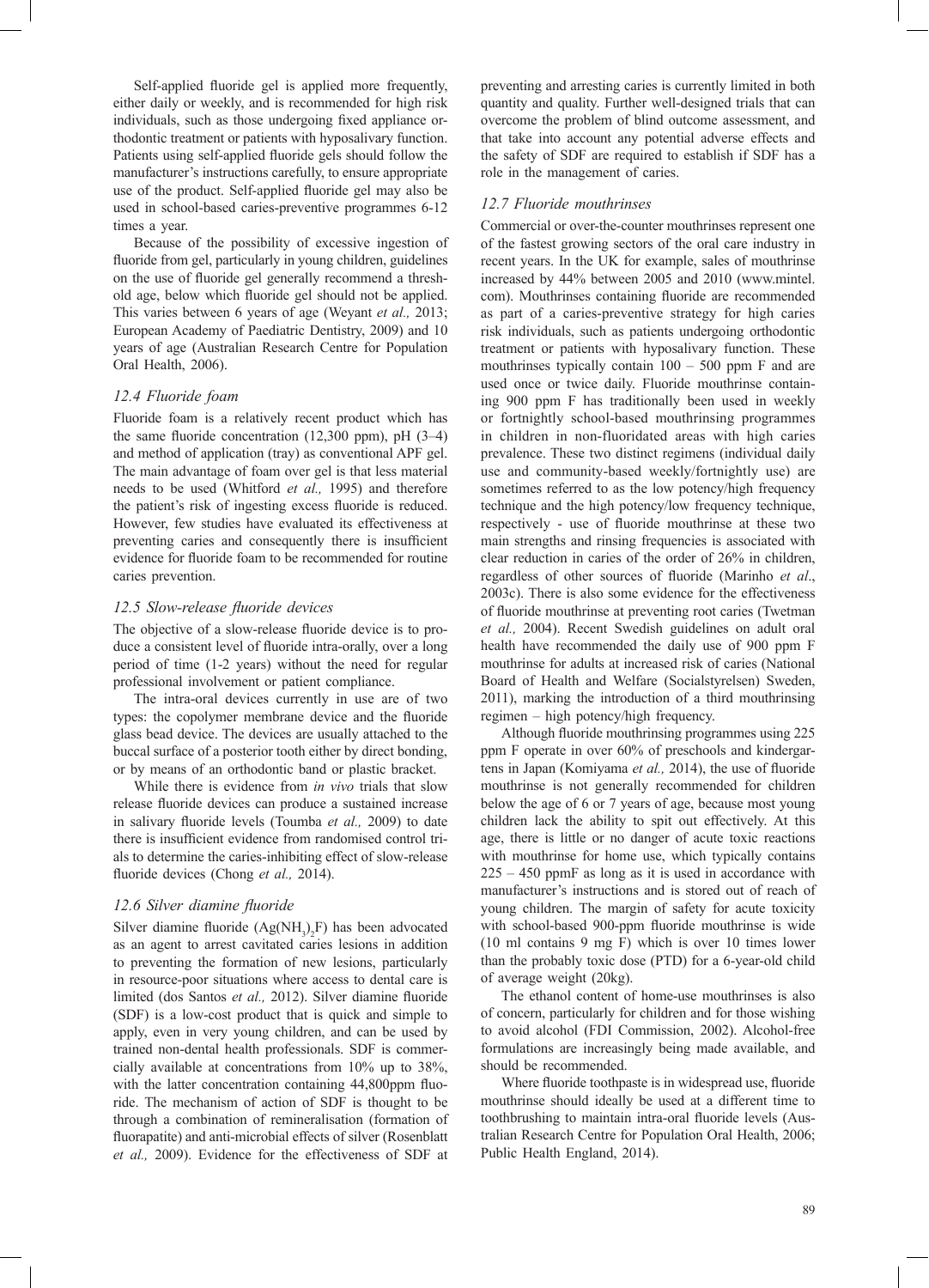## *12.8 Summary*

- 1. Professionally applied and high fluoride selfadministered topical fluorides are generally indicated for persons and groups with moderate and high caries activity and for patients with special needs, especially in communities with low exposure to fluoride.
- 2. Fluoride varnishes and silver diamine fluoride offer advantages of ease of use and the potential to be applied to very young children by trained non-dental health professionals. However, further high-quality evidence for the effectiveness of both modalities preventing or arresting caries in primary teeth is required.
- 3. In communities with low exposure to fluoride, school-based fluoride rinsing programmes are recommended, but their adoption should be based on the cost of implementation and the caries status of the community.

## 13. Multiple fluoride exposure

Most clinical trials involving the use of fluorides in caries prevention have tested a single product. In many parts of the world, however, exposure to fluoride from multiple sources is the rule rather than the exception: e.g. people in fluoridated areas brush their teeth with fluoride toothpastes, and anyone anywhere can have a significant, but usually unknown, intake of systemic fluoride from food and drink in addition to their use of fluoride toothpaste.

Exposure to multiple sources of fluoride can be beneficial or undesirable. It can be beneficial in the sense that fuller advantage is being taken of the several ways in which fluorides act to prevent caries, but it can also increase the potential for fluorosis. Some multiple exposure is controlled, as when a dentist applies fluoride gel or varnish to a caries-susceptible patient who is using a fluoride toothpaste, but some exposure, for example to fluoride in food and drinks and inappropriate use of fluoride toothpastes is not. It is the uncontrolled systemic exposure to fluoride, sometimes from unsuspected sources, that is the principal public health concern. Periodic monitoring of fluoride exposure in a population, in order to determine whether systemic exposure is low, optimal or high, as well as regular monitoring of fluorosis prevalence and severity in children (see Section 5), enables those responsible for public health to determine whether further action is called for. WHO emphasizes that public health actions are needed to provide sufficient fluoride intake in areas where fluoride exposure is suboptimal for prevention of dental caries, while additional recommendations are given on reducing excess fluoride in areas where severe adverse health effects are common (WHO, 2010).

Use of more than one form of fluoride in a cariesprevention programme usually provides additive benefits (Marinho *et al*., 2004) but sometimes the cost-effectiveness is low. For example, if fluoridated mouthrinsing is introduced to children with low to moderate caries activity who drink fluoridated water and brush regularly with fluoride toothpaste, the minor additional benefit may be not worth the operational costs of the programme. By contrast, fluoridated mouthrinsing among children with high caries prevalence who have no other exposure to fluoride would

clearly be cost-effective. Dental public health administrators should be aware of the total fluoride exposure in the population before introducing any fluoride programme for caries prevention. The likely cost-effectiveness of any such programme has to be judged in the light of existing exposure and caries prevalence in the target population.

## *13.1 Summary*

- 1. Exposure to fluoride from multiple sources in young children, whether controlled or uncontrolled, can be both beneficial in terms of reduced caries and undesirable in terms of risk of enamel fluorosis. However only one form of systemic fluoride, (water, salt, milk or tablets/ drops) should be used.
- 2. Those responsible for dental public health should be aware of the total fluoride exposure in the population before introducing any additional fluoride programme for caries prevention, and the cost-effectiveness of such programmes should be carefully considered.

## *14. Fluorides and adult dental health*

Since the use of fluorides, whether through community programmes, professionally applied or self-applied, have been shown to be effective in reducing dental caries in children and adolescents, it is not unreasonable to speculate that this public health measure would, in the long term, have a positive impact on the oral health of adults. There is increasing evidence that this in fact is the case. A systematic review of the effectiveness of self- and professionally applied fluoride and water fluoridation among adults was reported recently (Griffin et al., 2007). Using a random effects model to estimate the effect size (absolute difference in annual caries increment or relative risk ratio) for all adults aged 20 or more years and for adults aged 40 or more years, 20 studies satisfied the inclusion criteria. Amongst studies published after or during 1980, any fluoride (self- and professionally applied or water fluoridation) annually prevented 0.29 (95%CI:0.16-0.42) carious coronal and 0.22 (95%CI:0.08-0.37) carious root surfaces. The prevented fraction for water fluoridation was 27% (95% CI:19%-34%). The authors concluded that these findings suggest that fluoride prevents caries among adults of all ages. In a national survey of adult dental health in the Republic of Ireland in 2002, the sample examined included random samples of 35-44 year old life-time residents of fluoridated and non-fluoridated communities (Whelton *et al.,* 2007). Using multivariate analysis to take account of confounding factors, exposure to fluoridated water supplies was significant in reducing the odds of being in the high risk group.

Two recent studies conducted amongst Australian defence force recruits (Mahoney and Slade*,* 2008; Hopcraft *et al.,* 2009) have reported significantly lower mean DMFT levels amongst recruits who had been life-time residents of fluoridated communities. For example, the latter reported a cross-sectional study involving 1,084 Australian Army recruits aged 17-35 years. Data were obtained from a clinical dental examination including bitewing radiographs, and a questionnaire elicited socio-demographic data and history on lifetime exposure to fluoridated drinking water.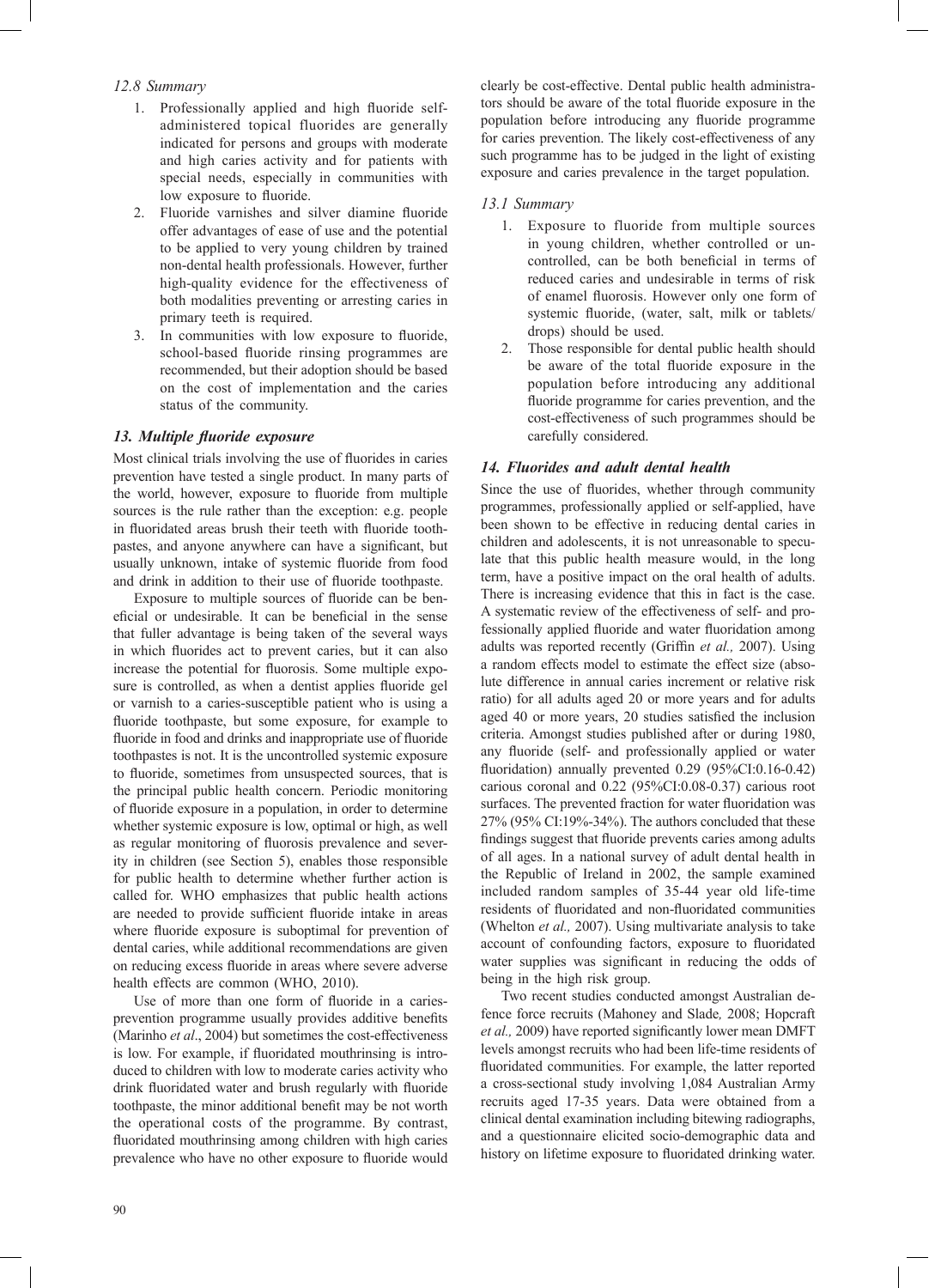Recruits with lifetime exposure to fluoridated drinking water had 25 per cent less caries experience compared with recruits who had no exposure to fluoridated drinking water after adjusting for the effects of age, gender, education and socio-economic status. Similar results were obtained in the study undertaken by Mahoney and Slade (2008) involving 876 army personnel aged 17-36 years. The authors concluded that the degree of lifetime exposure to fluoridated drinking water was inversely associated with DMFT in a dose-response manner. More recently a systematic review on the effectiveness of supplemental fluoride use for moderate and high caries risk adults was undertaken (Gibson *et al.,* 2011). A comprehensive search of the literature was completed using multiple databases. Studies included were randomized control trials (RCT) or clinical trials conducted in moderate or high caries risk adult populations, evaluating self- or professionally applied fluoride with the outcomes of caries reduction/ remineralization. Sodium fluoride rinses, toothpastes, gels and varnishes each showed a positive effect in preventing dental caries in high risk adults. The evidence regarding sodium fluoride varnish is related primarily to root caries and older adults.

A widely used measure of adult oral health is the extent of loss of natural teeth. Neidell *et al*. (2010) undertook an analysis of the data collected in annual surveys conducted by the Center for Disease Control in 24 states in the USA. Using data collected from 1995 to 1999, the authors estimated the internal regression model relating community water fluoridation (CWF) with tooth loss. The results indicated that CWF levels in the county of residence at the time of respondents' birth was significantly related to tooth loss but the respondents' current CWF levels were not. In addition the impact of CWF exposure was larger for individuals of lower socioeconomic status. This study suggests the benefits of CWF may be larger than previously believed and that CWF had a lasting improvement in racial/ethnic and economic disparities in oral health. In the adult survey conducted in the Republic of Ireland (Whelton *et al.,* 2007) two measures of tooth loss were adopted in the analysis which included a multivariate approach to take account of confounding factors. The percentage of adults aged 35-44 years who were edentulous was found to have declined substantially in the period 1990-2002 in life-time residents of both fluoridated and non-fluoridated communities. In 1990, the percentage edentulous of the fluoridated group was 2.4 compared with 6.1 in the nonfluoridated group. The corresponding 2002 figures were 0.3% and 1.2%. A widely used measure of retention/ loss of natural teeth is the percentage with 20 or more natural teeth present. The figures for the Republic of Ireland for this outcome measure in 2002 were 92.4% in the fluoridated group compared with 83.2% in the non-fluoridated group. A similar finding was reported by Berta *et al*. (2009) in a study of 1,159 adults aged 35-44 years in Brazil. The percentage in this study with 20 or more teeth present was 64.8% in the fluoridated group compared with 56.8% in the non-fluoridated.

Whilst the above studies are consistent in showing that the use of fluorides is effective in improving the oral health of adults, further studies are recommended.

## *15. Recommendations*

- 1. Community water fluoridation is safe, effective in caries prevention and very likely to be cost effective and should be introduced and maintained wherever it is socially acceptable and feasible. The optimum water fluoride concentration will normally be within the range 0.5-1.0 mg/L.
- 2. Salt fluoridation, at a minimum concentration of 250 mg F- /kg salt, should be considered as a practical alternative wherever water fluoridation is not socially acceptable or feasible.
- 3. Encouraging results have been reported with milk fluoridation. Milk fluoridation programmes are very cost-effective particularly when part of a national or community school health programme or when implemented within the context of a diet and nutrition scheme.
- 4. There is a need to carry out detailed fluoride mapping of existing water sources, as well as hydrological studies to show flow lines, and hydrogeochemical surveys in areas where fluorosis is endemic. Governments in the affected areas should establish clear guidelines on exploitation of groundwater so that sinking boreholes in high fluoride zones can be avoided.
- 5. Countries that have industries that emit fluoride into the atmosphere or have mines of fluoride-rich minerals should introduce and enforce environmental protection measures.
- 6. Dietary practices that increase the risks of infants and young children being overexposed to fluoride from all sources should be identified and appropriate action taken to reduce fluoride exposure to an optimal level.
- 7. Periodic urinary fluoride monitoring in a population, as well as regular monitoring of enamel fluorosis prevalence and severity in children enables those responsible for dental public health to adjust exposure to fluoride if needed.
- 8. In view of the endemic nature of unsightly enamel fluorosis in a number of regions, research on the development of affordable technology for partial defluoridation in households and communities is recommended.
- 9. The effectiveness of caries-preventive programmes should be assessed when existing and new schemes are introduced.
- 10. Fluoride tablets and drops have limited application as a public health measure. In areas with medium to low caries prevalence a conservative prescribing policy should be adopted. In areas with high caries prevalence, a dosage regimen should be used that takes into account age of the child and fluoride exposure including the fluoride content of the drinking-water.
- 11. Only one systemic fluoride measure should be used at any one time in a community or on an individual basis unless the child is at high risk for dental caries.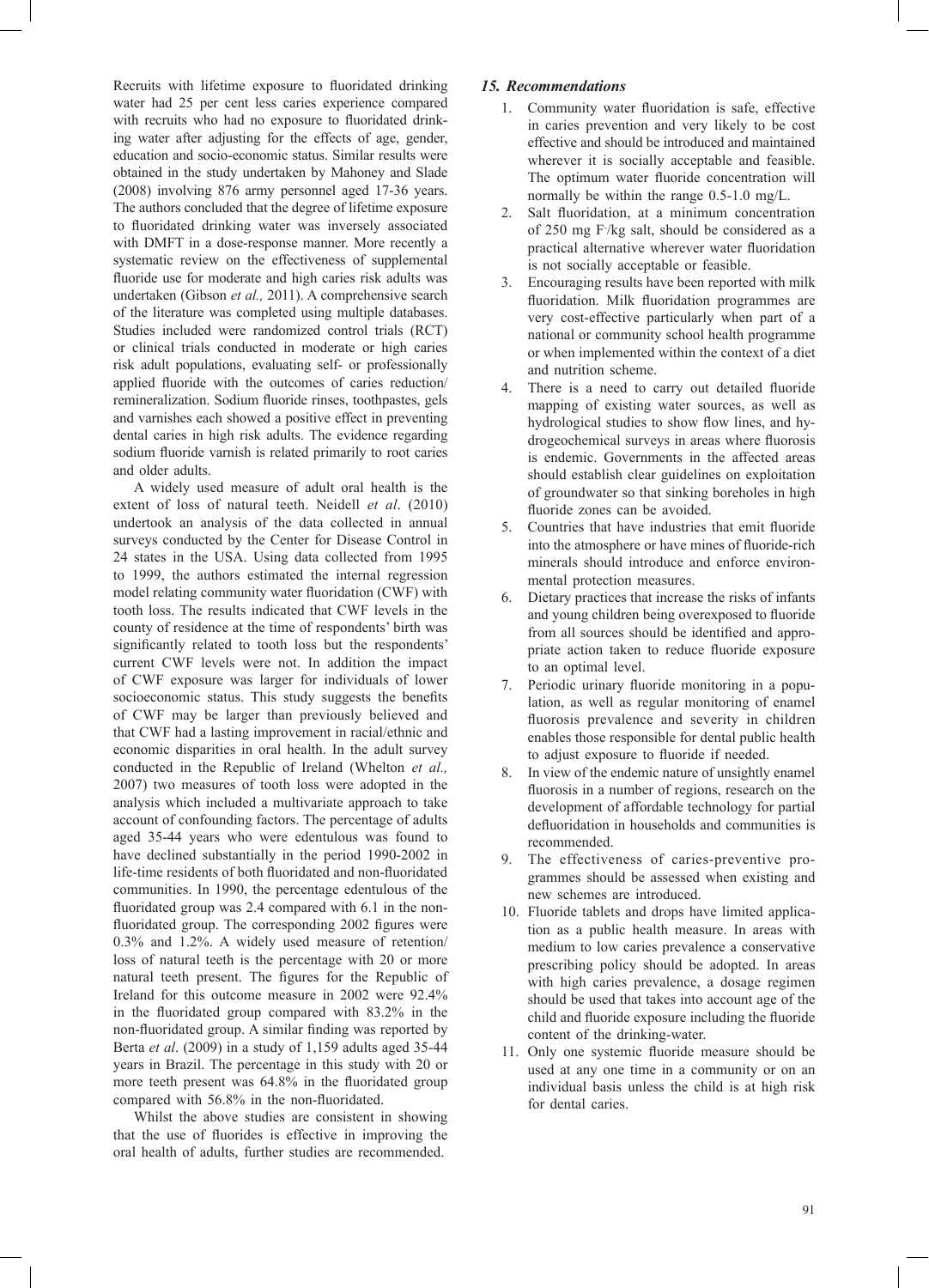- 12. WHO recommends use of effective fluoridated toothpaste at the level of 1000 to 1500 ppm F. Because fluoride toothpastes are a highly effective means of caries control, every effort must be made to ensure the availability of affordable fluoride toothpastes for use in developing countries. As the use of fluoride toothpastes is a public health measure, it would be in the interest of countries to exempt them from the duties and taxation applied to cosmetics.
- 13. Fluoride toothpaste tubes should carry advice that, for children under 6 years of age, brushing should be supervised to minimize swallowing and only a very small amount (less than 5 mm or 'pea' sized

amount or smear (0.25g)) should be placed on the brush or chewing-stick. The caries-preventive effectiveness of toothpastes with lower levels of fluoride, manufactured especially for use by children is less well established.

- 14. In low-fluoride communities, school-based brushing or fluoride mouthrinsing programmes can be recommended, but their adoption should be based on the cost of implementation and the caries status of the community. Fluoride mouthrinsing is not recommended in young children.
- 15. Further research on the effectiveness of fluoride in improving the dental health of adults is recommended.

## Annexe 1. Worldwide totals for populations with artificially and naturally fluoridated water

The estimated worldwide total of people supplied with artificially fluoridated water as at April 2011 is 369,226,000 in 25 countries, including the United Kingdom, the United States, Canada, Brazil, Chile, Argentina, Peru, Panama, Guyana, Guatemala, Republic of Ireland, Spain, Serbia, Australia, New Zealand, Fiji, Malaysia, Singapore, Vietnam, Brunei, China (Special Administrative Region of Hong Kong), Papua New Guinea, Republic of Korea (South Korea), Israel and Libya. See Table 1.

### Natural fluoridation in the 25 countries operating **artificial fluoridation schemes**

In the 25 countries with artificially fluoridated water there are an estimated 18,061,000 million people drinking naturally fluoridated water at or around the optimal level. That brings the total in these 25 countries consuming optimally fluoridated water to around 387,287,000 million.

## **Other countries with natural fluoridation**

In addition, there are a further 27 countries with naturally fluoridated water supplied to an estimated 239,903,000 million people. However, it should be stressed that, in many instances, the naturally occurring fluoride level is in excess of the optimum – for example, in China, India, Argentina, Tanzania, Zambia and Zimbabwe.

### Total worldwide population drinking optimally fluori**dated water**

General estimates for the number of people around the world whose water supplies contain naturally fluoridated water at the optimum level for oral health are around 50 million. This means that, when the numbers of people with artificially (369.2 million) and naturally fluoridated water supplies (50 million) at the optimum level are added together, the total is around 437.2 million.

Table 1. Estimated numbers of people supplied with artificially fluoridated water around the world

| Country                          |                     | Estimated number % of total popula-     |
|----------------------------------|---------------------|-----------------------------------------|
|                                  | of people receiving | tion (based on                          |
|                                  |                     | artificially fluori- 2009/10 population |
|                                  | dated water         | estimates)                              |
| Argentina                        | 3,100,00            | 8%                                      |
| Australia <sup>1</sup>           | 17,600,00           | 79%                                     |
| Brazil <sup>2</sup>              | 73,200,000          | 38%                                     |
| Brunei <sup>3</sup>              | 375,000             | 92%                                     |
| Canada <sup>4</sup>              | 14,260,000          | 42%                                     |
| Chile <sup>5</sup>               | 11,000,000          | 64%                                     |
| China (Special Admin-            | 6,968,000           | 100%                                    |
| istrative Region of              |                     |                                         |
| Hong Kong)                       |                     |                                         |
| Fiji                             | 300,000             | 35%                                     |
| Guatemala                        | 1,800,000           | 13%                                     |
| Guyana                           | 45,000              | 6%                                      |
| Republic of Ireland <sup>6</sup> | 3,250,000           | 73%                                     |
| Israel <sup>7</sup>              | 5,272,000           | 69%                                     |
| Libya                            | 400,000             | 7%                                      |
| Malaysia <sup>8</sup>            | 20,700,000          | 73%                                     |
| New Zealand <sup>9</sup>         | 2,330,000           | 53%                                     |
| Panama                           | 510,000             | 15%                                     |
| Papua New Guinea                 | 102,000             | $2\%$                                   |
| Peru                             | 500,000             | 2%                                      |
| Serbia                           | 300,000             | 4%                                      |
| Singapore                        | 5,080,000           | 100%                                    |
| Republic of Korea                | 2,820,000           | 6%                                      |
| (South Korea) <sup>10</sup>      |                     |                                         |
| Span <sup>11</sup>               | 4,250,000           | 9%                                      |
| United Kingom <sup>12</sup>      | 5,797,000           | 9%                                      |
| Unites States <sup>13</sup>      | 185,767,000         | 60%                                     |
| Vietnam <sup>14</sup>            | 3,500,000           | 4%                                      |
| Total                            | 369,226,000         |                                         |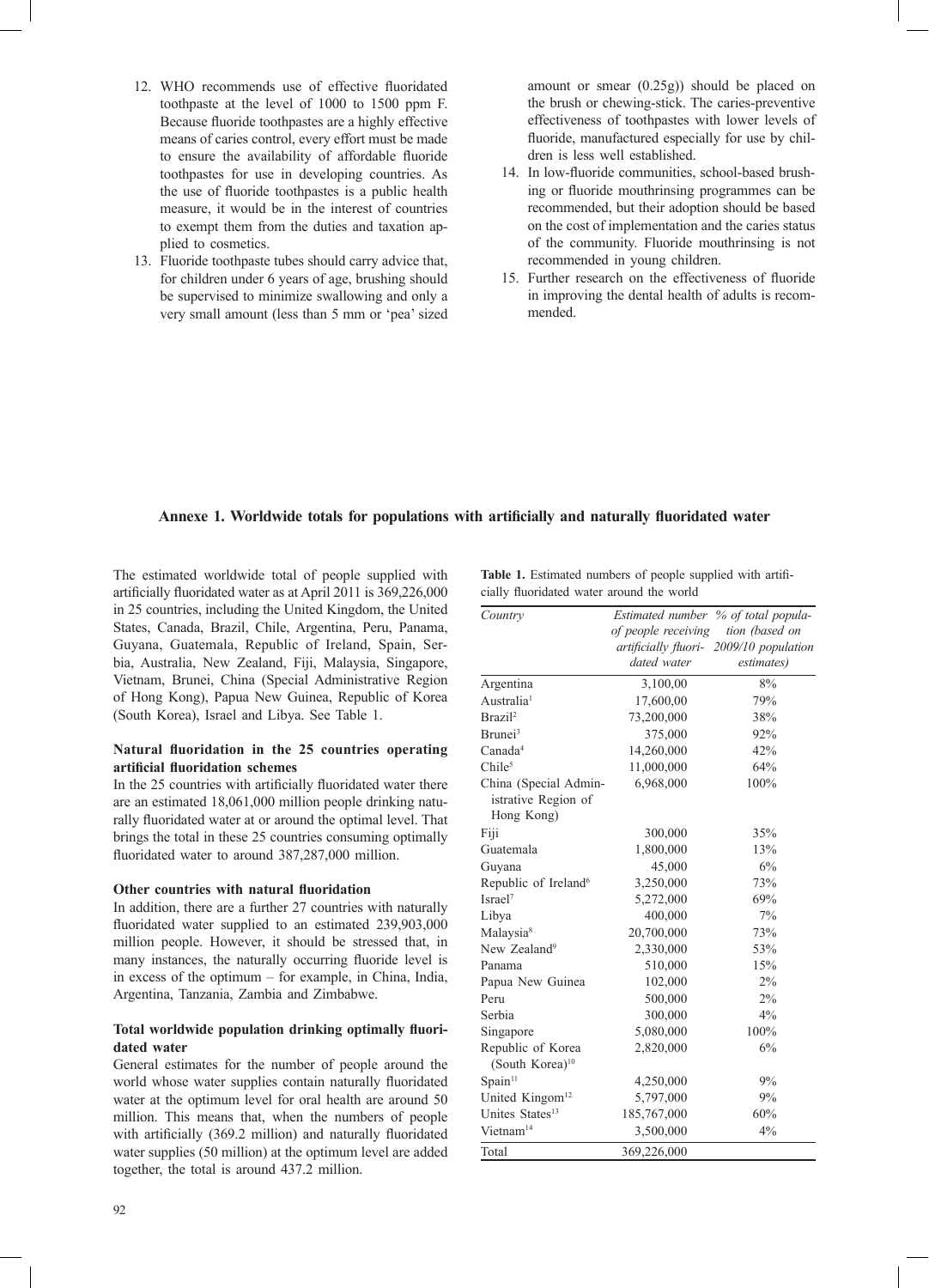#### **Notes on sources of information:**

Unless otherwise stated, the figures given are based on pre-2003 data.

#### **1. Sources for Australia include:**

- Queensland Government, 2008: *Timetable for water fluoridation in Queensland*.
- Centre for Oral Health Strategy, New South Wales Government (2011): Support for water fluoridation in New South Wales *– June 2011 update*.
- Department of Health, Victorian Government, Australia (2010): *Water fluoridation – community information.*

#### **2. Sources for Brazil include:**

- Brazilian Institute of Geography and Statistics, (2008): *Communities with fluoridated public water supplies.*
- Pucca Junior, G.A, Costa J.F., Chagas, L. and Sivestre, R.M. (2009): Oral health policies in Brazil*. Brazilian Oral Research*, **23**, suppl 1.
- Narvai PC (2000): Dental caries and fluorine  $A 20$ th century relationship*. Ciencia and Saude Coletiva* **5**, 381-392.

#### **3. Sources for Brunei include:**

Cheong, M., Department of Dental Services, Ministry of Health, Negara Brunei Darussalam (2011): *Effective Uses of Fluorides in Brunei Darussalam.* Paper presented at a WHO/FDI/IADR scientific workshop, Thailand, March 2011.

#### **4. Sources for Canada include:**

- Community Dental Health Services Research Unit (2007): *Provincial and territorial estimates for community water fluoridation coverage in 2007*. Toronto: Faculty of Dentistry, University of Toronto.
- Rabb-Waytowich, D. (2009): Water fluoridation in Canada past and present. *Journal of the Canadian Dental Association*, **75**, 451-454.

#### **5. Sources for Chile include:**

Ministry of Health, Chile (2011): *Fluoridation of drinking water*. www.redsalud.gov.cl/ noticias/noticias.php?id\_n=201

### **6. Sources for the Republic of Ireland include:**

An evaluation of the delivery and monitoring of water fluorida*tion in Ireland*. Commissioned by the Irish Department of Health and Children from the Department of Public and Child Dental Health, Dublin Dental School and Hospital, Trinity College, Dublin.

#### **7. Sources for Israel include:**

Ministry of Health, Israel, July 2011

#### **8. Sources for Malaysia include:**

- Statement from the Malaysian Health Ministry (Oct. 2010): Published in the Star online, 31 Dec. 2010.
- Dato' Dr Norain bt Abu Talib, Principal Director of Oral Health, Malaysian Ministry of Health, and Prof. Ishak Abdul Rashak, Dept. of Community Dentistry, University of Malaysia, Kuala Lumpur. (2011): *Effective use of fluorides in Malaysia*. Paper presented at a WHO/FDI/IADR scientific workshop in Thailand, Mar. 2011.

#### **9. Sources for New Zealand include:**

- Ministry of Health, New Zealand (2010): *Drinking water for*  New Zealand - fluoridated supplies at 8th March 2010.
- Ministry of Health, New Zealand (2010): *Drinking water for New Zealand – treatment plants for fluoride.*
- **10. Sources for the Republic of Korea (South Korea) include:**
- Jin, B.H. and Lee, S.G., Dept. of Preventive and Social Dentistry, Seoul National University, and Paik, D.I., Korean Dental Assoc..(2011): *Public use of fluoride for the prevention of dental caries in Korea.* Paper presented at a WHO/FDI/IADR scientific workshop in Thailand, Mar. 2011.

#### **11. Sources for Spain include:**

- Sala, E.C. and Garcia, P.B. (2005): *Preventive and community dentistry – principles, methods and applications*. Masson SA, Barcelona.
- **12. Sources for the United Kingdom include:**
- British Fluoridation Society (2012): Survey of localities in England with water fluoridation schemes. See *One in a Million* at www.bfsweb.org.

#### **13. Sources for the United States include:**

- US Centers for Disease Control and Prevention (2008): *2008 Water Fluoridation Statistics* at www.cdc.gov/fluoridation/ statistics/2008stats.htm
- US Centers for Disease Control and Prevention (2008): *Morbidity and Mortality Weekly Report,* 11th July 2008/57(27); 737- 741, Populations receiving optimally fluoridated drinking *water – United States, 1992-2006.*

#### **14. Sources for Vietnam include:**

- Trinh Dinh Hai and Nguyen Thi Hong Minh, National Hospital of Odonto-Stomatology, Vietnam (2011): *The Public Use of Fluoride for Caries Prevention in Vietnam.* Paper presented at a WHO/FDI/IADR scientific workshop in Thailand, Mar. 2011.
- Prepared by Paul Castle based on, *One in a million the facts about water fluoridation,* 3<sup>rd</sup> edn. Manchester: British Fluoridation Society, 2012.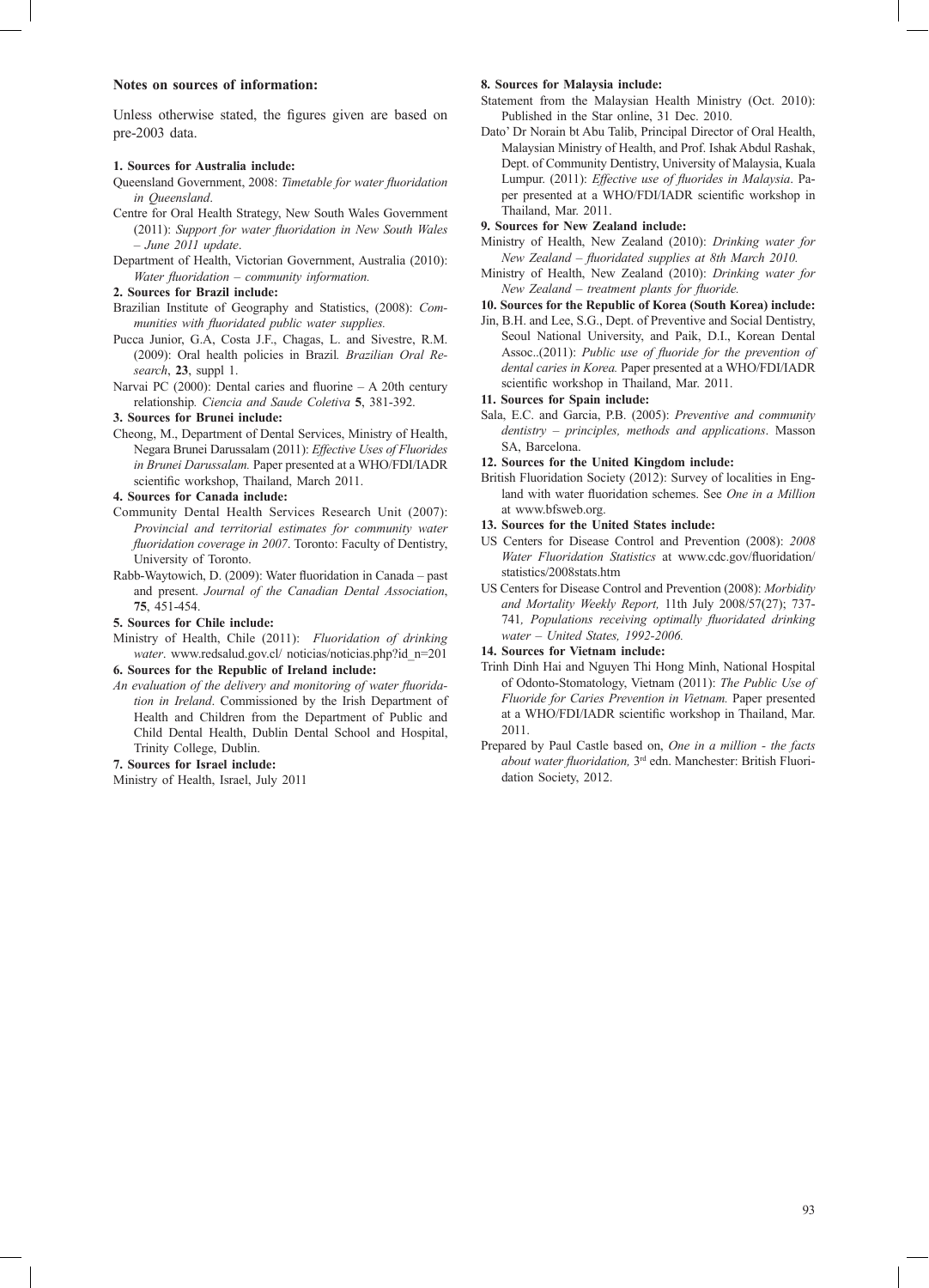## Annexe 2. Worldwide use of fluoridated salt - Availability of fluoridated domestic salt by region, pro**gramme status and market share**

| Region                                 |             | Approx. country F-Salt Potential % | Programme                                          | Market       |
|----------------------------------------|-------------|------------------------------------|----------------------------------------------------|--------------|
| Country                                | population  | of population                      | scope                                              | <b>Share</b> |
| Africa                                 |             |                                    |                                                    |              |
| Madagascar                             | 18,000,000  |                                    | Partially available                                |              |
| Americas                               |             |                                    |                                                    |              |
| <b>Belize</b>                          | 333,200     |                                    | Partially available                                |              |
| Bolivia                                | 10,000,000  |                                    | Partial coverage                                   |              |
| Colombia                               | 46,406,000  |                                    | National programme                                 |              |
| Costa Rica                             | 4,608,000   |                                    | National programme                                 |              |
| Cuba                                   | 11,000,000  | 100                                | National programme                                 | 100          |
| Dominican Republic                     | 10,000,000  |                                    | National programme                                 |              |
| Ecuador                                | 14,307,000  |                                    | National programme                                 |              |
| El Salvador                            | 5,744,113   |                                    | Baseline studies                                   |              |
| Grenada                                | 110,000     |                                    | Baseline studies                                   |              |
| Guatemala                              | 13,276,517  |                                    | Baseline studies                                   |              |
| Honduras                               | 8,000,000   |                                    | Baseline studies                                   |              |
| Jamaica                                | 2,800,000   | 100                                | National programme                                 | 98           |
| Mexico                                 | 112,000,000 |                                    | National programme (with exceptions <sup>1</sup> ) |              |
| Paraguay                               | 6,300,000   |                                    | Not started                                        |              |
| Peru                                   | 29,500,000  |                                    | National programme                                 |              |
| Trinidad and Tobago                    | 1,317,714   |                                    | Available                                          |              |
| Uruguay                                | 3,494,382   | 96                                 | National programme (with exceptions <sup>1</sup> ) |              |
| Venezuela                              | 29,105,632  |                                    | National programme (with exceptions <sup>1</sup> ) |              |
| <b>Caribbean Countries and Islands</b> |             |                                    | Available - Programme not identified               |              |
| Europe <sup>2</sup>                    |             |                                    |                                                    |              |
| Armenia                                | 3,262,200   |                                    | Available                                          |              |
| Austria                                | 8,414,638   |                                    | National programme                                 |              |
| <b>Belarus</b>                         | 9,490,000   |                                    | National programme                                 |              |
| Belgium                                | 11,007,020  |                                    | Available                                          |              |
| Czech Republic                         | 10,535,811  |                                    | National programme                                 |              |
| France                                 | 65,821,885  |                                    | National programme                                 |              |
| Germany                                | 81,799,600  |                                    | National programme                                 |              |
| Greece                                 | 10,787,690  |                                    | Available                                          |              |
| Greenland                              | 56,615      |                                    | Available                                          |              |
| Hungary                                | 10,198,315  |                                    | Available                                          |              |
| Poland                                 | 38,186,860  |                                    | Trial - Available                                  |              |
| Romania                                | 21,904,551  |                                    | Available                                          |              |
| Slovenia                               | 2,048,951   |                                    | Available                                          |              |
| Spain                                  | 46,030,109  |                                    | Potasas, Navarra (status unknown)                  |              |
| Switzerland                            | 7,866,500   |                                    | National programme                                 |              |
| Turkey                                 | 73,722,988  |                                    | In process (status un-                             |              |
| Eastern Mediterranean                  |             |                                    | known)                                             |              |
| Iran                                   | 74,700,000  |                                    | EU approved                                        |              |
| Lebanon                                | 4,224,000   |                                    | Available                                          |              |
| <b>South East Asia</b>                 |             |                                    |                                                    |              |
| Nepal                                  | 29,331,000  |                                    | Baseline studies                                   |              |
| <b>Western Pacific</b>                 |             |                                    |                                                    |              |
| Cambodia                               | 14,805,358  |                                    | In process                                         |              |
| China, Wuhan city                      | 9,785,392   |                                    | Trial                                              |              |
| Laos                                   | 6,800,000   |                                    | In process                                         |              |
| Philippines                            | 94,013,200  |                                    | Interest                                           |              |
| Vietnam                                | 90,549,390  |                                    | In process                                         |              |

<sup>1</sup> with exceptions - relates to populations with adequate fluoride from other sources; <sup>2</sup> EU has approved the addition of both Potassium fluoride and Sodium fluoride to salt for caries prevention; Table prepared by Professor Andrew Rugg-Gunn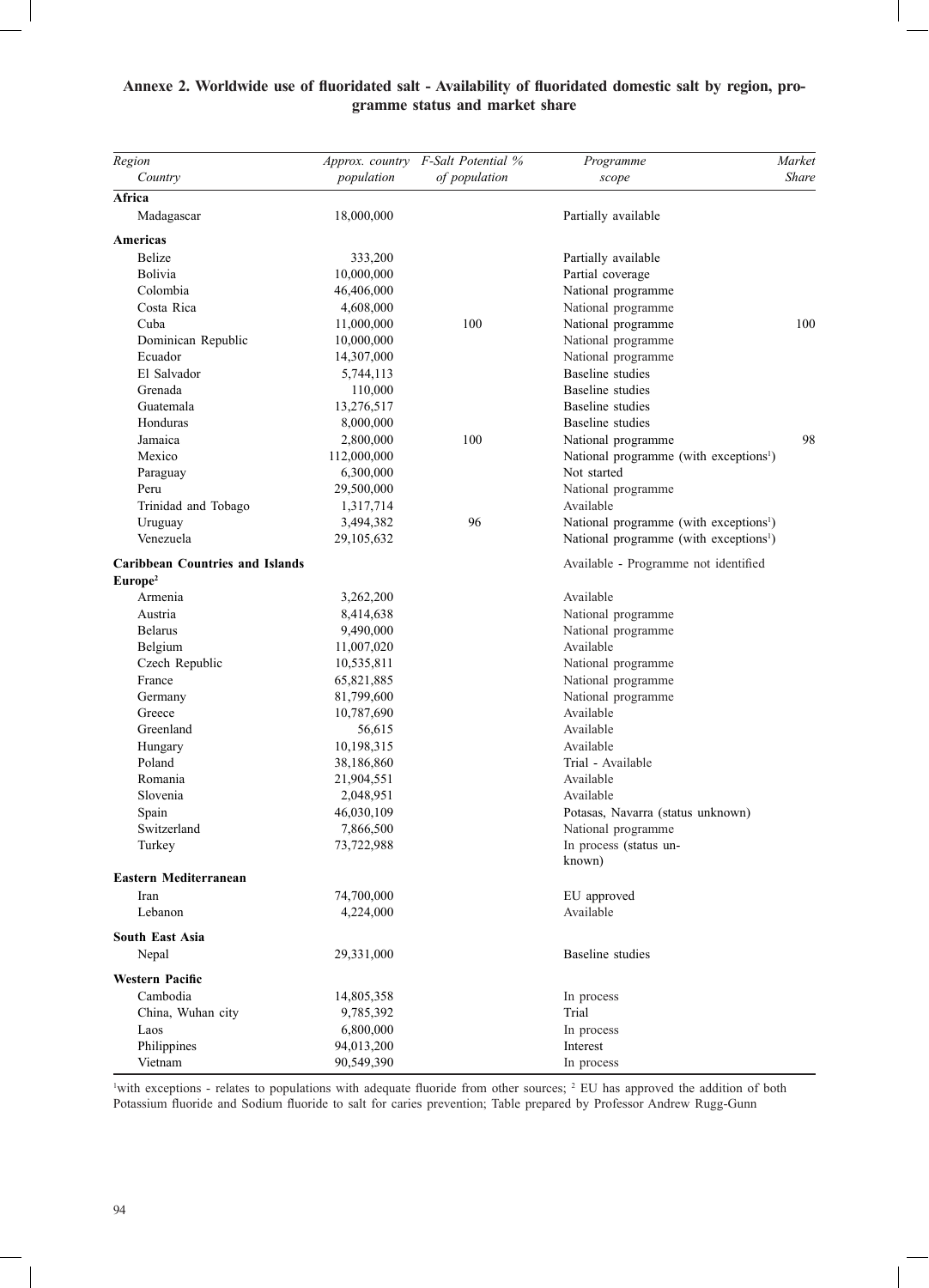|                                       | UK       | The Russian<br>Federation | Chile    | <b>Thailand</b> |
|---------------------------------------|----------|---------------------------|----------|-----------------|
| Year programme started                | 1993     | 1994                      | 1994     | 2000            |
| Number of participating children      | 4,000    | 29,000                    | 175,000  | 1,410,300       |
| Age (years) of participating children | $3 - 11$ | $3 - 7$                   | $6 - 14$ | $3 - 12$        |
| Daily dosage (mgF)                    | 0.8      | 0.5                       | 0.85     | 0.5             |

Information correct at February 2015 and prepared by Professor Andrew Rugg-Gunn

#### **Acknowledgments**

The authors acknowledge the help and support received from the following: Mr Paul Castle, Castle Communications, Solihull, West Midlands, UK; Professor Cyrus Cooper, Faculty of Medicine, University of Southampton, UK.; Dr John Fawell, Independent Consultancy and Advisory Service on Drinking Water and Environment, UK.; Professor George Gillespie, Visiting Professor, University College, London, UK and Regional Advisor Oral Health PAHO/WHO in the Americas (1968-91) *(deceased 2014);* Professor Susan Higham, School of Dental Sciences, The University of Liverpool, UK; Ms Etain Kett, Irish Expert Body on Fluorides and Health, Dept. of Health, Ireland; Professor Thomas M. Marthaler, University of Zurich, Switzerland; Dr Joe Mullen, Irish Expert Body on Fluorides and Health, Health Services Executive, Ireland; Dr Carmel Parnell, Oral Health Services Research Centre, University College Cork, Ireland; Mrs Margaret Woodward, Public Health Specialist, The Borrow Foundation, UK.

In particular the authors would like to acknowledge especially the scientific contribution of Dr Carmel Parnell.

The authors are also indebted to Ms. Colette Spicer for assistance in the preparation and editing of this publication.

#### **References**

- American Dental Association Council on Scientific Affairs (2014): Fluoride toothpaste use for young children. *Journal of the American Dental Association* **145**, 190-191.
- American Water Works Association (2004): Water fluoridation *principles and practices: Manual of water supply practices - M4* 5th edn. Denver, CO: AWWA.
- Australian Government, National Health and Medical Research Council. (2007): A Systematic Review of the Efficacy and Safety of Water Fluoridation. www.nhmrc.gov.au/publications/ synopses/eh41syn.htm
- Australian Research Centre for Population Oral Health, ARCPOH (2012): Fluoride review guidelines outcomes of fluoride con*sensus workshop 2012*. www.adelaide.edu.au/arcpoh/dperu/ fluoride/ARCPOH\_FluorideOct2014.pdf
- Australian Research Centre for Population Oral Health, Dental School, University of Adelaide, South Australia (2006): The use of fluorides in Australia; guidelines. Australian Dental *Journal* **51**, 195-199.
- Baez, R.J. (2001): *Epidemiological surveillance system for salt*  fluoridation programs in the region of the Americas, Proceed*ings of the eighth world salt symposium, volume II*, page 1239. Editor. Geertman, R.M. Amsterdam: Elsevier Science B.V.
- Baez, R.J., Marthaler, T.M., Baez, M.X. and Warpeha R.A. (2010): Urinary fluoride levels in Jamaican children in 2008, after 21 years of salt fluoridation. *Schweiz Monatsschr Zahnmed* **120**, 21–28
- Baker, I.A., Elwood, P.C., Hughes, J., Jones, M., Moore, F. and Sweetnam, P.M. (1980): A randomised controlled trial of the effect of the provision of free school milk on the growth of children. *Journal of Epidemiology and Community Health,* **34**, 31-34.
- Bánóczy, J., Petersen, P.E. and Rugg-Gunn, A.J. (2009): *Milk fl uoridation for the prevention of dental caries*. Geneva: WHO.
- Bánóczy, J., Rugg-Gunn, A.J. and Woodward, M. (2013): Milk fluoridation for the prevention of dental caries. Acta Medica *Academica* **42**, 156-167.
- Bánóczy. J. and Rugg-Gunn, A.J. (2009): Clinical Studies. Ch.2 In, Bánóczy, J., Petersen, P.E. and Rugg-Gunn, A.J. eds, Milk fluoridation for the prevention of dental caries. Geneva: WHO.
- Bassin, E.B., Wypij, D., Davis, R.B. and Mittleman, M.A. (2006): Age-specific fluoride exposure in drinking water and osteosarcoma (Unites States). *Cancer Causes Control* **17**, 421-428.
- Berg, J., Gerweck, C., Hujoel, P., King, R., Krol, D., Kumar, J., Levy, S., Pollick, H., Whitford, G., Strock, S. and Aravamudhan, K. (2011): Evidence-based clinical recommendations regarding fluoride intake from reconstituted infant formula and enamel fluorosis. Journal of the American Dental As*sociation* **142**, 79-87.
- Berta, L., Silva, D.D. and Sousa, M.L.R. (2009): Dental caries and tooth loss in adults in a Brazilian Southeastern State. *Journal of Applied Oral Science* **17**, 392-396.
- Blakey, K., Feltbower, R.G., Parslow, R.C., James, P.W., Gómez Pozo, B., Stiller, C., Vincent,T.J., Norman, P., McKinney, P.A., Murphy, M.F., Craft, A.W. and McNally, R.J. (2014): Is fluoride a risk factor for bone cancer? Small area analysis of osteosarcoma and Ewing sarcoma diagnosed among 0–49-year-olds in Great Britain, 1980–2005. *International Journal of Epidemiology* **43**, 224–234.
- Boruff, C.S. (1934): Removal of fluorides from drinking waters. *Industrial and Engineering Chemistry*, **25**, 69-71.
- Bratthall, D., Hansel-Petersson, G. and Sundberg, H. (1996): Reasons for the caries decline: what do the experts believe? *European Journal of Oral Sciences* **104***,* 416-422.
- British Fluoridation Society. (2012): *One in a million the facts about water fluoridation,* 3<sup>rd</sup> edn. www.bfsweb.org/onemillion/onemillion.htm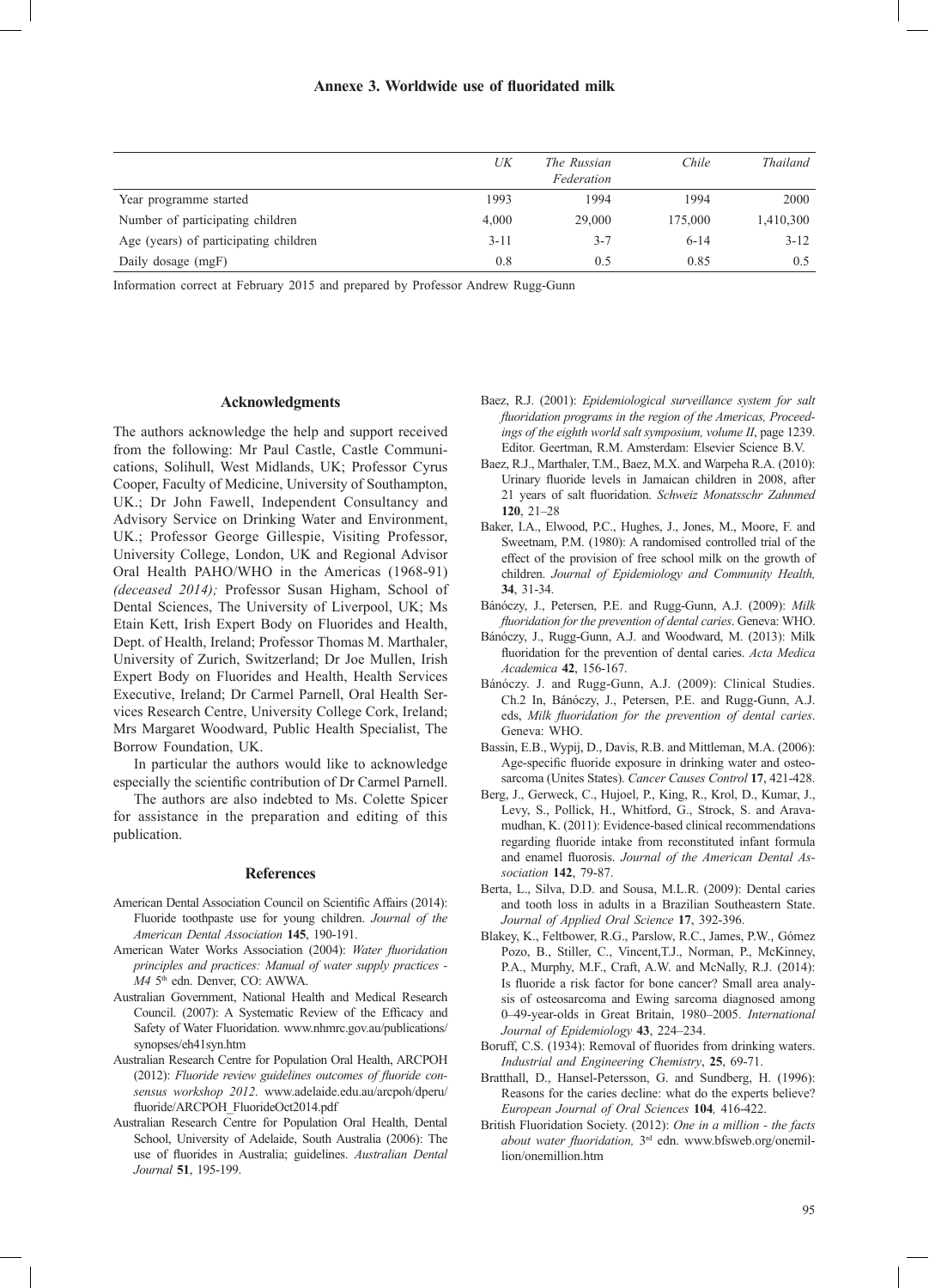- Buzalaf, M. A. R., Pessan, J. P., Honoria, H. M. and ten Cate, J.M.  $(2011)$ : Mechanism of action of fluoride for caries control. *Monographs in Oral Science* **22**, 97-114.
- Buzalaf, M.A.R. (ed) (2011): Fluoride and the Oral Environment. In: *Monograph in Oral Science* **22**. Basel: Karger.
- Buzalaf, M.A.R. and Levy, S.M. (2011): Fluoride intake of children: considerations for dental caries and dental fluorosis. In: Fluoride and the Oral Environment. *Monograph in Oral Science* **22**, 1-19.
- Buzalaf, M.A.R. and Whitford, G.M. (2011): Fluoride Metabolism. In, Buzalaf, M.A.R. ed., Fluoride and the Oral Environment. *Monograph in Oral Science* **22**, 20-36.
- Buzalaf, M.A.R., Pessan, J.P., Honoriao, H.M. and tenCate, J.M.  $(2011)$ : Mechanisms of action of fluoride for caries control. In, '*Fluoride and the oral environment*'. ed Buzalaf, M.A.R. *Monograph in Oral Science* **22** Basel, Karger.
- Cagetti, M.G., Milia, E. and Lingström, P. (2013): A systematic review on fluoridated food in caries prevention. Acta Odonto*logica Scandinavica* **71**, 381-387.
- Camargo, J.A. (2003): Fluoride toxicity to aquatic organisms: a review. *Chemosphere* **50,** 251-264.
- Carvalho, D.M., Salazar, M., Oliveira, B.H., and Coutinho, E.S. (2010): Fluoride varnishes and decrease in caries incidence in preschool children: a systematic review. *Revista Brasileira de Epidemiologia* **13**, 139-149.
- Centers for Disease Control and Prevention (2001): Recommendations for using fluoride to prevent and control dental caries in the United States. *MMWR Recommendations and Reports* **50**, 1-42.
- Chankanka, O., Levy, S.M., Warren, J. J. and Chalmers, J.M. (2010): A literature review of aesthetic perceptions of dental fluorosis and relationships with psychosocial aspects/oral health-related quality of life. *Community Dentistry and Oral Epidemiology* **38**, 97-109.
- Chong, L.Y., Clarkson, J.E., Dobbyn-Ross L. and Bhakta S.  $(2014)$ : Slow-release fluoride devices for the control of dental decay. *Cochrane Database of Systematic Reviews 2014* Issue **11**. CD005101.
- Cochran, J.A., Ketley, C.E., Duckworth, R.M., van Loveren, C., Holbrook, W.P., Seppa, L., Sanches, L., Polychronopoulou, A. and O'Mullane, D.M. (2004): Development of a standardized method for comparing fluoride ingested from toothpaste by 1.5-3.5-year-old children in seven European countries. Part 2: Ingestion results. *Community Dentistry and Oral Epidemiology*  **32** (Suppl 1), 47-53.
- Comber, H., Deady, S., Montgomery, E. and Gavin, A. (2011): Drinking water fluoridation and osteosarcoma incidence on the island of Ireland*. Cancer Causes Control* **22**, 919-924.
- Coop, C., Fitzgerald, A.C., Whyman, R.A., Lethaby, A., Beatson, E., Caddie, C., Drummond. B.K., Hegan, B., Jennings, D., Koopu, P.I., Lee, J.M. and Thomson, W.M. (2009): Summary of guidance for the use of fluorides. New Zealand Dental *Journal* **105**, 135-137.
- Dean, H.T. (1936): Chronic endemic dental fluorosis (mottled enamel). *Journal of the American Medical Association* **107**, 1269-1272.
- Dean, H.T. (1942): The investigation of physiological effects by the epidemiological method. In: *Fluorine and dental health,* Moulton, R.F. ed., pp23-31. Washington, DC: American Association for the Advancement of Science.
- Do, L.G. and Spencer, A.J. (2007): Risk-benefit balance in the use of fluoride among young children. Journal of Dental Research **86**, 723-728.
- dos Santos, V.E., de Vasconcelos, F.M., Ribeiro A.G. and Rosenblatt A. (2012): Paradigm shift in the effective treatment of caries in school children at risk. *International Dental Journal* **62**, 47-51.
- Douglass, C.W. and Joshipuru, K. (2006): Caution needed in fluoride and osteocarcoma study. *Cancer Causes Control* **17**, 481-482.
- Downer, M. (2007): Editorial: The STROBE initiative and its implications for dental public health research. *Community Dental Health* **24**, 194-197.
- Drinking Water Inspectorate. (2005): *Code of practice on technical*  aspects of fluoridation of water supplies 2005. London: Drinking Water Inspectorate.
- Edgar, W.M. (2009): Basic science studies. In: Bánóczy, J., Petersen, P.E. and Rugg-Gunn, A.J. eds., *Milk fluoridation for the prevention of dental caries*, Ch.3. Geneva: WHO.
- Espelid, I. (2009): Caries preventive effect of fluoride in milk, salt and tablets: a literature review. *European Archives of Paediatric Dentistry* **10**, 149-156.
- EU Regulations (2009): http://eur-lex.europa.eu/LexUriServ/LexUriServ.do?uri=CONSLEG:2006R1925:20091221:EN:PDF
- European Academy of Paediatric Dentistry (2009): Guidelines on the use of fluoride in children: an EAPD policy document. *European Archives of Paediatric Dentistry* **10**, 129-135.
- European Commission (2004): European Union System for the Evaluation of Substances (EUSES). http://ecb.jrc.ec.europa. eu/euses
- European Food Safety Authority NDA Panel (EFSA Panel on Dietetic Products, Nutrition and Allergies (2013): Scientific opinion on Dietary Reference Values for fluoride. *EFSA Journal* 11, 3332, 46pp. www.efsa.europa.eu/efsajournal.
- Fawell, J., Bailey, K., Chilton, J., Dahi, E., Fewtrell, L. and Magara, Y (2006): *Fluoride in drinking water*. London: IWA/WHO.
- FDI Commission (2002): Mouthrinses and dental caries. *International Dental Journal* **52**, 337-345.
- Forum on Fluoridation (2002): *Forum on Fluoridation 2002.* Dublin: Irish Government Stationery Office. http://health.gov.ie/blog/ publications/report-of-the-forum-on-fluoridation
- Gibson, G., Jurasic, M.M. and Wehler, C.J. (2011): Supplemental fluoride use for moderate and high caries risk adults: a systematic review. *Journal of Public Health Dentistry* **71**, 171-184.
- Gillespie, G.M. and Baez, R. (2005): Development of salt fluoridation in the Americas. *Schweiz Monatsschr Zahnmed* **115**, 663–669.
- Goldman, A.S., Yee, R., Holmgren, C.J. and Benzian, H. (2008): Global affordability of fluoride toothpaste. *Global Health* **4,** 7.
- Gordon, S.L. and Corbin, S.B. (1992): Summary of workshop on drinking water fluoride influence on hip fracture on bone health. *Osteoporosis International* **2**,109-117.
- Götzfried, F. (2006): Legal aspects of fluoride in salt, particularly within the EU. *Schweiz Monatsschr Zahnmed* **116**, 371-375.
- Griffin, S.O., Jones, K. and Tomar, S.L. (2001): An economic evaluation of community water fluoridation. Journal of Public *Health Dentistry* **61**, 78-86.
- Griffin, S.O., Regnier, E., Griffin, P.M. and Huntley, V. (2007): Effectiveness of fluorides in preventing caries in adults. *Journal of Dental Research* **86**, 410-415.
- Groeneveld, A., Van Eck, A.A. and Backer Dirks, O. (1990): Fluoride in caries prevention: is the effect pre- or post- eruptive? *Journal of Dental Research* **69** Spec No:751-5, 820-823.
- Hardwick, J., Teasdale, J. and Bloodwirth, G. (1982): Caries increments over 4 years in children aged 12 at the start of water fluoridation. *British Dental Journal* 153, 217-222.
- Health Canada (2010): *Fluoride and Human Health*. www.hc-sc. gc.ca/hl-vs/iyh-vsv/environ/fluor-eng.php#child
- Health Canada (2010): *Guidelines for Canadian Drinking Water Quality: Guideline Technical Document – Fluoride.* Ottawa: Health Canada.
- Hillier, S., Cooper, C., Kellinhray, S., Russell, G., Hugess, H. and Coggan, D. (2000): Fluoride in drinking water and risk of hip fracture in the UK: a case-control study. *Lancet* **355**, 265-269.
- Ho, T.W.M., Wong, T.C. and Lo, E.C.M. (2011): Water fluoridation in Hong Kong. In: *The Workshop on 'Effective Use of Fluoride in Asia'*. Phang-Nga, Thailand, March 22-24, p82-85.
- Hopcraft, M.S., Yapp, K.E., Mahoney, G. and Morgan, M.V. (2009): Dental caries experience in young Australian Army recruits 2008. *Australian Dental Journal* **54**, 316-322.
- Hujoel, P. P., Zina, L. G., Moimaz, S. A. and Cunha-Cruz, J. (2009): Infant formula and enamel fluorosis: a systematic review. *Journal of the American Dental Association* **140**, 841-854.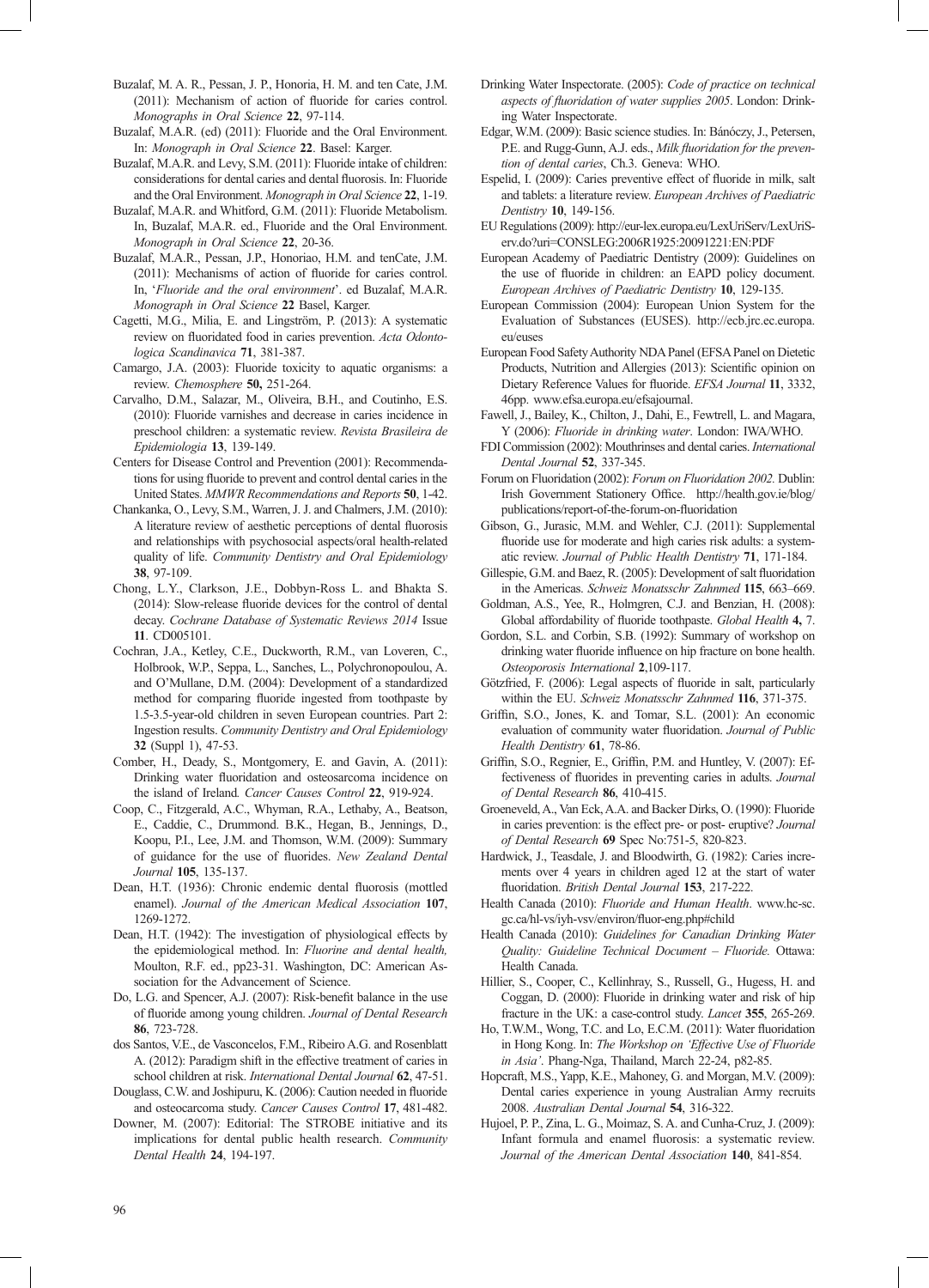- Iheozor-Ejiobar, Z., Worthington H.V., Walsh, T., O'Malley, L., Clarkson, J. E., Macey, R., Alam, R., Tugwell, P., Welch, V. and Glenny, A.M.(2015): Water fluoridation for the prevention of dental caries (Review). *The Cochrane Library*, Issue **6**. http://www.thecochranelibrary.com
- International Programme on Chemical Safety (2002): *Environmental Health Criteria 227 Fluorides.* Geneva: World Health Organization.
- Ismail, A.I. and Hasson, H. (2008): Fluoride supplements, dental caries and fluorosis: a systematic review. *Journal of the American Dental Association* **139**, 1457-1468.
- Jones, S., Burt, B.A., Petersen, P.E. and Lennon, M.A. (2005): The effective use of fluorides in public health. *Bulletin of the World Health Organization* **83**, 670-676.
- Kim, F.M., Hayes, C., Williams, P.L., Whitford, G.M., Joshipura, K.J., Hoover, R.N. and Douglass, C.W. (2011): An assessment of bone fluoride and osteosarcoma. *Journal of Dental Research* **90**, 1171-1176.
- Knox, E.G. (1985): *Fluoridation of water and cancer: a review of the epidemiological evidence*. London: HMSO.
- Komiyama, K., Kimoto, K., Taura, K. and Sakai, O. (2014): National survey on school-based fluoride mouth-rinsing programme in Japan: regional spread conditions from preschool to junior high school in 2010. *International Dental Journal* **64**, 127-137.
- Levine, R. (2004): *Millions saved–proven successes in global health*. Center for Global Development, Washington DC, Case 16, 137-140.
- Levy, S,M., Broffitt, B., Marshall, T.A., Eichenberger-Gilmore, J.M. and Warren, J.J. (2010): Associations between fluorosis of permanent incisors and fluoride intake from infant formula, other dietary sources and dentifrice during early childhood. *Journal of the American Dental Association* **14**, 1190-1201.
- Lippert, F (2013): An introduction to toothpaste its purpose, history and ingredients. *Monographs in Oral Science* **23**, 1-14.
- Mahoney, G. and Slade, G.D. (2008): Lifetime fluoridation exposure and dental caries experience in a military population. *Community Dentistry and Oral Epidemiology* **36**, 485-492.
- Malinowska, E., Inkielewicz. I., Czarnowski, W. and Szefer, P. (2008): Assessment of fluoride concentration and daily intake by human from tea and herbal infusions. *Food and Chemical Toxicology* **46**, 1055-1061.
- Marinho, V., Higgins, J., Logan, S. and Sheiham, A. (2003a): Fluoride toothpastes for preventing dental caries in children and adolescents. *Cochrane Database of Systematic Reviews 2003.* Issue **1**, CD002278.
- Marinho, V., Higgins, J., Logan, S., and Sheiham, A. (2002): Fluoride gels for preventing dental caries in children and adolescents. *The Cochrane Database of Systematic Reviews*  Issue **1**, CD002280.
- Marinho, V., Higgins, J., Logan, S., and Sheiham, A. (2003c): Fluoride mouthrinses for preventing dental caries in children and adolescents. *The Cochrane Database of Systematic Reviews 2003,* Issue **3**, CD002284.
- Marinho, V., Higgins, J., Logan, S., Sheiham, A. (2003b): Topical fluoride (toothpastes, mouthrinses, gels or varnishes) for preventing dental caries in children and adolescents. *Cochrane Database of Systematic Review 2003* Issue **4**, CD002782.
- Marinho, V.C., Worthington, H.V., Walsh T. and Clarkson, J.E. (2013): Fluoride varnishes for preventing dental caries in children and adolescents. *Cochrane Database of Systematic Reviews 2013* Issue **7**, CD002279.
- Marinho, V.C.C., Higgins, J.P.T., Sheiham, A. and Logan, S. (2004): Combinations of topical fluoride (toothpastes, mouthrinses, gels, varnishes) versus single topical fluoride for preventing dental caries in children and adolescents. *The Cochrane Database of Systematic Reviews* Issue **1**. CD002781.
- Marinho, R., Fajardo, J. and Morgan, M. (2011): Economic evaluation of dental caries prevention programs using milk and its products as the vehicle for fluorides: cost versus benefits. In: *Nutrients, dietary supplements, and nutriceuticals: cost analysis versus clinical benefit, Ch.11; Watson, R.R., Gerald,* J.K. and Preedy, V.R. eds. New York: Springer Science.
- Marinho, R., Morgan, M., Weitz, A. and Villa, A. (2007): The cost-effectiveness of adding fluorides to milk-products distributed by the National Food Supplement Program (PNAC) in rural areas of Chile. *Community Dental Health,* **24**, 75-81.
- Marinho, R., Villa, A., Weitz, A. and Guerrero, S, (2003): Prevalence of fluorosis in children aged 6-9 years old who participated in a milk fluoridation programme in Codegua, Chile. *Community Dental Health* **20**, 143-149.
- Marthaler, T.M. (2005): Overview of salt fluoridation in Switzerland since 1955, a short history. *Schweiz Monatsschr Zahnmed* **115**, 651-655.
- Marthaler, T.M. and Petersen, P.E.  $(2005)$ : Salt fluoridation an alternative in automatic prevention of dental caries. *International Dental Journal* **55**, 351-358
- McDonagh, M.S., Whiting, P.F., Wilson P.M., Sutton, A.J., Chestnutt, I., Cooper, J., Misso, K., Bradley, M., Treaure, E. and Kleijnen, J. (2000): Systematic review of water fluoridation. *British Medical Journal* **321**, 855-859.
- McGrady, M.G., Ellwood, R.P., Maguire, A. Goodwin, M. and Boothman, N. (2012): The association between social deprivation and the prevalence and severity of dental caries and fluorosis in populations with and without water fluoridation. *BMC Public Health* **12**, 1122.
- McLaughlin, E.J., Sleeper, R.B., McNatty, D. and Raehl, C.L. (2006): Management of age-related osteoporosis and prevention of associated fractures. *Journal of Therapeutics and Clinical Risk Management* **2**, 281-295.
- Medical Research Council (2002): *Working Group report: Water fl uoridation and health*. London : MRC.
- Menghini, G.D., Marthaler, T.M., Steiner, M. and Bandi, A.  $(1991)$ : [Caries prevalence and gingival inflammation in conscripts in 1985: effect of preventive programmes.] *Schweizer Monatsschrift fur Zahnmedizin*, **101**, 1119-1126.
- Merika, K., HeftitArthur, F., and Preshaw, P.M. (2006): Comparison of two topical treatments for dentine sensitivity. *European Journal of Prosthodontics and Restorative Dentistry* **14**, 38-41.
- Milgrom, P., Taves, D. M., Kim, A. S., Watson, G. E. and Horst, J. A. (2014): Pharmacokinetics of fluoride in toddlers after application of 5% sodium fluoride dental varnish. *The Journal of Pediatrics* **134**: e870-874.
- Min, L., Zhu, L., Zhang, B.X. and Petersen P.E. (2007): Changing use and knowledge of fluoride toothpaste by schoolchildren, parents and schoolteachers in Beijing, China. *International Dental Journal* **57,** 187-194.
- Moyer, V.A. on behalf of the US Preventive Services Task Force (2014): Prevention of dental caries in children from birth through age 5 years: US Preventive Services Task Force recommendation statement. *The Journal of Pediatrics* **133**, 1102-1111.
- Murray, J.J., Rugg-Gunn, A.G. and Jenkins, G.N. (1991): *Fluorides in Caries Prevention* 3rd edn. London: Butterworth-Heinemann , pp86-87.
- Näsman, P., Ekstrand, J., Granath, F., Ekbom, A. and Fored, C.M. (2013): Estimated drinking water fluoride exposure and risk of hip fracture: A cohort study. *Journal of Dental Research* **92**, 1029-1034.
- National Academy of Sciences Report (2006): *Fluoride in drinking water. A scientific review of EPA's standards.* Washington: National Academies Press. www.nap.edu/catalog/11571.html
- National Board of Health and Welfare (Socialstyrelsen) Sweden. (2011): *National guidelines for adult dental care in 2011*: Scientific basis. www.socialstyrelsen.se/SiteCollectionDocuments/nr-vuxentandvard-rekommendationsoversikt-karies.pdf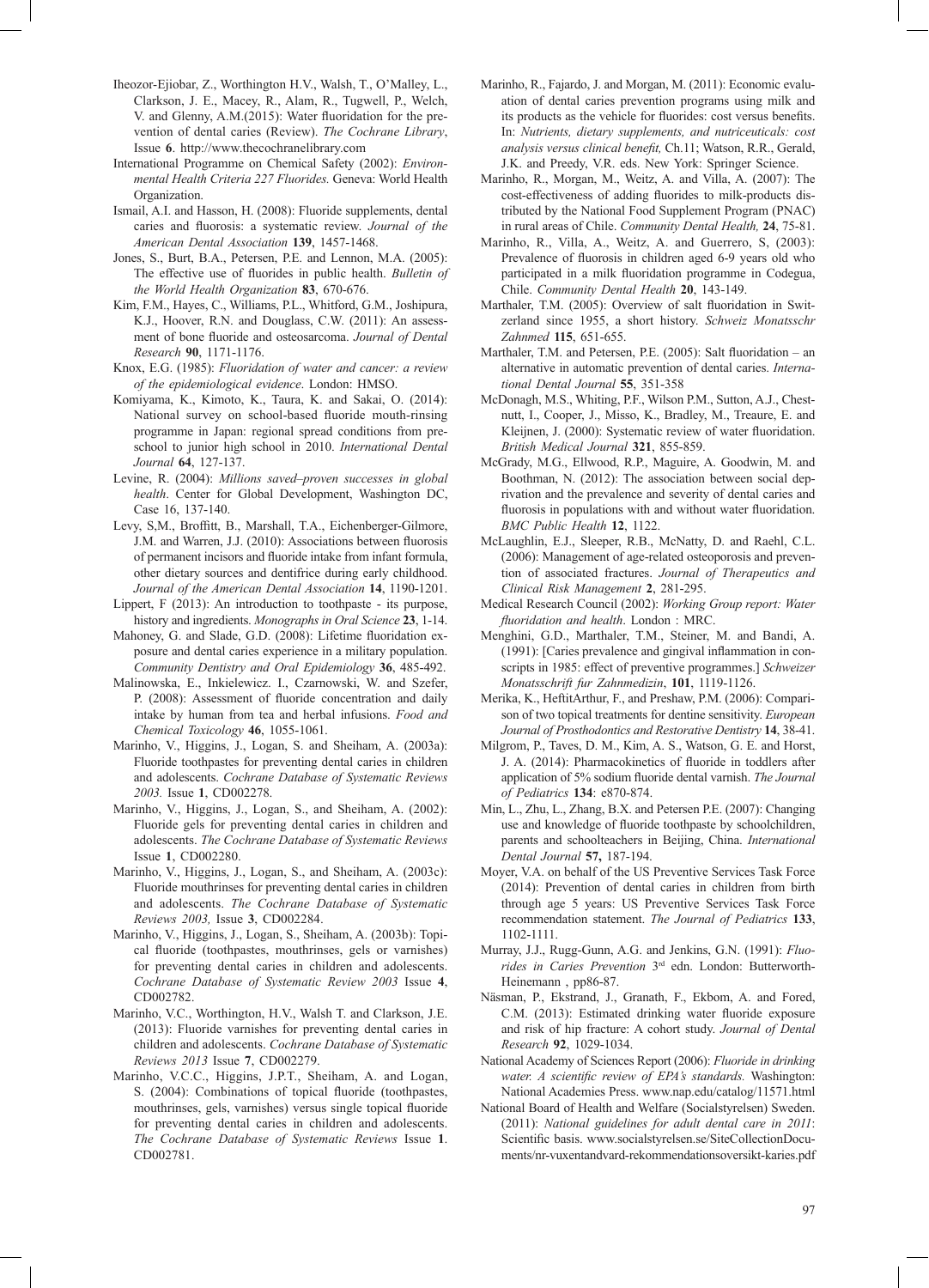- National Health and Medical Research Council (2007): *A systematic review of the efficacy and safety of fluoridation.* Canberra: Australian Government.
- National Toxicology Program (NTP), (1990): *Technical Report on the Toxicology and Carcinogenesis Studies of Sodium Fluoride (CAS No. 7681-49-4) in F344/N Rats and B6C3F1 Mice (Drinking Water Studies), Technical Report 393.* Research Triangel Park, NC: NIH Publ. No 91-2848. U.S. Department of Health and Human Services, Public Health Services, National Institutes of Health
- Neidell, M., Herzog, K. and Glied S. (2010): The association between community water fluoridation and adult tooth loss. *American Journal of Public Health* **100**, 1980-1985.
- O'Mullane, D., James, P., Whelton H. and Parnell, C. (2012): Methodological issues in oral health research: intervention studies. *Community Dentistry and Oral Epidemiology* **40**(Suppl 1), 15-20.
- Okunseri, C., Szabo, A., Jackson, S., Pajewski, N. M., and Garcia, R.I. (2009): Increased childrens' access to fluoride varnish treatment by involving medical care providers: Effect of a medicaid policy change. *Health Services Research,* **44**, 1144-1156.
- Osterman, J,W. (1990): Evaluating the impact of municipal water fluoridation on the aquatic environment. American Journal *of Public Health*, **80**, 1230-1235.
- Parnell, C, and O'Mullane D. (2013): After-brush rinsing protocols, frequency of toothpaste use: fluoride and other active ingredients. *Monographs in Oral Science* **23**, 140-153.
- Pessan, J.P. and Buzalaf, M.A.R. (2011): Historical and recent biological markers of exposure to fluoride. In,Fluoride and the Oral Environment *Monograph in Oral Science* **22**, 52- 65. Basel, Karger.
- Pessan, J.P. and Buzalaf, M.A.R. (2011): *Historical and recent biological markers of exposure to fluoride*. In, Buzalaf, M.A.R. ed., Fluoride and the Oral Environment. *Monograph in Oral Science* **22**, 52-65.
- Pessan, J.P., Toumba, K.J., and Buzalaf, M.A. (2011): Topical use of fluorides for caries control. Monographs in Oral *Science* **22**, 115-132.
- Petersen, P,E., Kwan, S., Zhu, L., Zhang, B.X. and Bian J.Y.  $(2008)$ : Effective use of fluorides in the People's Republic of China: a model for WHO Mega Country initiatives. *Community Dental Health* **25** (Suppl 1), 257-267.
- Petersen, P.E. (2004): Challenges to improvement of oral health in the 21st century-the approach of the WHO Global Oral Health Programme. *International Dental Journal* **54**, 329-343.
- Petersen, P.E. (2008): World Health Organization global policy for improvement of oral health – World Health Assembly 2007. *International Dental Journal* **58,** 115-121.
- Petersen, P.E. and Baez R.J. (2013): *Oral Health Surveys Basic Methods 5th ed.* Geneva: World Health Organization.
- Petersen, P.E. and Kwan, S. (2004): Evaluation of communitybased oral health promotion and oral disease prevention-WHO recommendations for improved evidence in public health practice. *Community Dental Health* **21** (Suppl), 319-329.
- Petersen, P.E. and Lennon, M.A. (2004): Effective use of fluorides for the prevention of dental caries in the  $21<sup>st</sup>$  century: The WHO approach. *Community Dentistry and Oral Epidemiology* **32**, 319-321.
- Petersen, P.E. and Phantumvanit, P. (2012): Perspectives in the effective use of fluoride in Asia. Journal of Dental Research **91,** 119-121.
- Petersen, P.E., Hunsrisakhun, J., Thearmontree, A., Pithpornchaiyakul, S., Hintao, J., Jürgensen N. and Ellwood, R.P. (2015): School-based intervention for improving the oral health of children in southern Thailand. *Community Dental Health* **32**, 44–50.
- Petersen, P.E., Kwan, K. and Ogawa, H. (2015): Long term evaluation of the clinical effectiveness of community milk fl uoridation in Bulgaria. *Community Dental Health* **32**, 1-5.
- Petersson, L,G., Magnusson, K., Hakestam, U., Baigi, A. and Twetman, S. (2011): Reversal of primary root caries lesions after daily intake of milk supplemented with fluoride and probiotic lactobacilli in older adults. *Acta Odontologica Scandinavica* **69**, 321-327.
- Petersson, L., Twetman, S., Dahlgren, H., Norlund, A., Holm, A.K., Nordenram, G., Lagerlof, F., Soder, B., Kallestal, C., Mejare, I., Axelsson, S. and Lingstrom P. (2004): Professional fluoride varnish treatment for caries control: a systematic review of clinical trials. *Acta Odontologica Scandinavica* **62**, 170-176.
- Phipps, K.R., Orwall, E.S., Mason, J.D. and Cauley, J.A. (2000): Community water fluoridation, bone mineral density and fractures: prospective study of effects in older women. *British Medical Journal* **321**, 860-864.
- Poulsen, S. (2009): Fluoride-containing gels, mouth rinses and varnishes: an update of evidence of efficacy. *European Archives of Paediatric Dentistry* **10**, 157-161.
- Public Health England, PHE (2014): *Delivering Better Oral Health an evidence-based toolkit for prevention. 3rd Edn*. London: PHE.
- Public Health England: Water fluoridation health monitoring *report for England 2014.* Public Health England. London.
- Ritter, A.V., de L. Dias, W., Miguez, P., Caplan, D.J. and Swift, E.J. Jr. (2006): Treating cervical dentin hypersensitivity with fluoride varnish: a randomized clinical study. *Journal of the American Dental Association* **137**, 1013-1020..
- Rosenblatt, A., Stamford, T.C. and Niederman, R. (2009): Silver diamine fluoride: a caries "silver-fluoride bullet". Journal of *Dental Research* **88**, 116-125.
- Royal Society of New Zealand and the Office of the Prime Minister's Chief Science Advisor (2014): Health effects of water fluoridation: A review of the scientific evidence. http://www. royalsociety.org.nz/expert-advice/papers/yr2014/health-effectsof-water-fluoridation
- Royal Society of New Zealand and the Office of the Prime Minister's Chief Science Adviser (2014): *Health effects of water fluoridation – a review of the scientific evidence*. Wellington: Royal Society of New Zealand. http://assets.royalsociety.org.nz/ media/2014/08/Health-effects-of-water-fluoridation Aug 2014 corrected\_Jan\_2015.pdf
- Rozier, R.G., Adair, S., Graham, F., Iafolla, T., Kingman, A., Kohn, W., Krol, D., Levy, S., Pollick, H., Whitford, G., Strock, S., Frantsve-Hawley, J., Aravamudhan, K. and Meyer, D.M. (2010): Evidence-based clinical recommendations on the prescription of dietary fluoride supplements for caries prevention: a report of the American Dental Association Council on Scientific Affairs. Journal of the American Dental Association **141**, 1480-1489.
- Rugg-Gunn, A.J. and Do, L. (2012): Effectiveness of water fluoridation in caries prevention. Community Dentistry and *Oral Epidemiology*, **40,** suppl 2, 55-64.
- Rugg-Gunn, A.J., Hackett, A.F., Appleton, D.R., Eastoe, J.E., Dowthwaite, L. and Wright, W.G. (1987): The water intake of 405 Northumbrian adolescents aged 12-14 years. *British Dental Journal* **162**, 335-340.
- Rugg-Gunn, A.J., Villa, A.E. and Buzalaf, M.A.R. (2011): Contemporary biological markers of exposure to fluoride. In, Buzalaf, M.A.R. ed., Fluoride and the Oral Environment. *Monograph in Oral Science* **22**, 37-51. Basel, Karger.
- Rugg-Gunn, A.J., Spencer, A.J., Whelton, H.P., Jones, C., Beal, J.F., Castle, P., Cooney, P.V., Johnson, J., Kelly, M.P., Lennon, M.A., McGinley, J., Morris, J., O'Mullane, D., Sgan-Cohen, H.D., Sharma., P.P., Thomson, W.M., Woodward., S.M. and Zusman, S.P. (2016). Critique of the review of 'Water fluoridation for the prevention of dental caries' published by the Cochrane Collaboration in 2015. *British Dental Journal*, in press.
- Scientific Committee on Health and Environmental Risks (SCHER) (2011): *Critical review of any new evidence on the hazard profile, health effects, and human exposure to fluoride and the fluoridating agents of drinking water*. EU Brussels: EU.